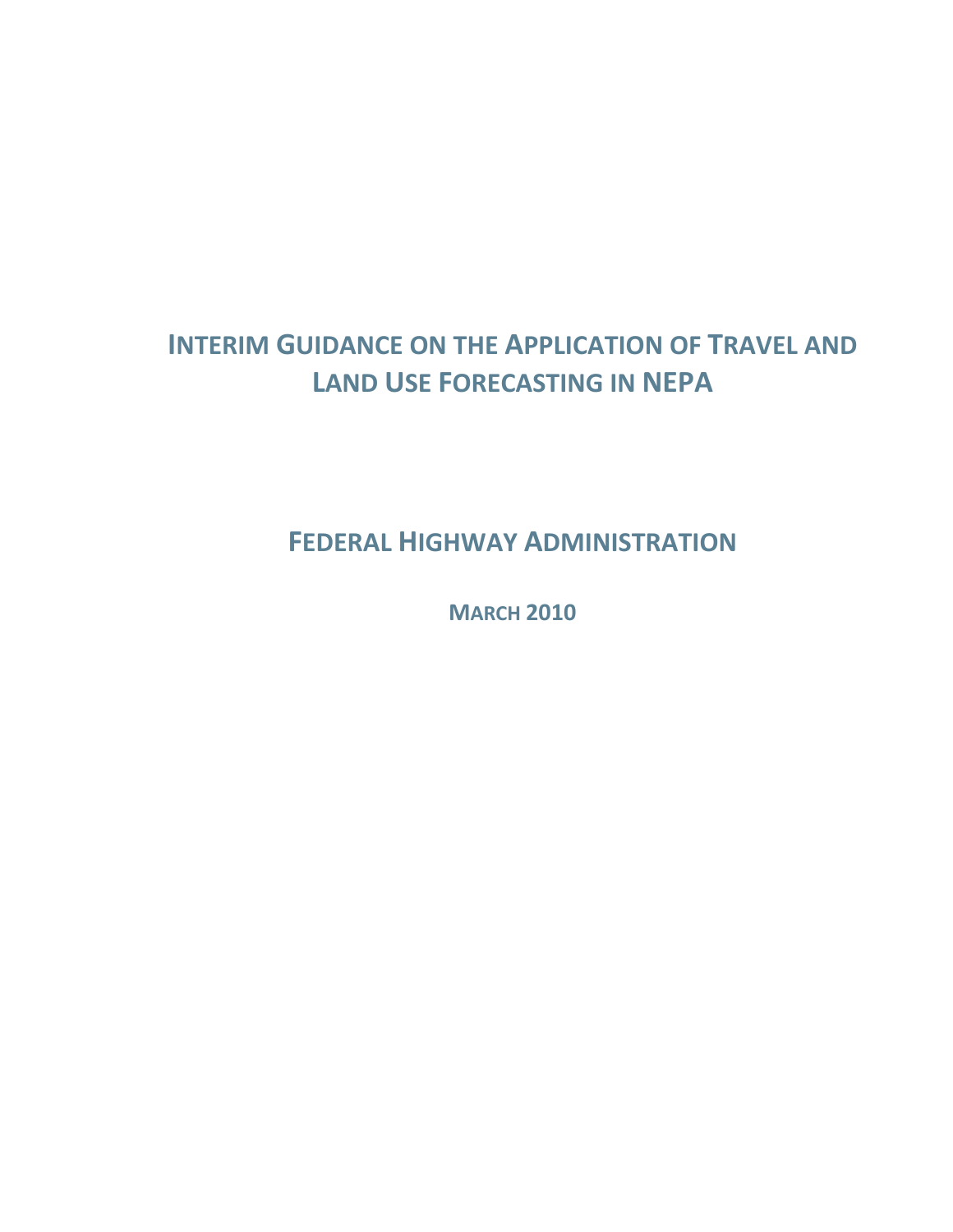Travel and land use forecasting is critical to project development and National Environmental Policy Act (NEPA) processes. In light of the importance of forecasting, the high variation in practice, and the litiga‐ tion risk involved, the Federal Highway Administration (FHWA) created this guidance to encourage im‐ provement in how project-level forecasting is applied in the context of the NEPA process. While technical guidelines for producing forecasts for projects have been documented by others, little has been published on the procedural or process considerations in forecasting. This guidance attempts to fill that gap. The primary audiences are NEPA project managers, FHWA staff, forecasting groups at Metropolitan Planning Organizations (MPOs) and State Departments of Transportation (DOTs), as well as consultants that sup‐ port MPOs and DOTs in conducting corridor and NEPA studies. Following this guidance is strictly voluntary. It is based on lessons learned and best practices and does not constitute the establishment of an FHWA standard. Not all studies are the same; therefore this guidance is intended to be non-prescriptive, and its application flexible and scalable to the type and complexity of the travel analysis to be undertaken.

This guidance document identifies seven key considerations:

- **Assess project conditions and scope the forecasting needs of the study:** It is crucial to scope the forecasting effort to meet the project analysis, decision‐maker and stakeholder needs in the study area. For this reason it is useful to begin the forecasting process by understanding the re‐ quirements of the study and anticipating decision‐maker and stakeholder interests with respect to forecasting.
- **Review the suitability of modeling methods, tools, and underlying data:** It is important that the study team review the suitability of available modeling methods and the underlying data, in‐ cluding consideration of the currency and quality of the model data and methods, and that they analyze the data and methods' ability to adequately examine alternatives.
- **Conduct scoping and collaborate on methodologies:** Scoping is a collaborative process involv‐ ing the lead agencies, resource and regulatory agencies, and the public and is typically how a NEPA study begins. It is critical for the study team to document the broad agreements reached during scoping on the assumptions to be used for the land use and travel forecasting.
- **Objective application of forecasting in alternatives analysis:** The requirement for the alter‐ natives analysis to be an objective evaluation makes it essential for the study team to apply fore‐ casting data and methods objectively without any bias towards a particular alternative. Impor‐ tant considerations include understanding uncertainty in assumptions and forecasts and how induced demand and land development effects are taken into account.
- **Project management considerations:** NEPA studies are often complex undertakings and may be accompanied by various special considerations that warrant extra attention, such as the potential for re‐do analysis loops and ensuring documentation consistency.
- **Forecasting for noise and air emissions analyses:** Land use and travel demand forecasting models are used to provide inputs to noise and air quality assessments. It is important that assumptions that are made in general forecasting applications as part of the NEPA study are consistent with those used in the noise and air quality analyses.
- **Documentation and archiving:** It is important for NEPA documentation to include enough technical detail to explain complex information in an understandable manner, and to describe how analytical methods were chosen, what assumptions were made, and who made those choices.

As a companion to this guidance, the FHWA is creating a document that will include case studies and best practices to help further the improvement of forecasting techniques at the project level. Training and technical assistance will also be made available to provide educational and peer exchange opportunities to State DOTs, MPOs, resource agencies, and the consultant community, to encourage needed dialogue and discussion to improve the state‐of‐the‐practice.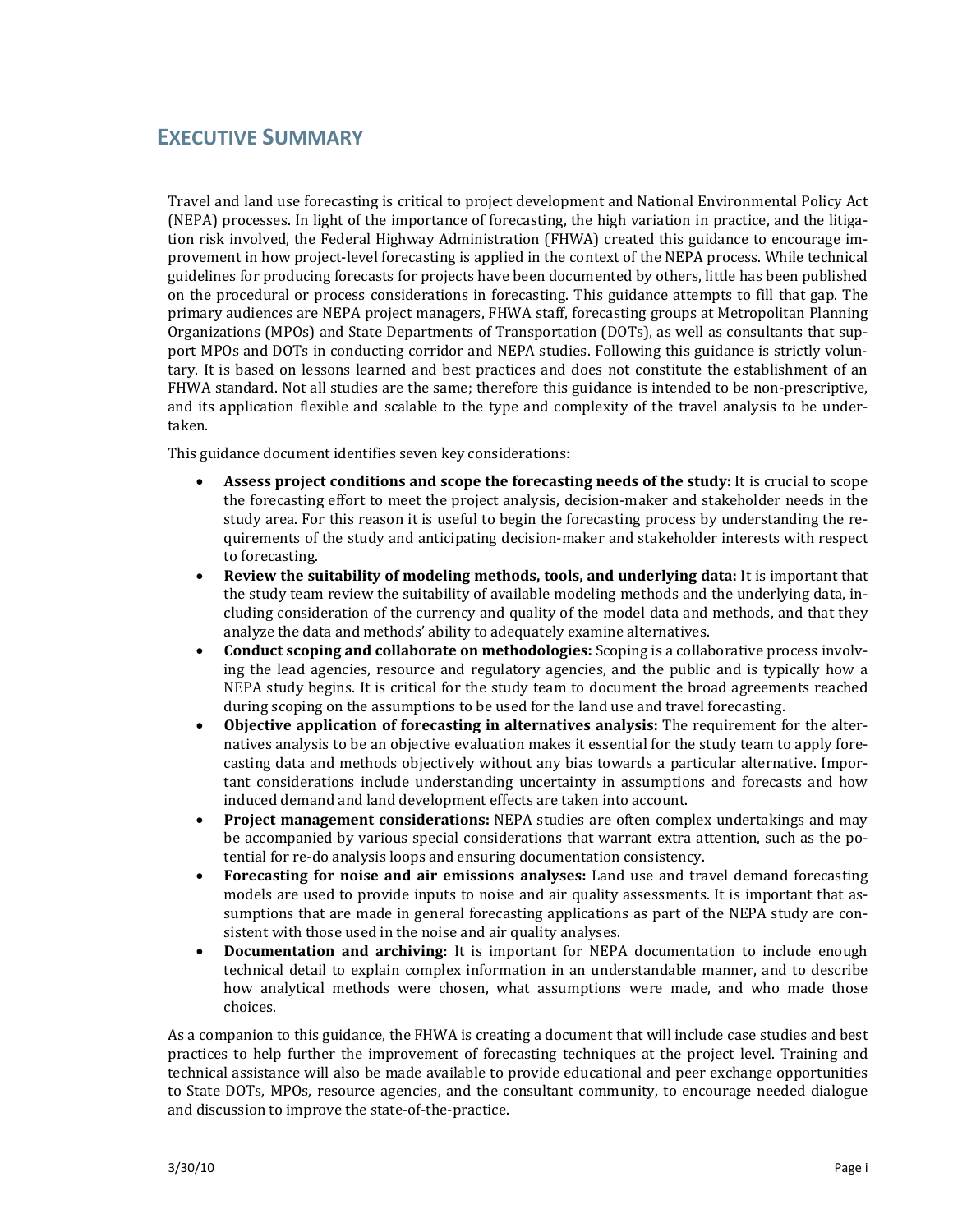## **TABLE OF CONTENTS**

| 1.0   |                                                                                  |  |
|-------|----------------------------------------------------------------------------------|--|
| 1.1   |                                                                                  |  |
| 1.2   |                                                                                  |  |
| 1.3   |                                                                                  |  |
| 1.4   |                                                                                  |  |
| 2.0   |                                                                                  |  |
| 2.1   |                                                                                  |  |
| 2.1.1 |                                                                                  |  |
| 2.1.2 |                                                                                  |  |
| 2.1.3 |                                                                                  |  |
| 2.1.4 |                                                                                  |  |
| 2.1.5 |                                                                                  |  |
| 2.1.6 |                                                                                  |  |
|       |                                                                                  |  |
| 2.2.1 |                                                                                  |  |
| 2.2.2 |                                                                                  |  |
| 2.2.3 | Calibration, Validation, and Reasonableness Checking of Land Use Forecasts11     |  |
| 2.2.4 |                                                                                  |  |
| 2.2.5 |                                                                                  |  |
| 2.2.6 |                                                                                  |  |
| 2.2.7 | Documentation of Suitability of Modeling Methods, Tools, and Underlying Data 16  |  |
|       |                                                                                  |  |
| 2.3.1 |                                                                                  |  |
| 2.3.2 |                                                                                  |  |
|       |                                                                                  |  |
| 2.4.1 |                                                                                  |  |
| 2.4.2 |                                                                                  |  |
| 2.4.3 |                                                                                  |  |
| 2.4.4 |                                                                                  |  |
| 2.4.5 |                                                                                  |  |
| 2.4.6 |                                                                                  |  |
| 2.4.7 |                                                                                  |  |
| 2.5   |                                                                                  |  |
| 2.5.1 |                                                                                  |  |
| 2.5.2 |                                                                                  |  |
| 2.5.3 | Enhanced Communication between NEPA Study Team and Forecasting Practitioners  32 |  |
| 2.5.4 | Considerations for Developing Scopes of Work for Forecasting Practitioners 32    |  |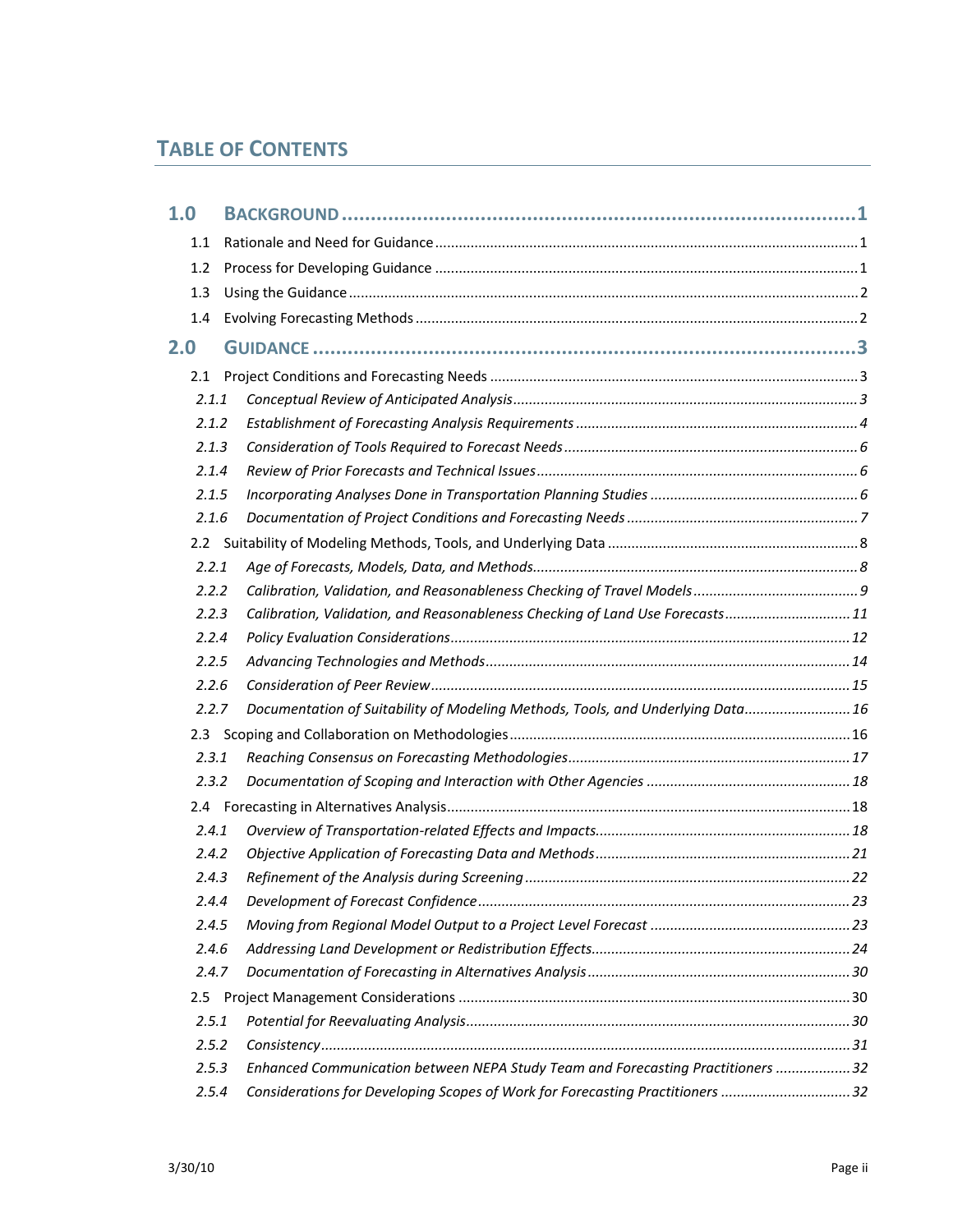| 2.6.1 |       |  |  |  |
|-------|-------|--|--|--|
| 2.6.2 |       |  |  |  |
| 2.7   |       |  |  |  |
| 2.7.1 |       |  |  |  |
| 2.7.2 |       |  |  |  |
| 3.0   |       |  |  |  |
| 4.0   |       |  |  |  |
|       |       |  |  |  |
| 4.1.1 |       |  |  |  |
| 4.1.2 |       |  |  |  |
| 4.1.3 |       |  |  |  |
| 4.1.4 |       |  |  |  |
|       | 4.1.5 |  |  |  |
|       |       |  |  |  |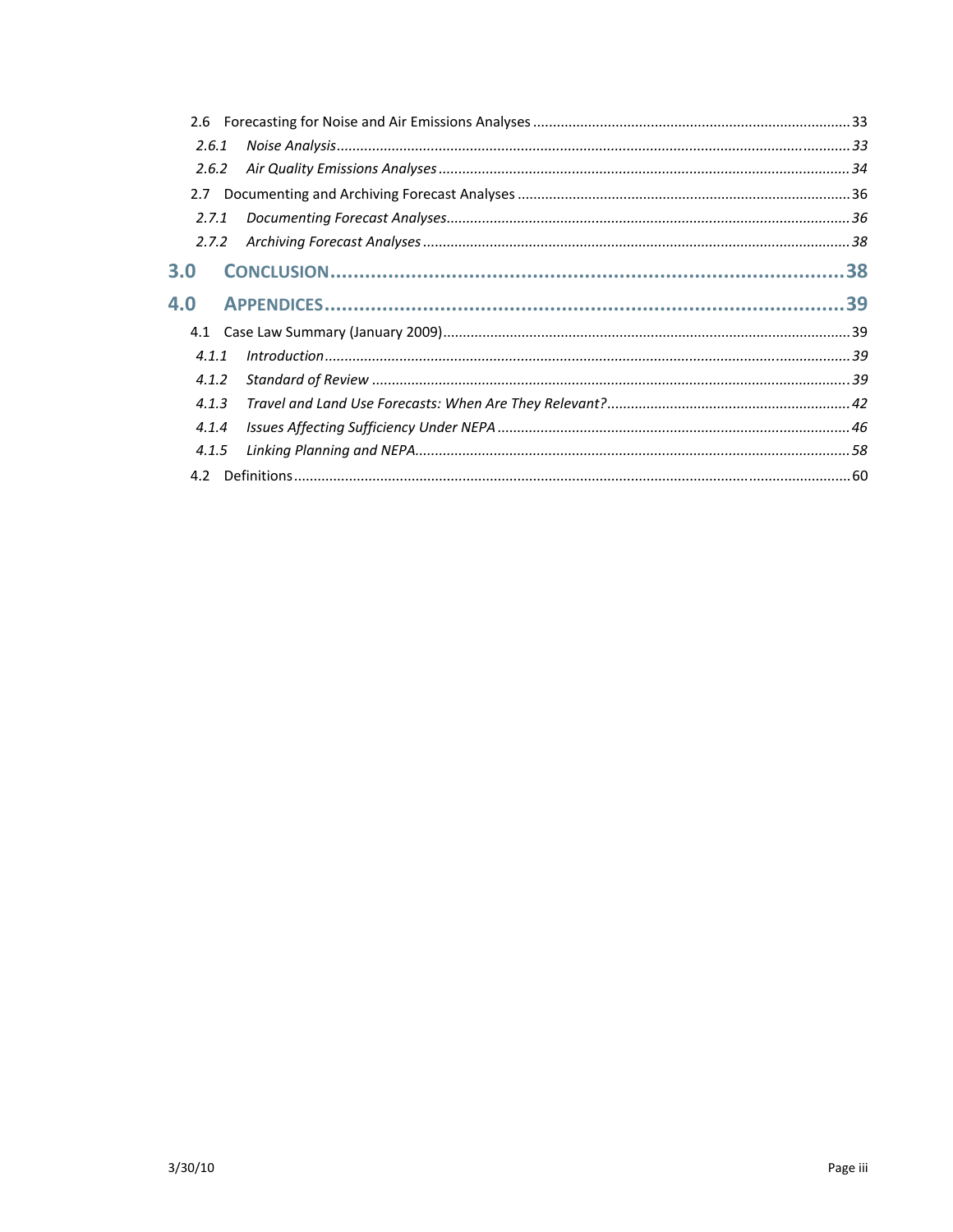# **1.0 BACKGROUND**

# **1.1 Rationale and Need for Guidance**

Travel and land use forecasting is critical to project development and National Environmental Policy Act (NEPA) processes. Forecasts provide important information to project managers and decision‐makers, and provide foundations for determining purpose and need. They are essential in evaluating: the performance of alternatives; the estimation of environmental impacts such as noise and safety (based on traffic volume or exposure) and emissions (based on traffic volume and speed); induced land develop‐ ment effects (change in land development patterns due to changes in accessibility); and resulting indirect and/or cumulative effects (such as watershed effects). In short, travel and land use forecasting is integral to a wide array of corridor and NEPA impact assessments and analyses.

Forecasting methodologies and their applications are often a source of significant disagreement among agencies and interest groups, and are frequently the focus of project‐level litigation. While many of the issues raised are technical and methodological, often they are process-related or procedural in nature: misunderstandings regarding what work was done, what assumptions were made or input used, how the methods and approaches were chosen, and how the procedures were carried out. Forecasting is not a heavily legislated or regulated area of science, and is thus mainly driven by professional practice. This situation makes assessments of standards of practice difficult, and results in a large variation in practice and experience among transportation and resource agencies and consultants.

In light of the importance of forecasting in project development and NEPA, the high variation in practice, and the litigation risk involved, the Federal Highway Administration (FHWA) created this guidance to encourage improvement in the state‐of‐the‐practice in relation to how project‐level forecasting is applied in the context of the NEPA process. While technical guidelines for producing forecasts for projects have been documented by others, $1$  little has been published on the procedural or process considerations in forecasting (how to apply forecasting in the context of NEPA). This guidance attempts to fill that gap.

# **1.2 Process for Developing Guidance**

In 2007, the FHWA initiated a project to provide practitioners and stakeholders with process and procedural guidance on how to apply forecasting in the context of project development and NEPA studies. The project was scoped to include:

- Creation of an FHWA expert panel, consisting of modeling, NEPA, and planning experts to advise the project
- Outreach to stakeholders and interest groups
- Formulation of project development and NEPA guidance and a review of relevant case law
- Development of a guidebook to include case studies and best practice examples
- **Creation of training materials and technical assistance**

Early in 2008, the FHWA expert panel was assembled to discuss and provide advice on the purpose and format of the guidance, and how to move forward on supporting activities. The panel included active participation by FHWA headquarters and field offices. The panel provided invaluable input to the guidance development process. In addition, during 2008 and 2009, the FHWA Office of Chief Counsel developed a case law summary that related forecasting issues and the NEPA process; this was also used to inform the guidance. Information on the project was provided to stakeholder and interest groups at various national meetings and venues.

<sup>1</sup> See *NCHRP 255: Highway Traffic Data for Urbanized Area Project Planning and Design* (1982), available at: http://www.oregon.gov/ODOT/TD/TPAU/references.shtml#NCHRP\_Report\_255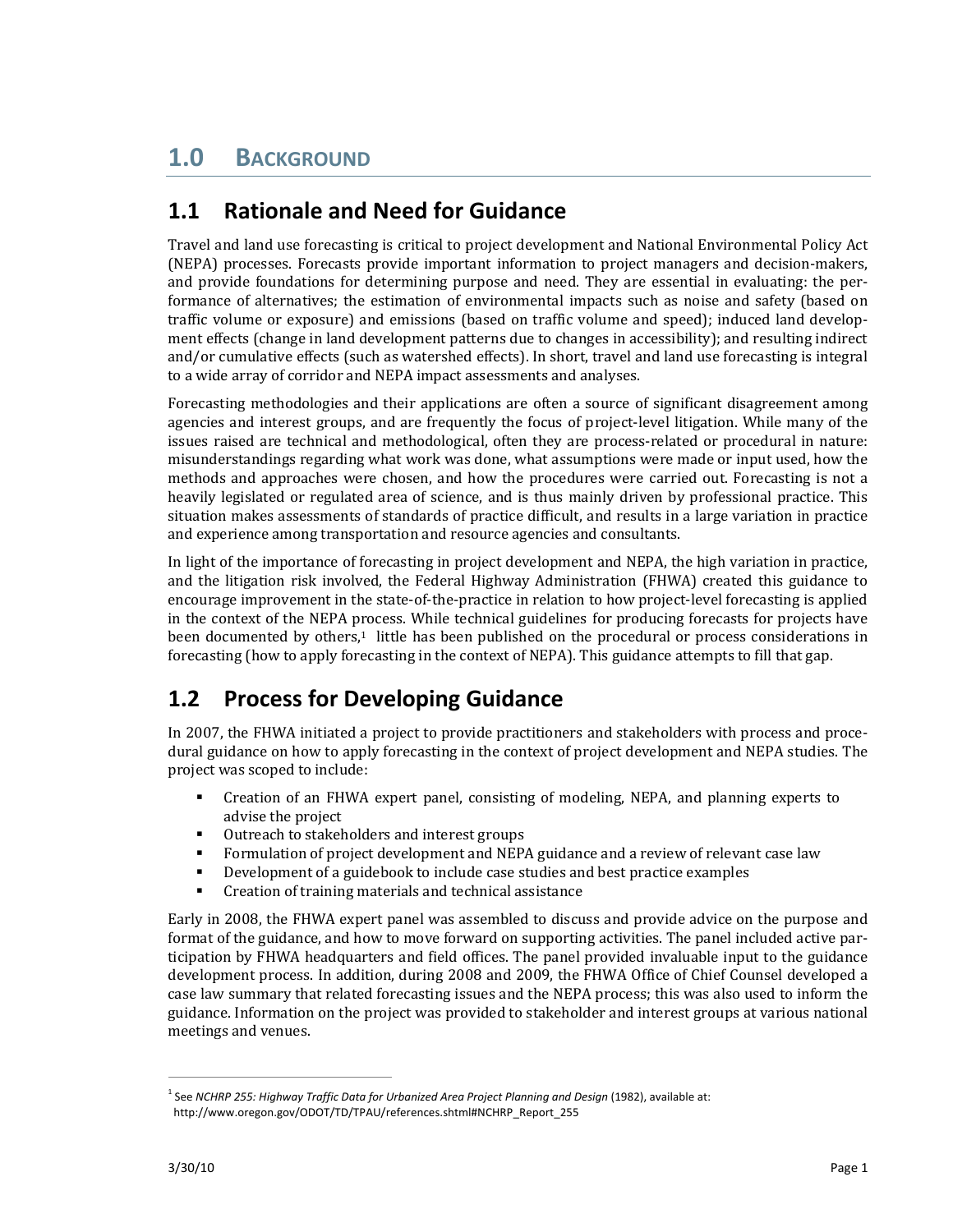# **1.3 Using the Guidance**

This guidance is intended to provide assistance to NEPA and forecasting practitioners on improving how forecasting is used and applied in the project development and NEPA processes. It does not examine the details of how to calibrate and validate models; rather, it provides procedural and process considerations in developing forecasts in NEPA studies. The primary audiences are NEPA project managers, FHWA staff, forecasting groups at Metropolitan Planning Organizations (MPOs) and State Departments of Transporta‐ tion (DOTs), as well as consultants that support MPOs and DOTs in conducting corridor and NEPA stud‐ ies.

Following this guidance is strictly voluntary,<sup>2</sup> and it is suggested that it be adjusted to the individual planning and project contexts, and the scale, size and capabilities of the project and the lead agencies. The guidance is based on lessons learned and best practices and does not constitute the establishment of an FHWA standard. Not all studies are the same; therefore this guidance is intended to be non-prescriptive, and its application flexible and scalable to the type and complexity of the travel analysis to be under‐ taken.

It is also intended that this guidance will improve communication between forecasters and NEPA practitioners. Travel and land use forecasters are encouraged to demonstrate and explain the validity of the forecasting process along with the reasonableness of the forecasts as a way to mitigate litigation risk. Significant efforts were made to consider relevant case law in the creation of the guidance and, where applicable, specific cases are cited. Hopefully, applying this guidance will assist agencies in creating better and more legally defensible forecasting applications.

# **1.4 Evolving Forecasting Methods**

The state-of-the-art and the state-of-the-practice in travel forecasting are always evolving, and the practice typically changes based on careful consideration of the potential or known benefits and costs of dif‐ ferent approaches. While this guidance outlines important considerations in developing and documenting forecasts, the intent is not to advocate specific technical model design elements or models to produce forecasts. Because the practice is constantly evolving, forecasting methods are evaluated based on what peers are successfully doing with a reasonable effort.3

Travel forecasting methods are evolving because of: (1) advancements in software and hardware; (2) improved data collection methods; (3) a need for improved approaches for analyzing the wide array of transportation‐related policies, pricing initiatives, and investments; and (4) the evolution of planning and project development processes and regulations. Each of these factors was considered when this guidance was drafted.

Clearly, it is very important that the methods utilized to produce forecasts are defensible and that the forecasts are reasonable. The specific methods used to produce forecasts can and do vary widely based on the timeframe for the study, and the defensibility of the methods must be judged based on the needs of the study. While certain aspects of models and approaches to forecasting are relatively common, well understood, and accepted, it can often be difficult to judge the merits, costs, and schedule considerations of one modeling approach over another. Additionally, it is not always the case that more difficult or costly modeling methods produce the best forecasts. One motivation for this guidance is to present a framework for considering these challenges in the context of a NEPA study where the forecasts may be questioned and the methods used to produce forecasts will be reviewed and compared to applications elsewhere.

 $^2$  There are instances where this guidance references regulatory requirements; following those regulatory requirements is not voluntary

<sup>&</sup>lt;sup>3</sup> For more information about the latest forecasting techniques see the FHWA's Travel Model Improvement Program (TMIP) website: http://tmip.fhwa.dot.gov, or contact TMIP staff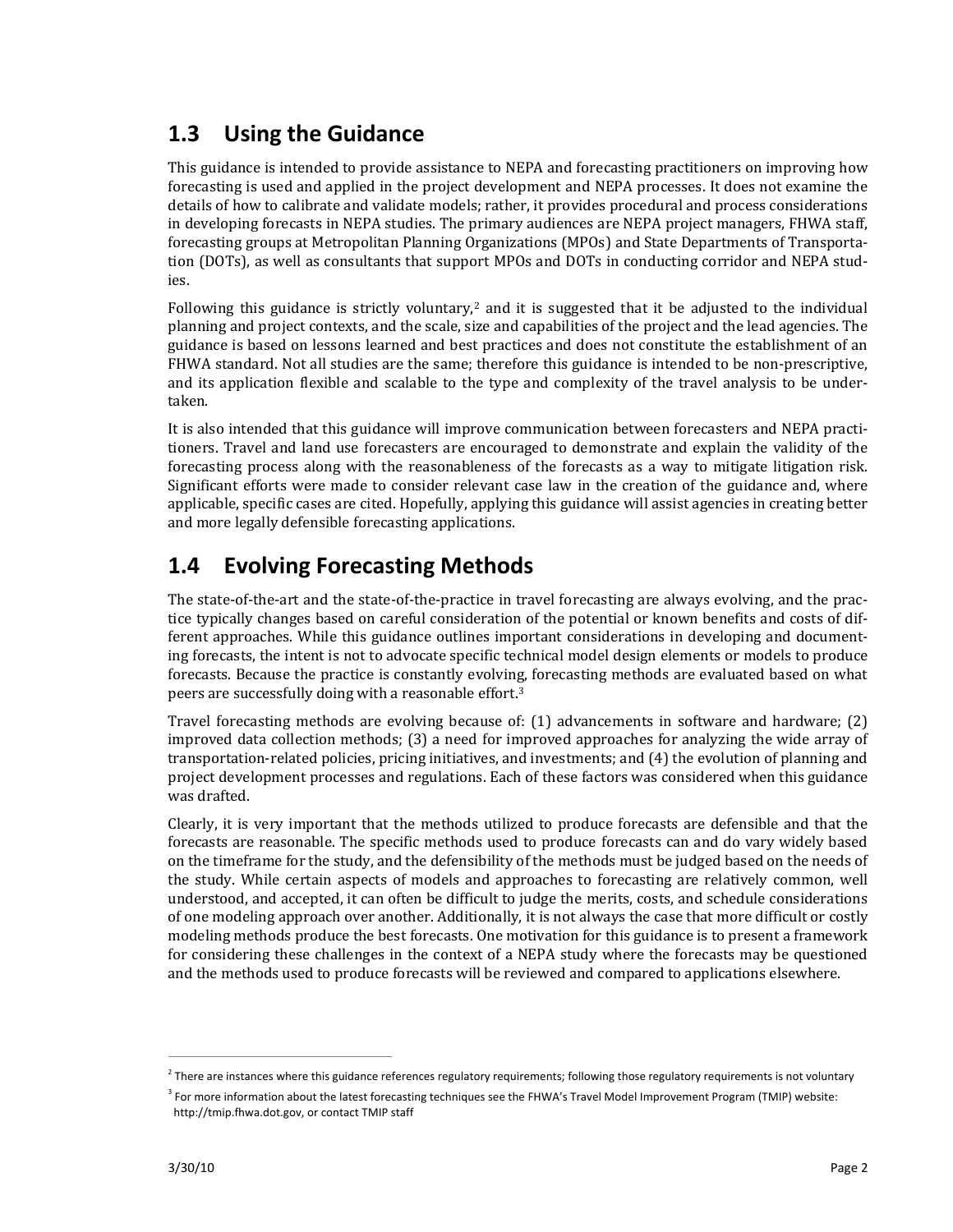# **2.0 GUIDANCE**

This guidance document is organized around seven key considerations: (1) the project conditions and forecasting needs of the study; (2) the suitability of modeling methods, tools, and underlying data; (3) scoping and collaboration on methodologies; (4) forecasting in the alternatives analysis; (5) project management considerations; (6) forecasting for noise and air emissions analyses; and (7) documentation and archiving.

# **2.1 Project Conditions and Forecasting Needs**

It is crucial to scope the forecasting effort to meet the project analysis, decision-maker and stakeholder needs in the study area. For this reason it is useful to begin the forecasting process by understanding the requirements of the study and anticipating decision‐maker and stakeholder interests with respect to forecasting.

Far too often, the forecasting process is not given enough thoughtful proactive attention, and it is not scoped in a detailed manner that will minimize or account for potential issues or problems. It is common for one of the first exercises to be the production of a no‐build forecast, with little consideration given to the credibility of and the assumptions made in the forecast. If, instead, the NEPA study team<sup>4</sup> determines the appropriate level of the forecasting effort at the outset and begins by ensuring the suitability of the tools, then the NEPA process can proceed more reasonably.

## **2.1.1 Conceptual Review of Anticipated Analysis**

The NEPA lead agencies often define the study area while also developing the purpose and need statement. They typically base the boundary of the study area on the logical geographic termini, the project purpose and need, and the expected limits of potential impacts. It is important that the study area be large enough to encompass the range of alternatives that will be developed to meet the project purpose and need. The area within which transportation impacts can be measured will likely be substantially lar‐ ger than the area within which direct environmental impacts are measured. It is important to ensure that the forecasting is extensive enough in its geographic reach to reasonably estimate the transportation and land development impacts.

An early assessment of the current and anticipated travel demand in the study area is important to the success of both the NEPA process and the forecasting effort. It is helpful to document what is understood about the existing travel demand and growth potential in the corridor or area being evaluated. For example:

- What is the nature of demand in the corridor in terms of trucks versus passenger cars, through versus local trips, or non-discretionary trips (such as commute to work) versus discretionary trips (such as shopping trips)?
- Are there unique major generators in the corridor?
- What magnitude of growth in travel demand is anticipated?
- To what extent is the need for the project based on today's travel conditions versus anticipation of growth?

Answers to these questions, as well as others, can inform data collection and help assess the suitability of the forecasting models.

<sup>&</sup>lt;sup>4</sup> "The study team" refers to the lead agencies and their staff and consultants conducting the analysis for the study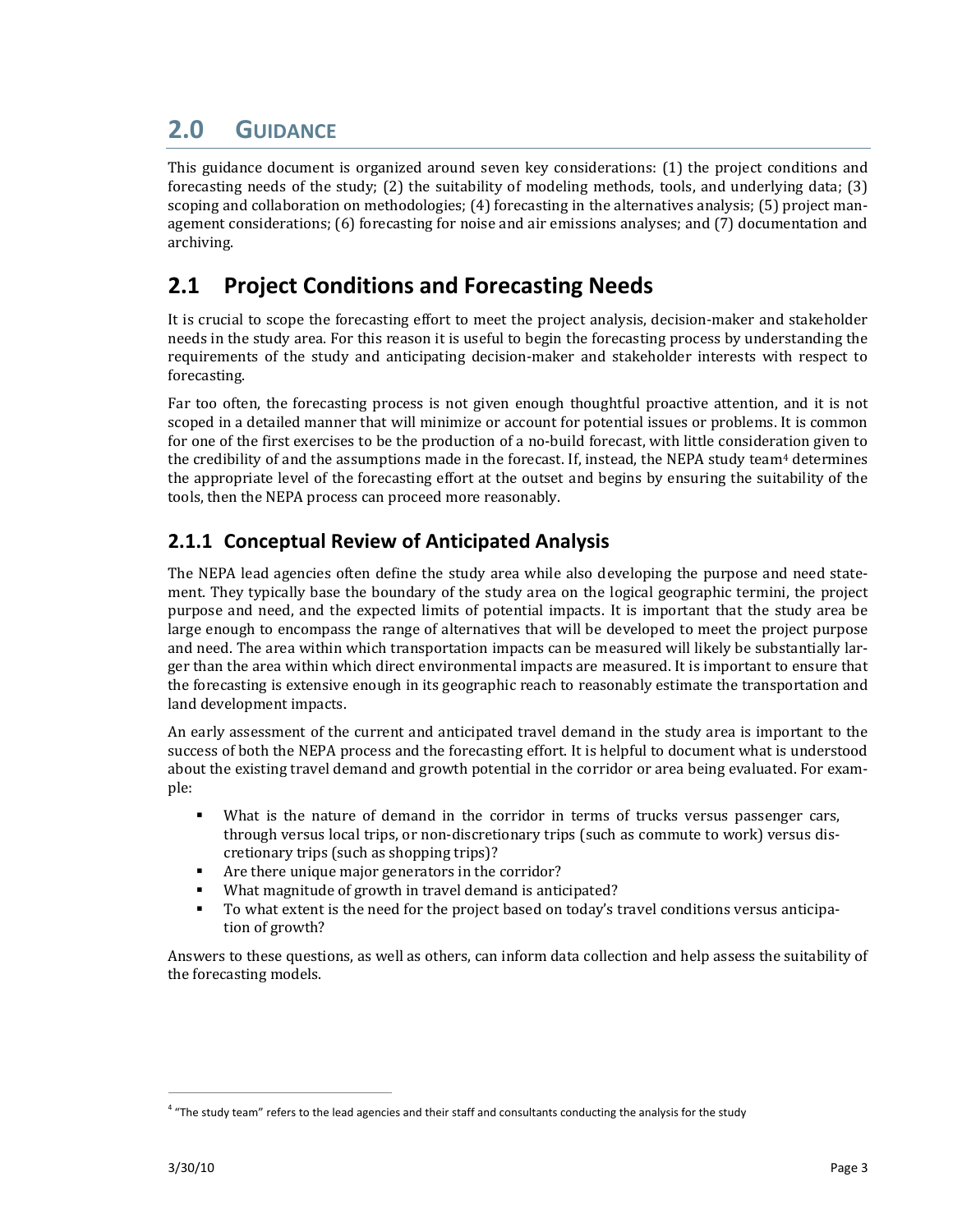## **2.1.2 Establishment of Forecasting Analysis Requirements**

Once the lead agencies have considered the anticipated study needs, it is important to establish the travel forecasting requirements for the study. The principal forecasting analysis requirements to be defined early in the process include:

- $\blacksquare$  Specifying the analysis years
- Identifying the geographic scope of the transportation and land development analysis
- Considering the level of detail required in the analysis
- Outlining an initial list of what travel and land use-related or -dependent impacts are to be estimated (see section 2.4.1 on direct, indirect, and cumulative impacts).

#### *2.1.2.1 Identifying Analysis Years*

Selecting the appropriate timeframes for analysis is essential. Forecasters typically use a 20- to 30-year horizon for long‐range transportation planning purposes. In addition to a base year and a future forecast year, intermediate forecast years are usually considered, including (most notably) the opening date of the project. It is common for these intermediate forecast years to be chosen to correspond to future planning horizons already examined in the region or State's long‐range plan since modeling inputs, such as land use forecasts, for these years are readily available. Table 1 presents a list of possible analysis years.

| Years<br><b>Base</b> | <b>Base model year</b>      | The calibration year for the travel model                                                                                                              |  |
|----------------------|-----------------------------|--------------------------------------------------------------------------------------------------------------------------------------------------------|--|
|                      | <b>Base project year</b>    | This could be different from the base model year; it is an up-<br>dated base year that is validated and is as close as possible to<br>the current year |  |
| Years<br>Forecast    | <b>Open-to-traffic year</b> | Expected future year that the project will open; in the case of<br>phased projects this might be a sequence of intermediate<br>forecast years          |  |
|                      | Plan horizon year           | A future forecast year that often corresponds with the long-<br>range plan horizon                                                                     |  |
|                      | Design year                 | An alternative future forecast year for the project that may be<br>earlier or further into the future than the forecast year                           |  |

*Table1: Possible analysis years for travel forecasting*

The appropriate base and future analysis vears for a particular study may not align with the available analysis years, which may lead the study team to update the travel model's base year and/or create new land use and travel forecasts for NEPA analysis. Two common examples of this situation are:

- The travel model's base year is several years ago and travel demand in the study area has changed. A more recent base year, as close to the current year as possible, is needed so that the travel model adequately represents current travel demand in the study area.
- The planning horizon year is different from the design year of the project. For example, the planning horizon is 25 years in the future and the design year of the project is 30 years.

Similarly, air quality or noise analysis requirements are a consideration; for example, when a hot‐spot or noise analysis is needed this may require the selection of a unique analysis year(s) for that work.<sup>5</sup>

It is important for assumptions regarding open-to-traffic years to be explicit and discussed in the documentation. Also, a project might not rely on future performance to meet purpose and need, and its "de‐ sign year" may be shorter, or the project is designed to manage current congestion. In that case, while

<sup>&</sup>lt;sup>5</sup> See Section 2.5 for more information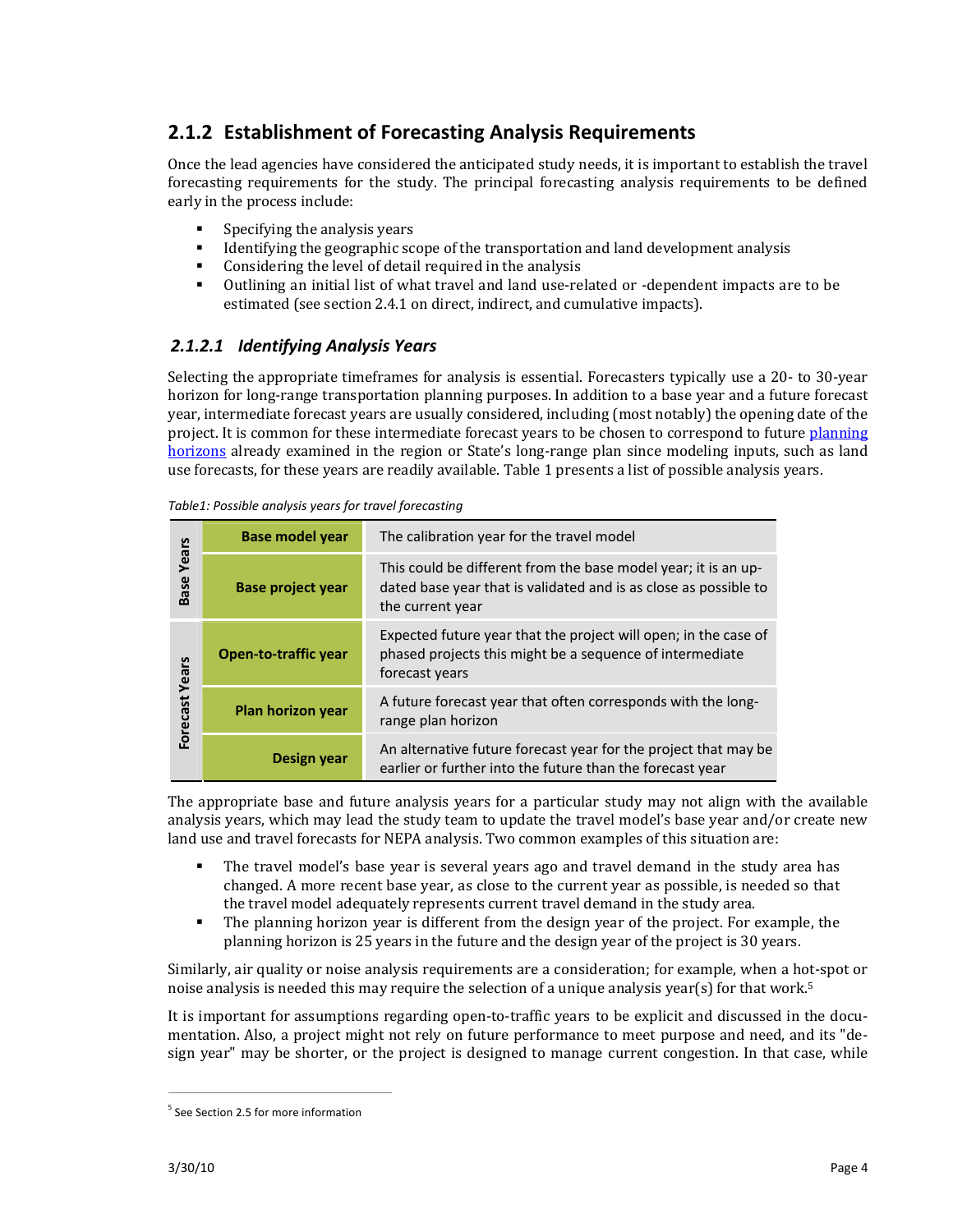forecasts could be required for potential impacts, forecasting to support purpose and need is less essential.

Phasing and sequencing considerations are also crucial when the study team is establishing forecasting analysis requirements. If an alternative will be implemented over time, or if alternatives could be imple‐ mented with phases in different sequences (for example the sections of a new highway may be built in phases as travel demand increases over time) then it is important for these assumptions to be discussed in the documentation as they will lead to particular analysis needs, such as intermediate analysis years and additional road network and land use assumptions.

#### *2.1.2.2 Geographic Scope of Analysis*

It is important to ensure that the forecasting is extensive enough in its geographic reach to estimate travel behavior, transportation, and land development effects.<sup>6</sup> Unique issues may arise when applying a model to evaluate a project near a model boundary. In such cases, model refinements may be needed. In these boundary conditions the traffic analysis zones (TAZs) are typically large, the coded road network is sparse, and travel patterns are heavily affected by external demand. Taken together, these issues lead to both less detail and less model sensitivity. If the project is proximate to the boundary of the model area, it is suggested that the study team code a more detailed road network. It is also suggested that the study team consider both adding more detail to the TAZ structure and expansion of the model to extend its boundary. Refining or expanding the model may lead to significant efforts such as the collection of addi‐ tional land use data and the need to forecast land use changes for that area, the need to do additional model validation, or, in the case of expanding the model, the integration of land use data and forecasts from a different planning jurisdiction.

#### *2.1.2.3 Level of Detail Required in the Analysis*

Using a variety of methods, one can produce forecasts and output indicators at a regional scale (e.g., re‐ gional vehicle miles traveled, or VMT), at a microscopic scale (e.g., intersection turning movements), and at a corridor scale (e.g., difference in roadway volumes under two scenarios).7 It is important for the lead agencies to determine the appropriate level of detail for forecasting analysis based on the specifics of the study, including considerations related to the stage of the project development process and stakeholder issues. It is suggested that performance measures reflect non‐automobile impacts, such as transit use. It is important for the lead agencies to select the performance measures so that the impacts of each alternative can be fully explained in the NEPA documentation. It is also important to select the performance measures that can illustrate the relative merits of each alternative in the context of the project purpose and need.

The project development process can be long, with varying levels of forecasting detail typically necessary at different stages in the process; it is essential to avoid confusing *detail* with *accuracy.* Because more detail tends to require more time and effort, it is generally advised to begin a study focusing on more aggregated and large-scale impacts, particularly when the possible alternatives are numerous (prescreening) or forecasting methods are being refined. Different forecasting tools and processes allow for analysis at different geographic scales; it is important for the study team to judge and explain which modeling tools are appropriate for which analyses and also to recognize the level of detail required at each stage in the study. Forecasting is an iterative process, and with iteration generally comes more confidence and ability to add detail to better inform complex decisions.

 $6$  Often different study areas exist on the same project for a variety of reasons, for example the Area of Potential Effect under Section 106 of the National Historic Preservation Act will not be the same as study areas for air or noise impacts or for wetland mitigation purposes

<sup>7</sup> See, for example, *Volume I: Traffic Analysis Tools Primer* (July 2004) in the FHWA Traffic Analysis Toolbox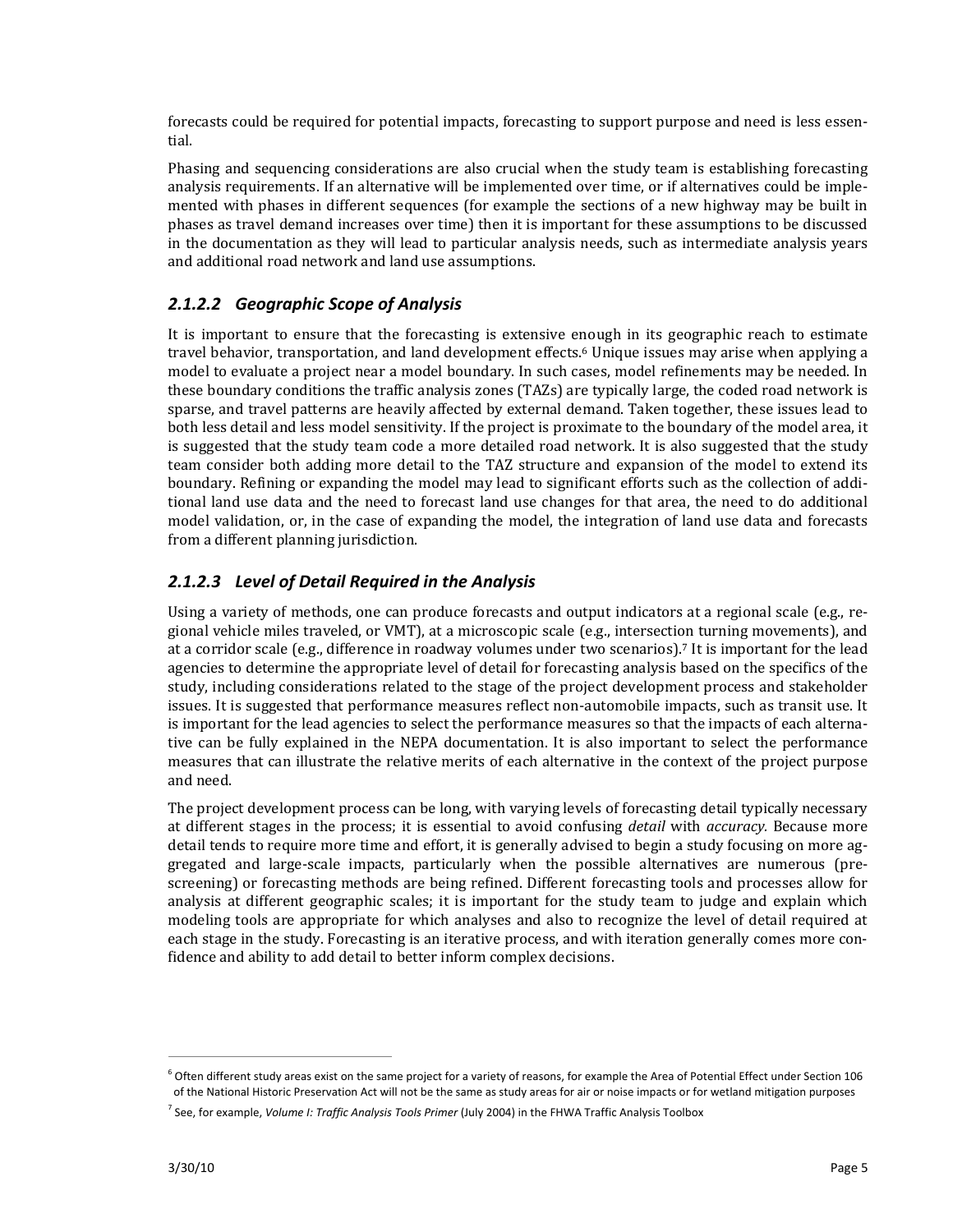## **2.1.3 Consideration of Tools Required to Forecast Needs**

It is suggested that the lead agencies prepare a brief history describing the tools that have been used to make forecasts in the corridor and region. Once the available data and models have been reviewed, it is important for the study team to consider what data and tools are appropriate for the analyses. Depending on the needs of the study, this can include consideration of readily available data and models, as well as supplementing what is available. As the study team considers applying current models to evaluate the increasingly complex strategies and policies of interest in the project area, it is important to assess the limitations and sensitivity of those models. By identifying the significant issues related to alternatives to be considered, such as pricing, high‐occupancy vehicles (HOVs), transit, and transportation control meas‐ ures, the study team can ensure that methodology and analysis decisions are made with these factors in mind.

In many areas where land use and travel demand models are frequently used in planning and project de‐ velopment, multiple users may exist. For example, modeling staff within the MPO or DOT may be under‐ taking modifications to the land use or travel model as part of an ongoing model improvement process. In addition, consultants working on other studies in the region may be incorporating additional model func‐ tionality and/or correcting existing model errors and deficiencies. It is therefore critically important that the study team consider modeling tools under development, or ones that might be developed in the short term, for inclusion in the land use and travel forecasting process, especially when an improvement to the model would directly affect the project being studied. This is particularly true when the study team expects the project development process to be relatively long or complicated. See section 2.2.1 for addi‐ tional discussion of these issues.

## **2.1.4 Review of Prior Forecasts and Technical Issues**

Before producing new forecasts, it is useful to critically review past efforts to be aware of the prior work and to improve on or complement that work. In its review of prior planning studies and prior NEPA stud‐ ies either for the current study project or other projects in or close to the same study area, it is important for the study team to consider travel and land use forecasting needs, in terms of both the forecasts themselves and any known technical concerns related to forecasting. In many cases, projects have been in the planning phase for 10, 20, or more years, and transportation plans identify specific alternatives. To some degree, past decisions are supported by these prior analyses. Therefore, it is critical to assess the com‐ prehensiveness and usefulness of past analyses and compare new analyses and forecasts to previously documented forecasts. In some cases, lead agencies in NEPA may choose to directly use previously devel‐ oped forecasts. It is recommended that this decision be taken with some care, as previously developed forecasts may not have been subject to the same rigorous review that forecasts produced as part of a NEPA study are likely to face. See section 2.1.5 below for more detail.

To the extent that prior litigation has raised issues related to land use and travel forecasting in the pro‐ ject's region or identified issues in the corridor germane to forecasting, it is important to ensure that these issues are fully addressed or that prior responses are understood and reconsidered. It is important for the study team to describe and clearly and completely address both past judgments in cases pertain‐ ing to the project and any ongoing litigation. It is also important to consider and adequately address the less obvious cases that have stalled or stopped planning and project development efforts in other regions with relevance to the subject project. Remedying the concerns raised by legal findings and opinions may lead to significant changes in the team's approach to the analysis for the study.

### **2.1.5 Incorporating Analyses Done in Transportation Planning Studies**

Often, forecasts are prepared for a project or corridor prior to the beginning of the NEPA process. Fore‐ casting may have been done as part of system‐level planning activities, or as part of corridor, feasibility, or sub‐area studies. At the system level, major efforts include defining the transportation problem, and developing and testing potential solutions. Many times these problems and potential solutions are identi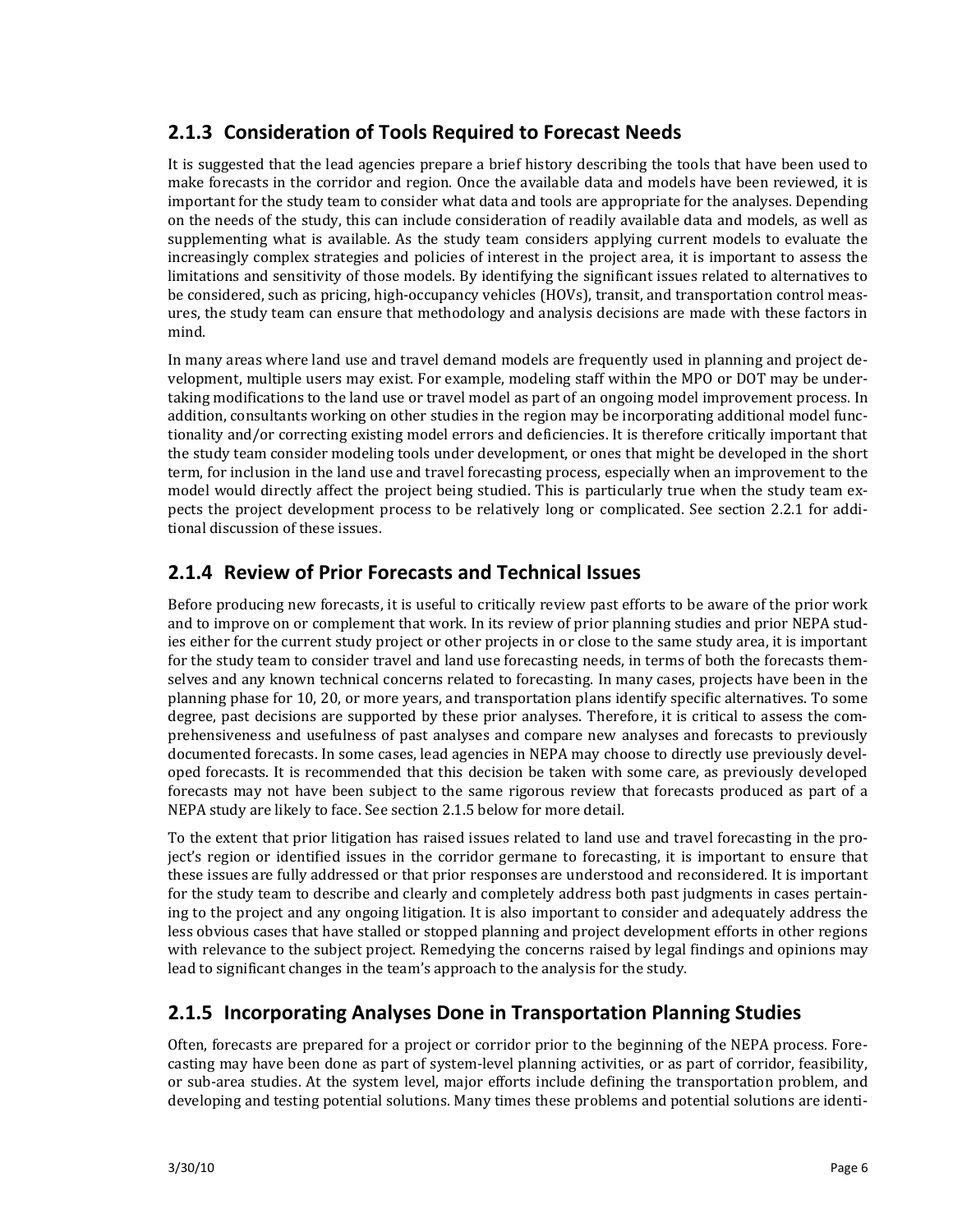fied and tested during planning because that is the scale at which they are appropriately analyzed. For example, developing system-level land development estimates is best done at a regional level, where systemic interactions between transportation and land use policies and the characteristics of existing land availability and transportation accessibility can be analyzed. Travel and land use forecasting procedures play a central role in these analyses.

Corridor, feasibility, and sub‐area studies done in a transportation planning context are not as detailed as analyses performed for project-level NEPA alternatives analysis, but are often conducted to refine purpose and need in a corridor, to screen out unreasonable alternatives, and to preliminarily evaluate poten‐ tial impacts of alternatives, including travel and land development effects. Again, forecasting is critical to performing these studies. All too often, these analyses are redone in the NEPA process, resulting in dupli‐ cation of effort. This situation also can result in potentially undermining past analyses, and discounting public and agency involvement in the prior studies.

Recognizing these issues, the FHWA and the Federal Transit Administration (FTA) have worked over the past decade to improve the ability of agencies to utilize analyses done as part of planning studies in the NEPA process. Typically referred to as "linking planning and NEPA," these efforts have culminated in a revision to 23 CFR Part 450 (the FHWA and FTA regulations for the Statewide and metropolitan transportation planning process), and 23 CFR Part 771 (FHWA and FTA NEPA implementing regulations).<sup>8</sup> These regulatory provisions represent new authority to the FHWA, FTA, State DOTs, and MPOs to use decisions and analyses conducted in transportation planning to be used in the NEPA process. Since fore‐ casting is so central to planning studies and analyses, the methods and results can be incorporated by reference in the NEPA process. Such analyses or results should be made available during the NEPA scoping process.

However, the regulatory authority discussed above does not come without conditions.9 The NEPA lead agencies determine the applicability and appropriateness of the methods used and the continued validity of the results before they can be used on a specific NEPA study or project. The studies must have con‐ tained a reasonable opportunity for public review and comment, must be adequately documented, and must have had appropriate interagency involvement in the efforts. From a forecasting perspective, the technical documentation must be adequate to explain and defend those decisions in the context of NEPA. Also, early public and interagency involvement in the forecasting efforts for the planning studies is essen‐ tial as it helps build trust and comfort with how these analyses were performed, and increases the comfort level in using these forecasts in the NEPA process.10

## **2.1.6 Documentation of Project Conditions and Forecasting Needs**

This section of the guidance has discussed the importance of beginning the analysis effort with a careful review of forecasting needs. To ensure that the findings of this review are retained and can be referred to as the analysis progresses, it is important for the study team to produce documentation of this work. A possible structure for the documentation follows.

- Conceptual review of anticipated analysis
- **Establishment of forecasting analysis requirements** 
	- Identifying analysis years
	- Geographic scope of analysis
	- Level of detail required in the analysis
- **Consideration of tools required to forecast needs**
- Review of prior forecasts and technical concerns
- **Incorporating analyses done in transportation planning studies**

 $8$  See 23 CFR § 450.212, 450.318, and Appendix A, and 23 CFR § 771.11(a)(2) and 771.123(b)

 $9^9$  See 23 CFR § 450.212 (b), 450.318 (b) and Appendix A

 $10$  For more information see the Planning and Environmental Linkages website at: http://environment.fhwa.dot.gov/integ/index.asp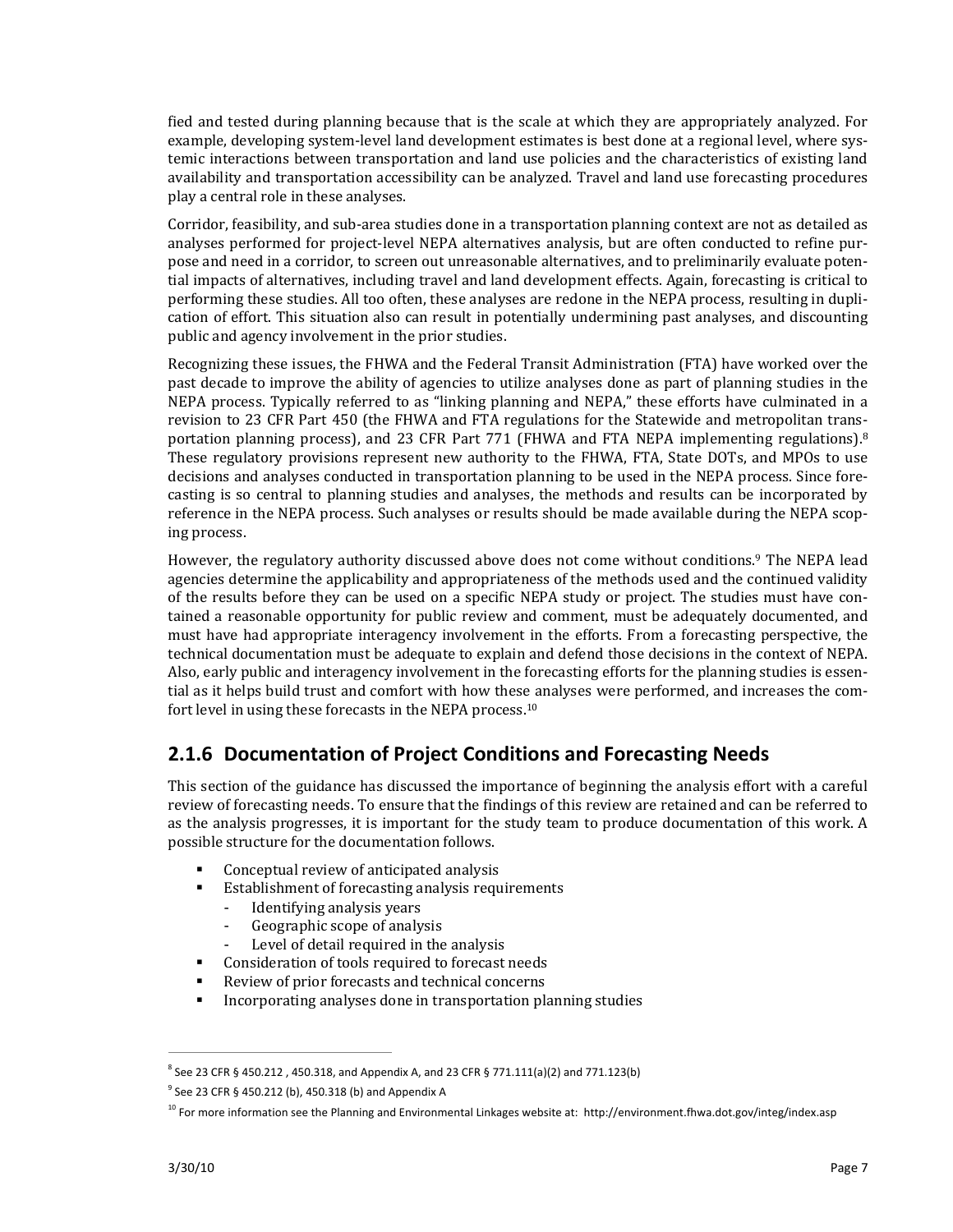A key purpose of this documentation is to demonstrate that these issues have been considered by the study team. In addition to documenting the decisions that were reached regarding technical issues such as selection of analysis years, such documentation can demonstrate the process and rationale used to make the decision, the information considered in the decision‐making process, and who was involved in the decision-making process. In other words, it is very important to document that the decisions made are reasoned and thoughtful.<sup>11</sup>

# **2.2 Suitability of Modeling Methods, Tools, and Underlying Data**

Once the conditions and forecasting needs of the study have been assessed, including a consideration of the forecasting tools and requirements, it is suggested that the study team review the suitability of available modeling methods and the underlying data. For this, it is important for the study team to both consider the currency and quality of the model data and methods and analyze the data and methods' ability to adequately examine alternatives. The purpose of FHWA guidance on travel models and other pub‐ lished resources<sup>12</sup> is to promote good practice. Good practice in model development and application has positive consequences in project development.

## **2.2.1 Age of Forecasts, Models, Data, and Methods**

It is important for the study team to establish how current the land use forecasts, travel demand model, data, and methods are before the alternatives can be analyzed. This process may begin with identifying whether the land use forecasts and the travel demand model are the current versions adopted by the MPO or DOT and whether the methods proposed for the analysis conform to current Federal, State and local requirements, as applicable. Section 2.5.2 explains that it is also important for the study team to identify which methods are being used by concurrent NEPA studies in the same region. However, requesting and receiving the latest land use forecasts and the travel demand model available from the MPO or DOT is only the first step. It may be advisable to update certain elements of the land use forecasts, travel demand model, or model data if they are based on data that were collected a significant time prior to the study. For example, trip generation rates based on survey data collected 20 years before the study may need to be updated. It is important that the study team ensures that the data reflect the most up-todate assumptions about the relevant transportation infrastructure and land use and socioeconomic conditions. However, there is a limit to the scope of updates to forecasts, models, and data that are required as part of the analysis for a NEPA study. If the costs for updating tools and collecting data would be "exorbitant" then 40 CFR § 1502.22 (b) may apply. It is important to document decisions regarding model updates and also why the decisions were made.

If the study team refines a land use forecast, a travel demand model, or their inputs, it is critical that the study team knows which forecast and model version are being used and, if necessary, institute a system to track and manage the versions of forecast and model tools and inputs. It is important to do more than simply state that "the model" was used to generate travel forecasts. Because the travel demand model and land use forecasts for a particular region may often be in flux (as discussed in section 2.1.3), it is rec‐ ommended that the study team use the most recently adopted version of the land use forecasts and the travel demand model. Although forecast and model refinements between versions may be few and unre‐ lated to questions pertaining to the study, it is possible that the differences in results produced by a "Ver‐ sion 2.2" versus a "Version 2.3" could be substantial.

An MPO or DOT will not typically adopt a new version of a travel demand model until it has been vali‐ dated and the results checked for reasonableness, although the thoroughness of these checks varies. It is important to keep in mind that a version of a travel model is made up of both the model code and the various model inputs, such as land use forecasts. Therefore, it is necessary to confirm that the proper

<sup>11</sup> See case law summary Section 4.1.2,discussion of *North Buckhead Civic Ass'n v. Skinner*, 903 F.2d 1533, 1543 (11th Cir.1990)

<sup>&</sup>lt;sup>12</sup> See, for example, the resources section of FHWA's Travel Model Improvement Program website: http://tmip.fhwa.dot.gov/resources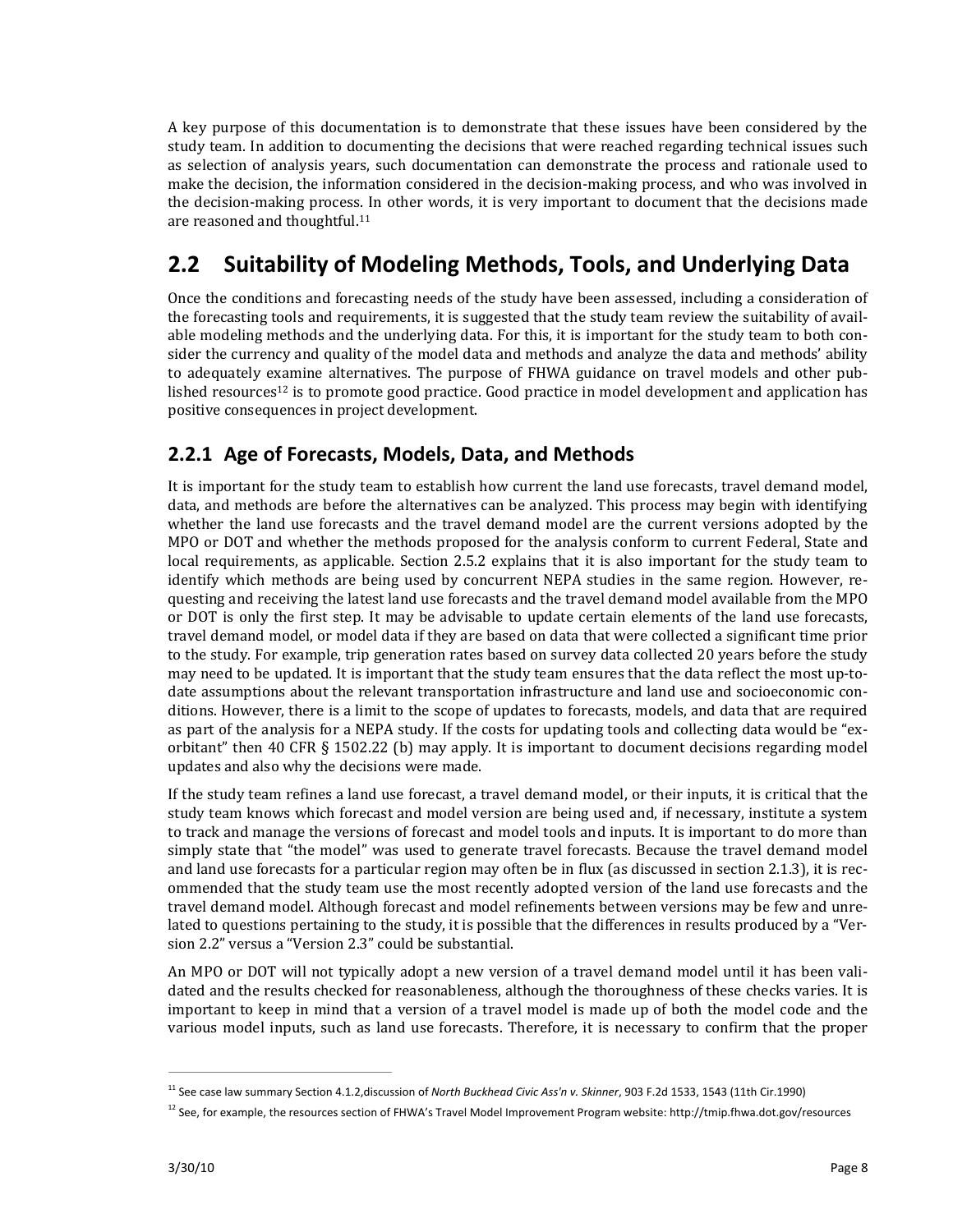model code is being used with the corresponding set of model inputs that together represent the current adopted version of the model.

During the course of a study, an MPO or DOT may adopt a new land use forecast or a new version of the travel demand model. In this situation, it is important for the study team to consider the implications of changing their analysis approach to use the newly adopted forecast or model; section 2.5.1 on considera‐ tion of the potential for re‐do analysis loops discusses this issue.

# **2.2.2 Calibration, Validation, and Reasonableness Checking of Travel Models**

The calibration, validation, and reasonableness checking of travel models constitute an important and necessary sequence of steps that are taken to prepare a travel model for making reasonable forecasts.

- Calibration, where adjustments are made to the model so that current observed conditions in the study area are reasonably reproduced, ensures that the travel model's forecasts are built on a foundation that is a good representation of existing travel characteristics.
- Validation, where the sensitivity of the model to changes in inputs and assumptions is tested, ensures that the travel model responds reasonably to transportation system changes and will have the ability to produce forecasts.
- Reasonableness checks are additional tests of a model's forecasting performance, including evaluating the travel model in terms of acceptable levels of error and its ability to perform according to theoretical and logical expectations. The checks help to ensure that the model tells a coherent story about travel behavior.

Forecasts from appropriately calibrated and validated models are likely to be more useful throughout a study and raise fewer questions. It is important to demonstrate that the modeling methods proposed for the study corridor have a strong foundation in observed data, are able to represent change, and credibly compare alternatives in a forecasting setting. The calibration and validation of travel models provide the best evidence that the models adequately represent the transportation system supply characteristics and traveler behaviors that are crucial to subsequent forecasts for NEPA studies. Consequently, the lead agencies have a substantial interest in exerting appropriate efforts to calibrate and validate models.

In the context of a NEPA study, it is important for the study team to focus any calibration and validation efforts that they undertake on the study area. Typically, a regional travel demand model will have been adequately calibrated and validated at least at a regional level prior to adoption. While it is important for the study team to critically review the documentation of this effort, it is suggested that more emphasis be placed on checks at the study area level.

It is suggested that the study team scale their calibration and validation effort according to the scale of the analysis, such as its geographic scope. For example, studies that involve the analysis of major changes to transportation system supply with impacts across a large study area require a much broader calibration and validation effort than a simpler project with a smaller study area.

There are several published sources<sup>13</sup> documenting useful calibration and validation checks, and the key elements of a comprehensive review are outlined below.

*Calibration*  A meaningful calibration effort would include:

- Review of trip generation particularly at key generators in the study area
- Detailed inspection of modeled origin–destination patterns in the study area to demonstrate that they compare closely to observed travel within and through the study area

<sup>13</sup> See, for example, *Travel Model Improvement Program Model Validation and Reasonableness Checking Manual*, available at: http://tmip.fhwa.dot.gov/resources/clearinghouse/docs/mvrcm/ ; *Federal Transit Administration Guidance on New Starts/Small Starts Policies and Procedures*, available at: http://www.fta.dot.gov; several state DOTs such as California, Michigan, Ohio, and Oregon maintain guidance on model calibration and validation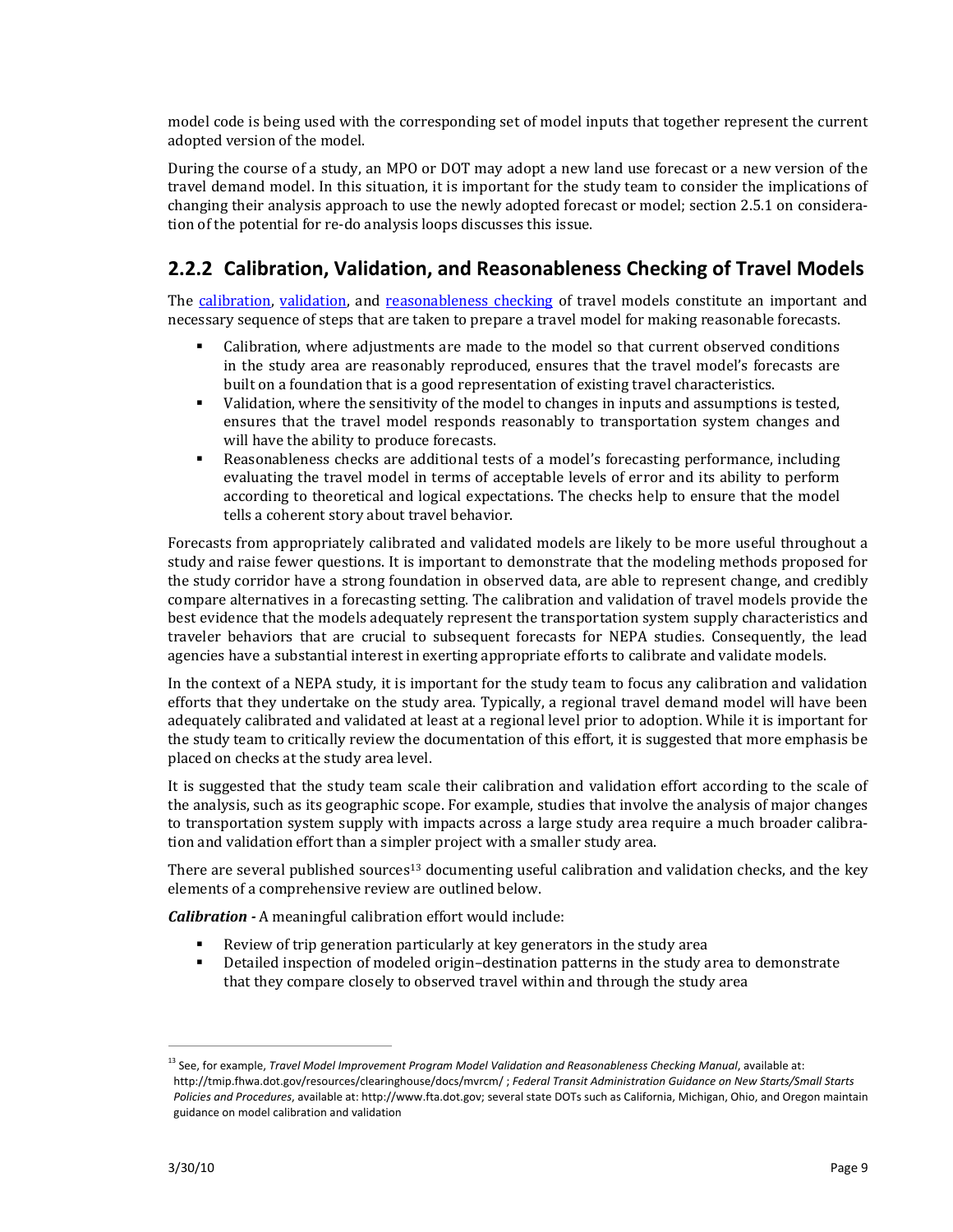- Careful comparison of point-to-point travel times or speeds on individual road segments, to demonstrate that the model responds appropriately to changing traffic volumes
- Comparison of modeled traffic volumes with traffic counts both for individual roadway segments and at more aggregate levels such as throughout the study area
- Network checks to identify coding errors in, for example, posted speeds and capacities.

Figure  $1^{14}$  shows the possible effect of compounding error in travel models, where each step in the modeling process increases the overall error. This underscores the importance of identifying sources of error in each element of the travel model. Implementing a calibration effort such as described above is aimed at minimizing error in each step in the modeling process.

*Figure 1: Effects of compounding error in model validation*



#### **Error Propagation**

*Validation and Reasonableness Checking –* It is important for the study team to conduct validation of the travel model at a level of detail that supports reliable forecasts and output indicators, focusing on the ability of the model to represent the effects of transportation system changes. This suggests validation of the travel markets deemed important in the study corridor by analyzing, for example, their trip genera‐ tion, geographic distribution of trips, traffic volumes, and travel speeds.

The validation effort involves reviewing forecasting results, and results of sensitivity tests, to evaluate the credibility of the changes produced by the model. Sensitivity tests check the responsiveness of the travel forecasting tool to changes in the transportation system, socioeconomic data, and transportation policies. Often, sensitivity is expressed as the elasticity of an independent variable. For example, modelers can express a travel model's sensitivity to the effects of a parking rate increase in an area by relating the increase in parking prices to the reduction in demand for travel to that area.

Reasonableness checks include the comparison of input such as rates and parameters, outputs such as total regional values, values for subregions covered by the model, and logic tests. Model parameters can be checked for consistency against observed values, parameters estimated in other regions, or secondary

<sup>14</sup> Adapted from Figure 1‐3 from *Travel Model Improvement Program Model Validation and Reasonableness Checking Manual*, available at: http://tmip.fhwa.dot.gov/resources/clearinghouse/docs/mvrcm/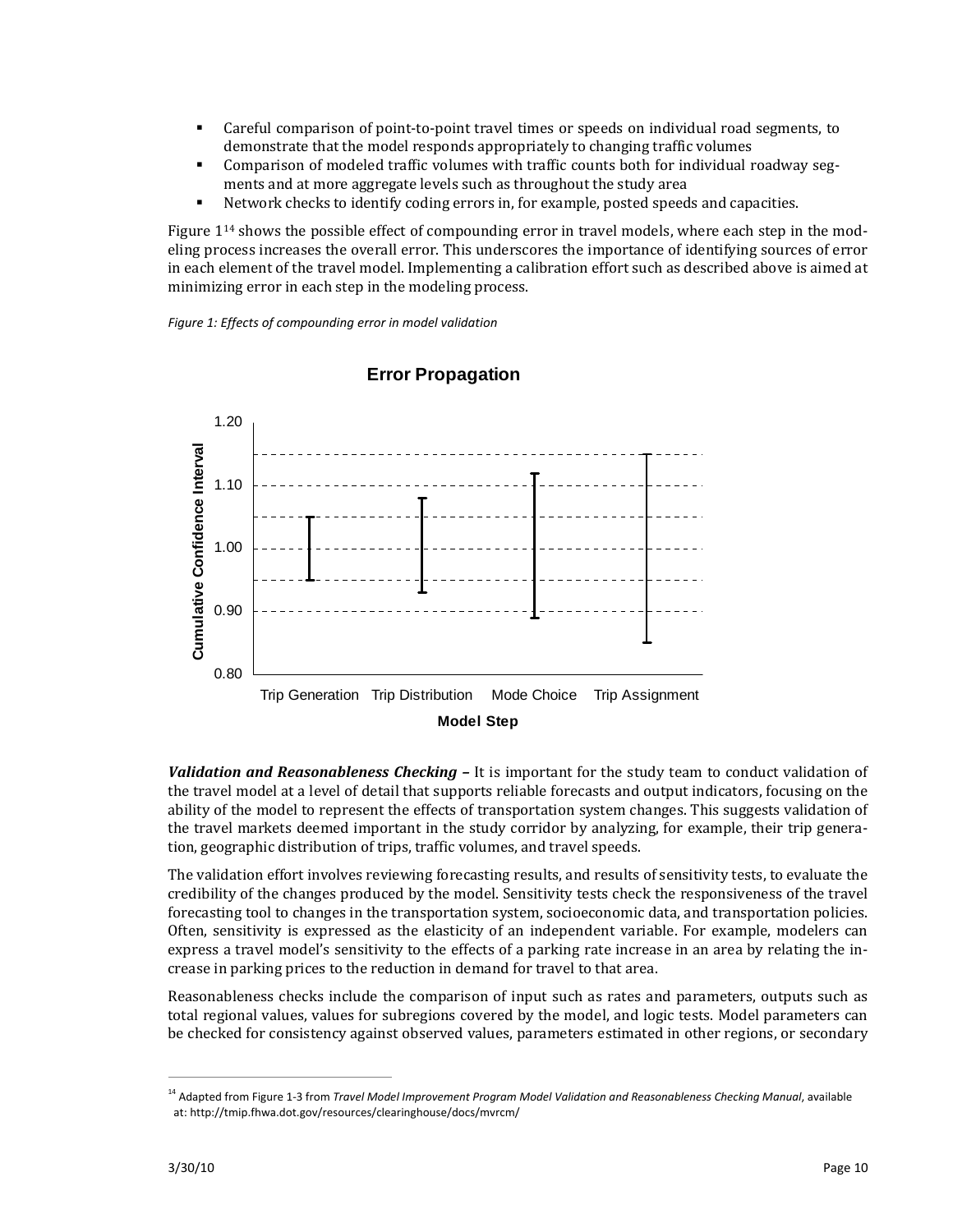data sources. A model can be evaluated in terms of acceptable levels of error, its ability to perform according to theoretical and logical expectations, and the consistency of model results with the assumptions used to generate them.

There are several useful types of validation and reasonableness checks, including the following:

- **Forecasting buildup to understand how the different model inputs contribute to changes from the base year to the forecasting year.** It is useful to isolate and understand changes in travel patterns and congestion in a corridor that are due to land use growth ver‐ sus transportation system expansion. Other inputs that may be important in a corridor in‐ clude assumptions related to external trips and special generators. This series of tests could easily be conducted using the long‐range transportation plan model inputs. Section 2.4.2 dis‐ cusses the importance of the study team explicitly defining and documenting the future no‐ build highway (and transit) networks. Understanding the impact of planned changes to the transportation system is an important element of the forecasting buildup.
- **Interpretation of the story told by the models themselves about the behavior of travelers.** This test helps to ensure that the various parameters, assumptions, network coding conventions, and other decision rules in the models tell a coherent story about travel behavior. This helps prevent (by highlighting the need for correction) implausible relationships and explains the properties of the models to non-travel forecasters.
- **Demonstration of reasonable predictions of change between today and the future as well as in response to changes in the transportation system.** This last set of tests adds a major new dimension to the understanding of the properties of a new model set: the ability to respond reasonably to demographic growth and consequent changes in congestion, and to produce coherent responses to major changes in the transportation network.

# **2.2.3 Calibration, Validation, and Reasonableness Checking of Land Use Forecasts**

Land use forecasts are one of the foundations upon which travel demand forecasts are built and, as such, it is important for the study team to invest effort in reviewing and checking both base year land use for accuracy and future year land use forecasts for reasonableness, and to understand the implications of growth on the transportation forecasts. A range of land use forecasting techniques may be used during a study from more qualitative techniques such as expert panels to quantitative techniques utilizing land use models. At the simplest level, it is important to understand how much of the justification for a project is based on current demand versus future growth and the implications of these findings related to the uncertainty in the forecasts; at a more complex level, where the study team's analysis involves more complex land use analysis tools and models, a process akin to the calibration and validation of the travel model described above may be necessary.

As discussed in the context of reviewing the travel demand model, it is suggested that the study team scale their land use review effort according to the scale of the analysis, such as its geographic scope and potential for land development or redistribution effects. Section 2.4.6 discusses in detail considerations for addressing land development or redistribution effects in the preparation of project level forecasts.

A review of the base year land use in the study area will often be undertaken as the first step of travel demand model calibration and validation checks. Published sources<sup>15</sup> discuss recommended approaches to check base year land use and socioeconomic data, and also explain the importance of checking these input data to reduce the level of effort needed to perform other validation steps; indeed, it is critical as errors in these data propagate through the subsequent steps in the model system (as shown in Figure 1).

<sup>15</sup> See, for example, *Travel Model Improvement Program Model Validation and Reasonableness Checking Manual*, available at: http://tmip.fhwa.dot.gov/resources/clearinghouse/docs/mvrcm/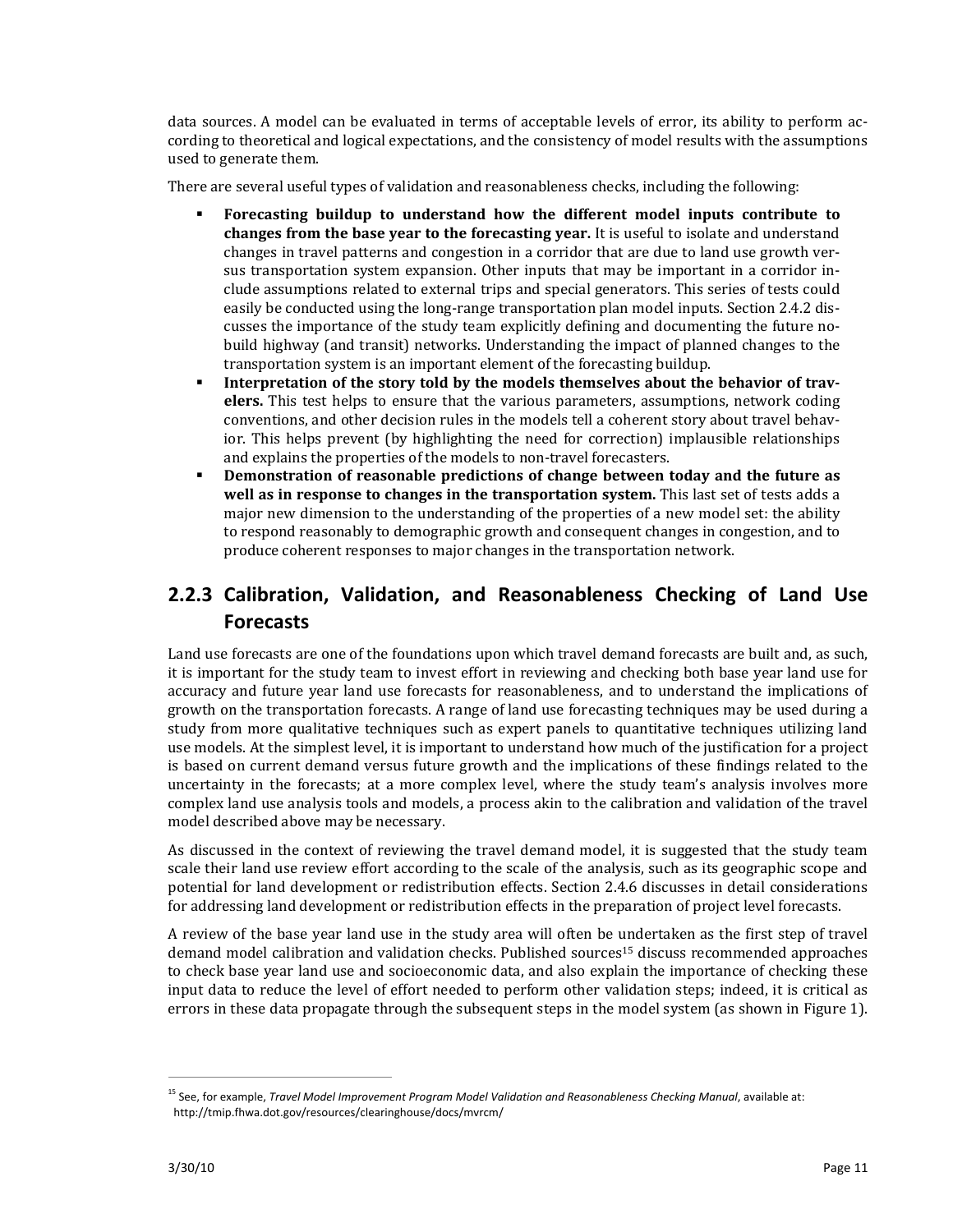In addition, errors that appear unimportant at a regional level may increase in significance as they are proportionally more important at a study area level.

The complexity of the review of the land use forecasts will depend on the approach selected for land use forecasting. A general framework for producing land use forecasts is as follows:16

- *Understand existing conditions and trends*: This principally involves assembling data that will be necessary to conduct the analysis.
- *Establish policy assumptions*: This step involves determining currently anticipated changes in regulatory or economic policies such as zoning, environmental regulations, and impact fees.
- *Estimate regional population and employment growth resulting from change in accessibility*: This step uses local population and employment trends; broader State and national economic industry trends; and economic forecasting models.
- *Inventory land with development potential*: This step identifies undeveloped and underdevel‐ oped land and, in combination with environmental restrictions and zoning regulations, quantifies land available to absorb growth.
- *Assign population and employment to specific locations*: This step uses land availability, the cost of development, and the attractiveness of various areas to estimate the amount and type of growth that will occur in each zone.

The approaches used in this process vary from qualitative techniques (such as utilizing an expert panel and/or the Delphi process) to quantitative models to forecast regional population and employment changes (such as regional economic impact models) to land use models that are integrated with travel demand models.

For project level analysis in cases where alternative specific land development effects are not expected, it is common for the study team to review adopted regional level land use forecasts or use an integrated land use and travel demand model that has been calibrated at a regional level, rather than producing new forecasts. It is important that the study team reviews and understands how each of the steps in the fore‐ cast framework was undertaken and how each step applies to the land in the study area. This review might include checks of:

- Whether regional level trends used to produce forecasts have been reflected historically in the study area
- The accuracy of the land inventory (such as the amount of vacant land) for the study area
- Pending development/redevelopment proposals, particularly those that will exceed regulatory limits on density or other factors
- The reasonableness and feasibility of the resulting development allocations to the study area.

Consultation with local governments and others with knowledge of land development patterns can en‐ hance this process.

A critical element of this review is for the study team to understand the future transportation network assumed in the land use forecasts, and particularly whether any of the alternatives under consideration are included in the transportation network assumed in the land use forecasts (see Section 2.4.2).

## **2.2.4 Policy Evaluation Considerations**

Forecasting models have been widely used to estimate the effects of standard roadway capacity improvements, like road widening or the addition of a new road. While these types of forecasting efforts can still be complicated and the models may need refinement to be useful, models are built with the basic intention of modeling roadway and major transit capacity improvements. Increasingly, however, requests

<sup>16</sup> Adapted from *Handbook on Integrating Land Use Considerations into Transportation Projects to Address Induced Growth*, prepared for AASHTO by ICF Consulting, March 2005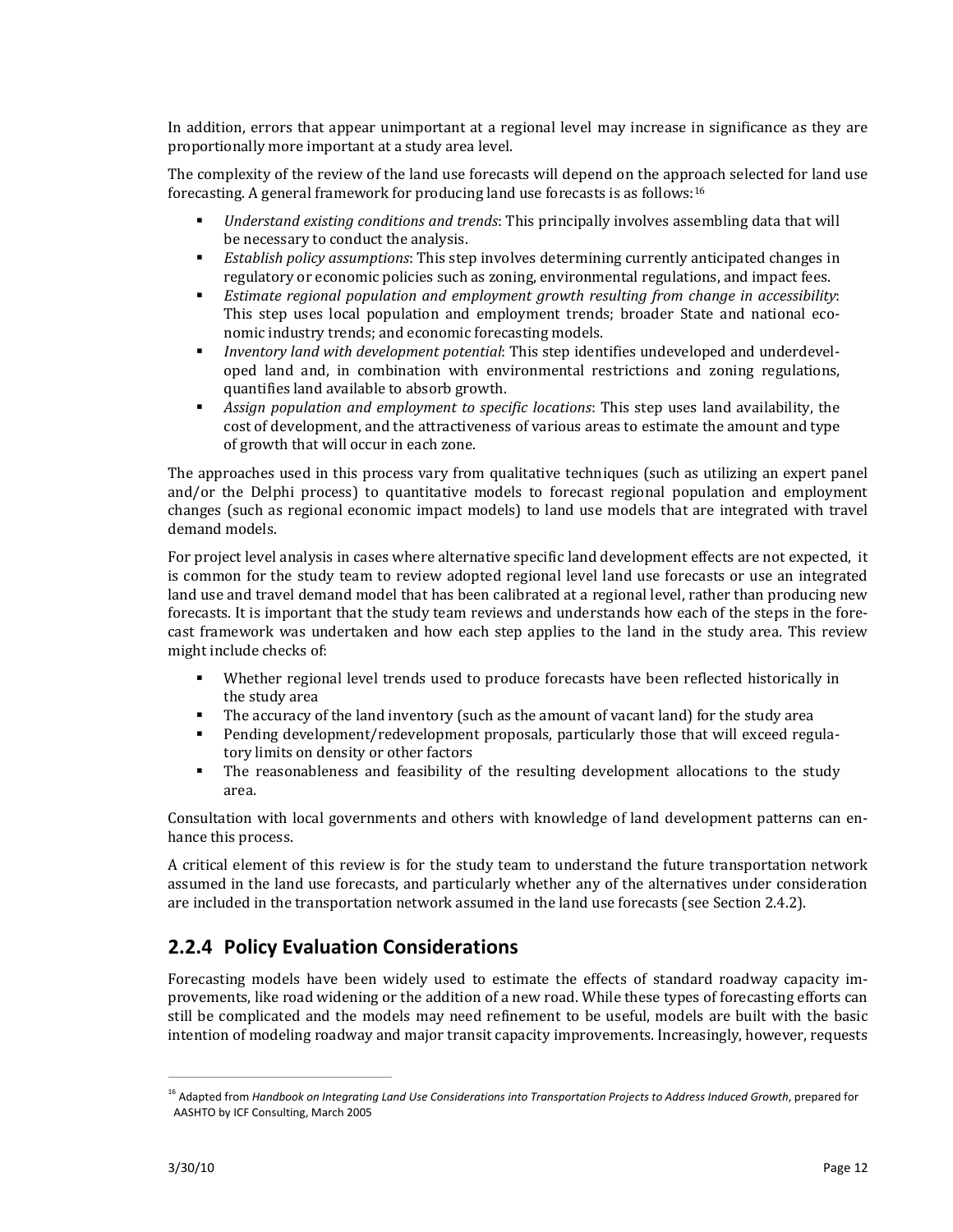are being made to assess the impacts of transportation demand and supply policies that models were not designed for when they were originally constructed. For example, alternatives in a study may include ramp metering to better manage flow on limited access facilities, a transit technology not currently existing in the region, or various pricing strategies. While some models are equipped to assess these policies, many that are routinely applied in current studies are not. Determining the extent to which some of these policies will be major components of a NEPA study will help ascertain the amount of effort it may require to test alternatives and model changes and/or adjustments that may be needed.

#### *2.2.4.1 Evaluating Transportation System Management/Transportation Demand Man‐ agement Strategies*

Transportation system management (TSM) strategies, or intelligent transportation system (ITS) strate‐ gies, are put in place to reduce both recurring congestion and incident‐related congestion. To the extent TSM strategies affect recurring congestion, the FHWA recommends that they be represented in road or transit networks as capacity improvements relative to facilities without these improvements. Additionally, ITS technologies are increasingly being implemented to monitor and collect travel data (e.g., speeds and volumes) and in this respect are valuable sources of model calibration and reasonableness checking data that can be used to assess capacities, free‐flow and congested speeds, volumes by time of day, and the relationship between speed and volume.

Transportation demand management (TDM) strategies vary widely and are designed typically to dis‐ courage single‐occupant vehicle use during peak hours. These include, but are not limited to, changes in parking policies, ride‐sharing, employer‐subsidized transit passes or van pools, policies allowing flexible work schedules and telecommuting, HOV lanes, and road or parking pricing. Since these policies vary dramatically in terms of the scale of the impacts and their cost, different analytical approaches may be warranted in each case. Generally speaking, it is reasonable to assess the impacts of the employer‐based policies by reducing the number of auto trips to specific destinations during peak hours by a percentage agreed to be reasonable to account for the relevant policies. This exercise can quickly become daunting in its detail, so it is best to acknowledge the effects and develop a quick and reasonable approach to account for the effects if necessary.

#### *2.2.4.2 Evaluating Managed Lanes and Pricing Strategies*

Managed lanes and in particular roadway pricing are crucial elements of some regions' networks and nationally are becoming particularly relevant as States and regions consider how to pay for maintaining and expanding their road networks. However, models are typically not well equipped to evaluate such policies as HOV lanes, high‐occupancy toll (HOT) lanes, or tolled facilities. The consideration of managed lanes investments and in particular road pricing policies involves thoughtful consideration of how differ‐ ent travelers trade-off time and cost, along with a realistic representation of travel times and trip patterns.

While there are different methods that can be used to estimate demand for a managed lane or a toll facil– ity (e.g., diversion curves, toll mode choice models, or traffic assignment methods that incorporate time and cost), for each approach to be successful it is recommended that the basic components leading to the demand estimate (trip distribution patterns by market segment, values-of-time, and travel time differences) be demonstrated to be reasonable and reliable. Traffic assignment models typically produce better estimates of volumes than speeds and, in the case of managed lanes, both are important.

Road pricing strategies also involve reliable estimation of the revenue potential for a facility, which adds an additional layer of complexity to the forecasting exercise. Typically, for projects involving private in‐ vestment or bonding, a separate "investment‐grade" forecasting study is carried out, which serves a dif‐ ferent purpose from the NEPA study. While the NEPA travel forecasts are intended to form the basis for an informed Federal decision about the project, the "investment‐grade" study provides assurances to in‐ vestors that traffic levels will be sufficient to support the toll revenues anticipated for the project. The "investment‐grade" study may involve different methodologies and produce different results from the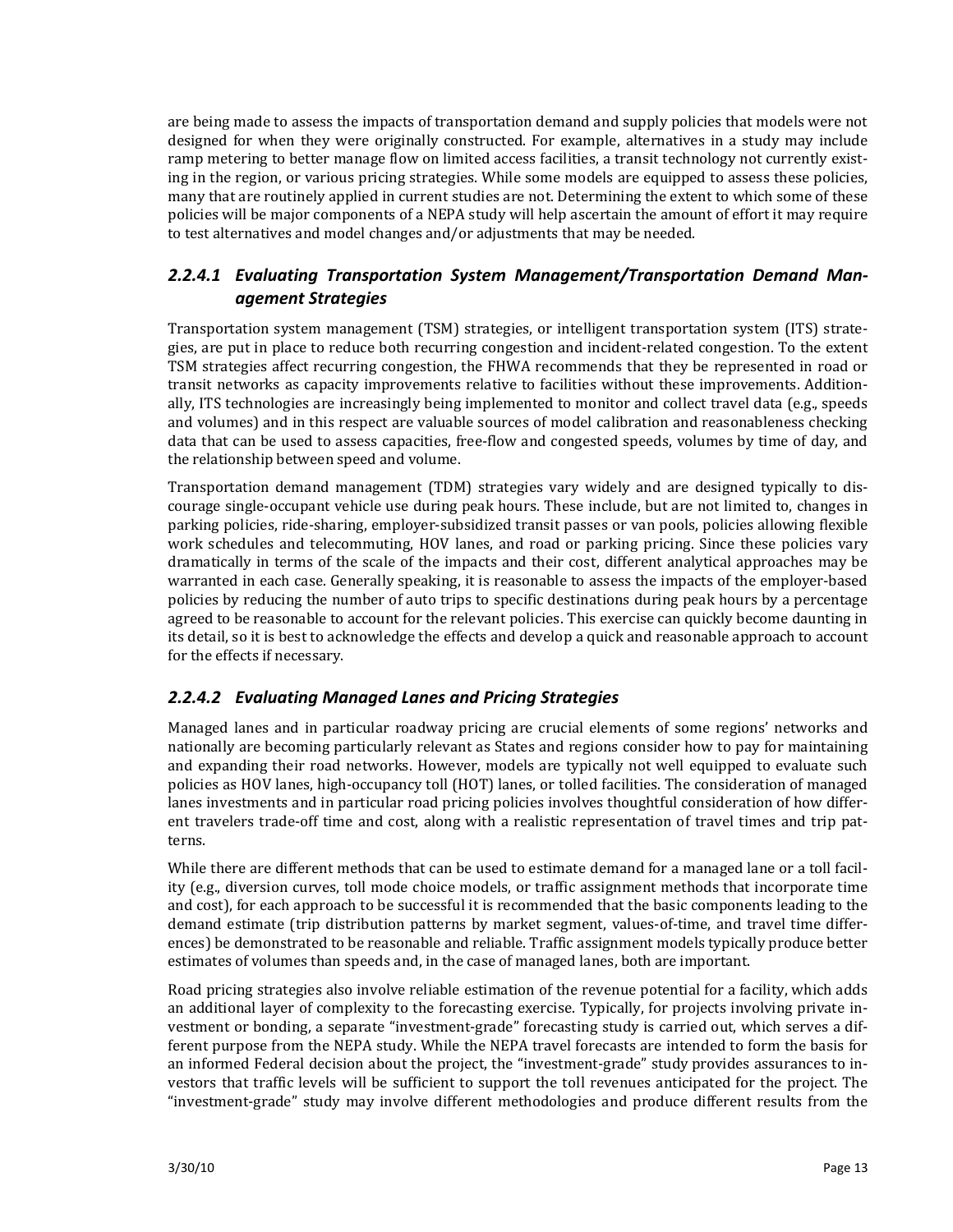NEPA study. If the results of the "investment‐grade" study are released during the NEPA process, it is suggested that the study team explain differences between the two sets of forecasts in the NEPA documentation.<sup>17</sup>

#### *2.2.4.3 Evaluating Transit Strategies*

Transit provides important mobility benefits in congested corridors throughout the country and it is of‐ ten necessary in a major NEPA study with highway alternatives to consider the potential benefits of up‐ grading transit services. While most models have the ability to represent transit to some degree, the models may not be a reliable predictor of travel by new transit modes, depending on the extent of the use of this aspect of the model. The introduction of a new transit mode in a corridor or a region is compli‐ cated to model and calls for careful consideration. The use of models that have been recently vetted and refined through the FTA's New Starts project evaluation process<sup>18</sup> are most likely able to evaluate major transit alternatives. In situations where there is no transit modeling component, or one exists but has not been carefully reviewed, it is suggested that care be given to ensure that the transit model is working reasonably well, that transit model parameters are reasonable, and that transit markets and forecasts are validated.

#### *2.2.4.4 Evaluating Integrated Land Use and Transportation Scenarios*

From a travel demand forecasting perspective, the type of land use development can influence travel be‐ havior and choices. A paper written by Cervero and Kockelman<sup>19</sup> provides the basic premise and foundation for subsequently developed sketch planning elasticity‐based modeling methodologies. The "3D's" were eventually expanded to 4, and include land-use density, land-use design, destinations (i.e., the appeal of the places), and diversity in the attractions.

Incorporation of a 4D component into travel demand forecasting models is a very complex undertaking that, to be done correctly, requires extensive data collection to first observe how these components affect travel behavior, and then model the effects of urban design elements on each aspect of the travel model. Due to the high degree of complexity and high cost associated with such an endeavor, efforts to capture these effects have often utilized off-model adjustments based on elasticities, whereby auto trips are removed to represent reductions in travel associated with specific land development characteristics. An additional and important layer of complexity is that models tend to capture some of these phenomena in some direct and indirect ways. Therefore, it is important for the study team to be very careful if they decide to apply additional off‐model effects, and to document the need for the adjustments in addition to any effects captured by the model.

### **2.2.5 Advancing Technologies and Methods**

With research efforts continually developing new and improving existing technologies and methods, the state of the practice in land use and travel forecasting will never be static. Two particular methods that are becoming commonly used are integrated land use and transportation models and activity‐based models, which are discussed below.

The use of integrated land use and transportation models is becoming more widespread, with implemented models in use in a number of metropolitan areas. Integrated models are designed to allow the

<sup>17</sup> For more information on modeling and forecasting considerations for pricing and tolling alternatives, see *AASHTO Practitioner Hand‐ book #3: Managing the NEPA Process for Toll Lanes and Toll Roads* at: http://environment.transportation.org/pdf/programs/PG03.pdf.

<sup>18</sup> *Federal Transit Administration Guidance on New Starts/Small Starts Policies and Procedures*, FTA June 2007, available at: http://www.fta.dot.gov

<sup>19</sup> R. Cervero and K. Kockelmann. *Travel Demand and the 3 Ds: Density, Diversity, and Design*. Transportation Research D, 2, 3: 199‐219, 1997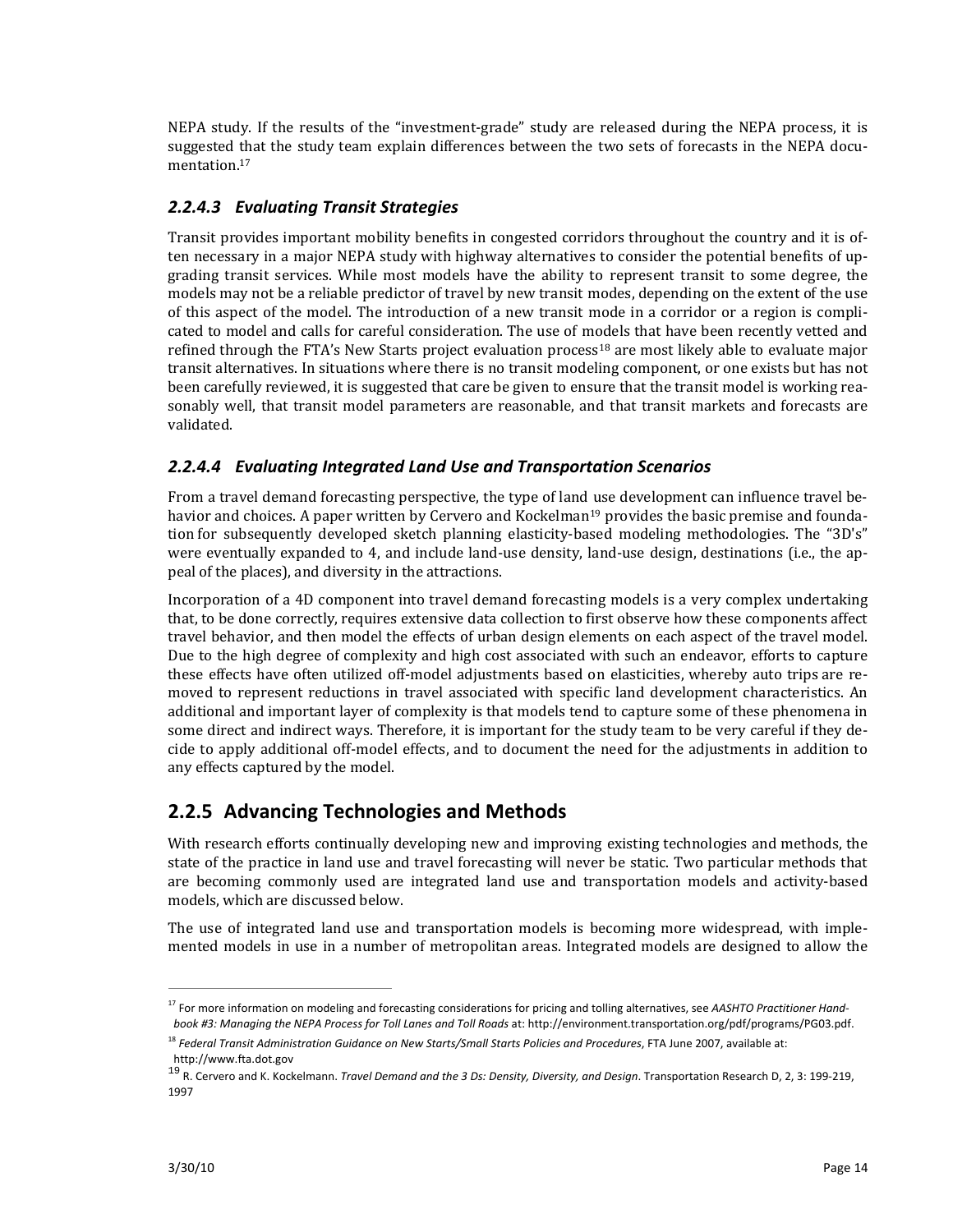two‐directional interactions between land use development and transportation demand to be repre‐ sented: for example, land use development increases demand for personal travel, while construction of new transportation infrastructure can affect land development patterns. The use of these models, while conceptually attractive, may add to the complexity of the analysis carried out by the study team.

Despite a long history of forecasting practice using traditional models, these tools have limitations, as described in TRB Special Report 288<sup>20</sup> and other publications. These limitations range from the theoretical (that aggregate four‐step models do not reflect travel as a "derived" demand resulting from the needs of households and individuals to participate in activities) to the practical (that these models are fairly insensitive and lack detail needed to test some policies). In the past decade, more advanced "activitybased" forecasting approaches have been developed and implemented in a number of large- and medium‐sized regions. These models offer expanded analysis capabilities, more behavioral, temporal, and spatial resolution, and better integration with long-term land use forecasting models and traffic microsimulation models. However, there are many concerns with these models that are common with traditional four‐step models: they are sequential systems, and they are subject to the same concerns regarding the quality of model input data and the robustness of the model calibration and validation. In addition, calibration and validation of an activity-based model system necessarily involves greater effort than one associated with a four‐step model because of the more comprehensive treatment of all aspects of travel.

It is suggested that the study team consider the potential benefits but also the practical difficulties associated with these advanced techniques during their evaluation of the suitability of modeling methods and tools available to them. As with any tool used during analysis, if the study team chooses to use one of the advanced techniques discussed above, it is important to demonstrate its suitability. In many cases, the study team will not have an advanced model available to them or they will be faced with an analysis for which an advanced technique is not necessary.

## **2.2.6 Consideration of Peer Review**

There are substantive and procedural benefits from leveraging outside expert opinion. Lead agencies can use peer reviews to help ensure that the forecasting processes being applied meet the standards of professional practice and/or Federal, State, or local requirements. In addition, peer reviews of models inherently require an appropriate level of detailed technical documentation, and can have value for this reason alone. Finally, because forecasting can be a difficult and complicated process, an outside and objective perspective may be helpful.

There are several options for peer review of the forecasting work, including internal and external review approaches:

- **Independent review of the travel forecasting methods and preliminary output by out**side experts. A rigorous review would consist of a review of the model files and output, whereas a less rigorous review would cover the documentation only.
- **Interagency panel of MPO, transit, transportation, and land use planning agencies.** This review would be conducted by the stakeholder agencies in the study area to ensure the use of the best available forecasts and data. Effectively, this panel would form a technical advisory group for the project.
- **Review of the forecasting effort by the agency responsible for maintaining the model.** This can help ensure that the model was applied correctly, facilitate consistency across studies, and leverage the appropriate government resources and expertise.
- **Internal, semiindependent review by senior staff from the study team.** Such an effort would be analogous to the formal review required of engineers who produce designs.

<sup>20</sup> *TRB Special Report 288, Metropolitan Travel Forecasting: Current Practice and Future Direction*, TRB, October 2007, available at: http://onlinepubs.trb.org/onlinepubs/sr/sr288.pdf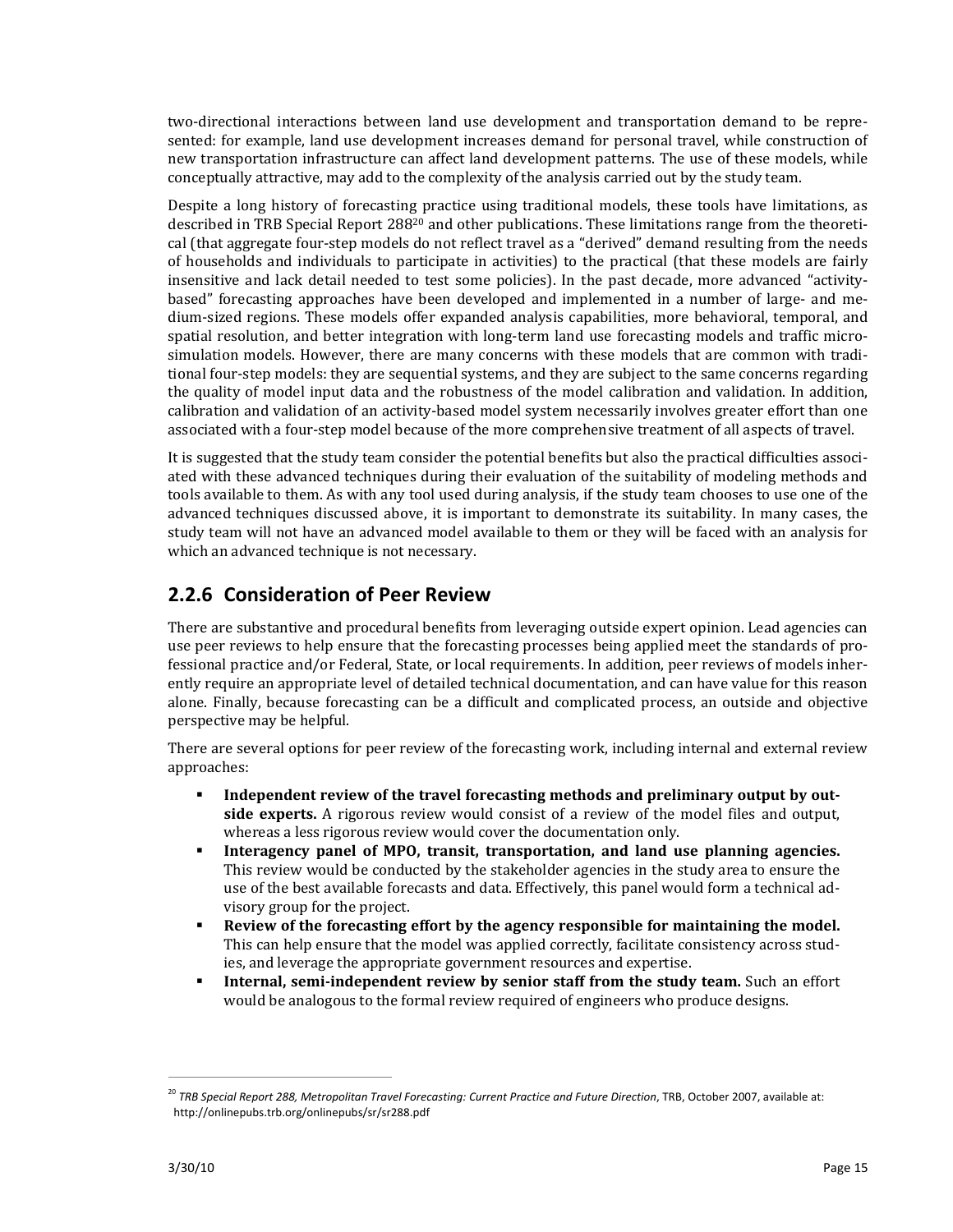The need for and appropriate level of review depends on the circumstances of each study. It is critical to engage in a peer review at a stage in the study where the findings of the review can still be taken into account when conducting the analysis. More complicated analyses, or situations where new methods have to be implemented, will obviously require more time.<sup>21</sup>

## **2.2.7 Documentation of Suitability of Modeling Methods, Tools, and Under‐ lying Data**

This section of the guidance discusses the importance of ensuring the suitability of modeling methods, tools, and underlying data. It is important for the study team to produce documentation that describes their review of the tools that they choose to use to support their analysis, and to document any updates or improvements that they identified as necessary for the analysis.

It is also important for the study team to focus this documentation on the needs and scale of the analysis that they are undertaking. The MPO or DOT that maintains the regional travel demand model is likely to publish a calibration report that can be referenced to demonstrate that the model is calibrated at a regional level; however, this report is unlikely to deal specifically with calibration for the study area for a particular project. Therefore, it falls to the study team to demonstrate that the travel demand model is adequately calibrated in their study area.

Other elements to consider for inclusion in the documentation are:

- **•** Demonstration that the tools have the capability to forecast the range of policies that will be developed in the alternatives analysis
- **•** Discussion of the appropriateness of using new or advanced methods that might be considered a departure from typical practice, given the context of the application
- Results of any peer reviews or an explanation detailing why no peer review was required.

As with forecasting needs, the key purpose of this documentation is to demonstrate that these issues have been considered by the study team. Again, the documentation can demonstrate the process used to make decisions relating to model suitability and record who was involved in the decision-making process.

The Council on Environmental Quality (CEQ) regulations for implementing the provisions of NEPA require that the lead agencies insure the professional integrity, including scientific integrity, of the discussions and analyses in environmental impact statements, $2<sup>2</sup>$  and this and other elements of documentation discussed in this guidance can help the lead agencies to demonstrate that they are meeting this requirement.

# **2.3 Scoping and Collaboration on Methodologies**

Scoping is a collaborative process involving the lead agencies, resource and regulatory agencies, and the public. Typically, this is how a NEPA study begins, and is intended to initiate activities in the most effi‐ cient and effective direction. Early consideration is given to determining what factors and resources will be issues of concern during the NEPA process and therefore have an impact on the decision being made, and conversely, what factors and resources are not likely to impact decision making.

<sup>&</sup>lt;sup>21</sup> For more information on forecasting peer reviews, see the Travel Model Improvement Program Peer Review Program at: http://tmip.fhwa.dot.gov/resources/peer\_review

<sup>22</sup> See 40 CFR § 1502.24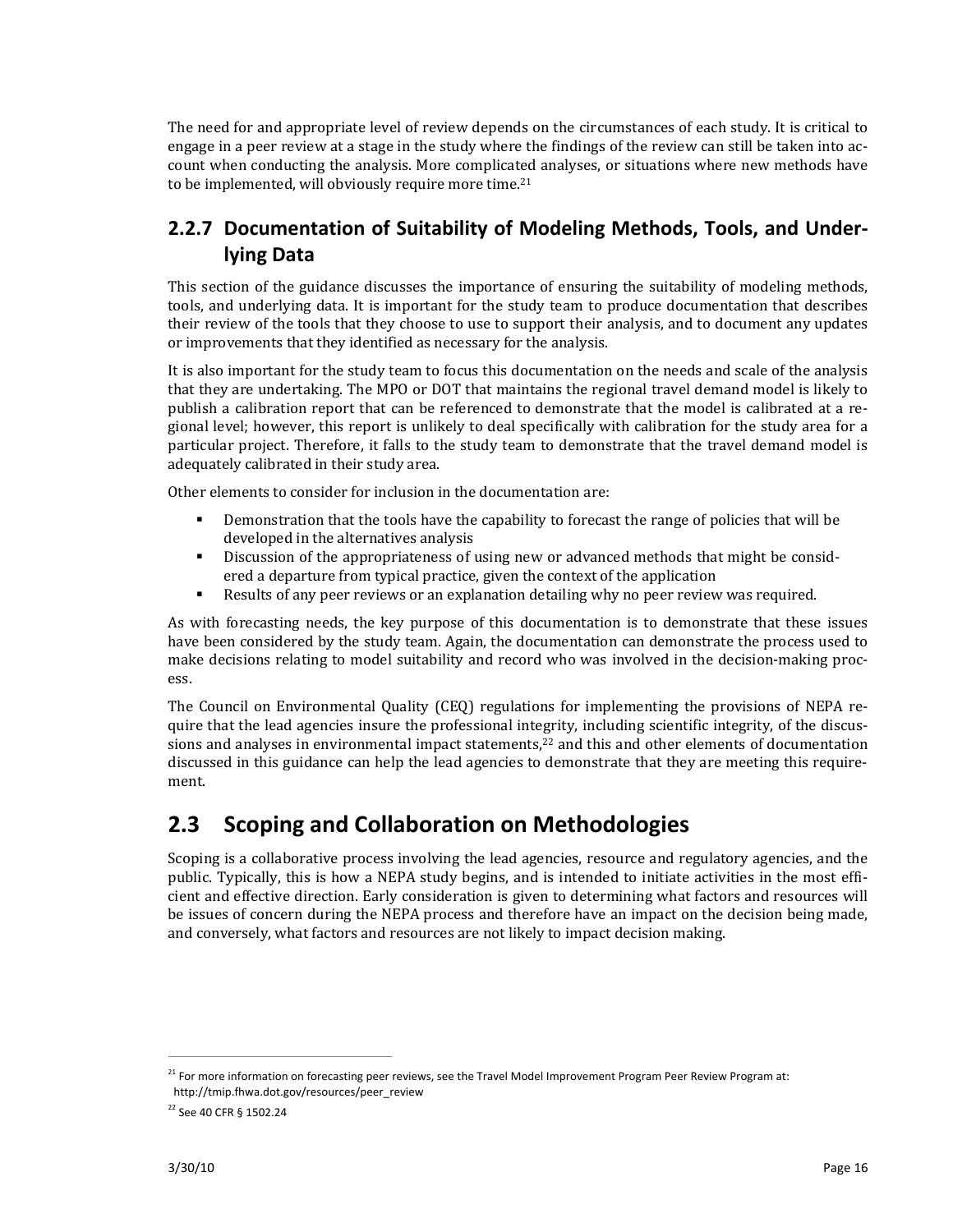## **2.3.1 Reaching Consensus on Forecasting Methodologies**

SAFETEA-LU Section 6002 provided additional direction regarding the scoping process for environmental impact statements (EISs) by specifying that lead agencies collaborate with participating agencies on the methodologies to be applied and the level of detail required in the NEPA study.<sup>23</sup> Participating agencies are those Federal and non‐Federal agencies that have an interest in the project. These agencies may also be cooperating agencies, meaning that they have special expertise or legal authority such as a permit approval. Such collaboration can be advantageous when conducting categorical exclusions or en‐ vironmental assessments as well, although it is not required. The goal of the scoping process is to provide an opportunity for agencies and the public to raise critical issues and concerns early in the NEPA study so that these can be adequately considered as the NEPA study moves forward.

For this reason it is important to reach early agreements on the methodologies and conduct of the many technical studies that will support the overall NEPA analysis. The focus of this guidance is travel and land use forecasting, but the forecasts are relied upon as inputs for other technical studies, such as air quality, noise, and land development effects. Therefore, to ensure that the effects of potential alternatives are reasonably estimated, it is important for the travel forecast to provide an adequate representation of the travel patterns and volumes to be expected with each of the alternatives. Because future land use forms the basis for demand in the travel forecasting process, it is suggested that agreements be reached first on future land use scenarios for the alternatives and the methodologies to be used to develop those estimates.

The primary reason for reaching agreement early during the scoping process is to minimize the cost and schedule risk associated with "backing up" or re-doing work during the study. It is not uncommon during the NEPA process, particularly during alternatives analysis and evaluation, for the public and agencies to question the work done prior to that stage. Because not everyone will be 100% satisfied with the alterna‐ tives under consideration, it is natural for this questioning to take place. Having documentation on the agreements reached and the assumptions used for the land use and travel forecasts will facilitate the process to move forward with minimal delay and disruption. It is important to explain why the agree‐ ments were reached and how the team arrived at the assumptions used for land use and travel forecasting. In the absence of these agreements, the likelihood that the process may cycle back to this stage increases and could result in additional delay to the study and increased costs. Several agencies have developed procedures, such as templates, to assist with reaching consensus during scoping and documenting the agreed upon analysis approach.24

It is important for NEPA study teams to recognize that effective use of the scoping process is integral to a successful forecasting effort, since the scoping process sets the tone for participation throughout the study and can identify key issues germane to the forecasting exercise. The definition of a successful fore‐ casting effort would be one where there is broad acceptance of the outputs from that effort. As described above, getting to that consensus requires early agreement on the inputs to the forecasting process and methods used. In addition to land use, it is important that the agreements cover all aspects of the forecast effort, such as whether the model accounts for modal splits, tolling, "induced" travel, and other items that relate to the range of alternatives being considered. All of these considerations are discussed elsewhere in this guidance.

Agencies would be well served to adopt written procedures for scoping all studies, regardless of the type of NEPA analysis. Simply stated, scoping sets the framework for everything that follows. It is suggested that the level of effort devoted to the scoping process be tailored to the context of the proposed project and/or the range of alternatives. Typically, the level of scoping effort associated with the replacement of a deficient bridge on an existing site would be different from the level of effort for a potential freeway in a

<sup>&</sup>lt;sup>23</sup> See 23 USC § 139 (f)(4)(C), and Question 38 in FHWA and FTA "SAFETEA-LU Environmental Review Process Guidance," at: http://www.fhwa.dot.gov/hep/section6002/index.htm

<sup>&</sup>lt;sup>24</sup> See, for example, North Central Texas Council of Governments pre-analysis consensus plan template, available online at: http://www.texastwg.org/files/pre‐analysis\_consensus\_template.pdf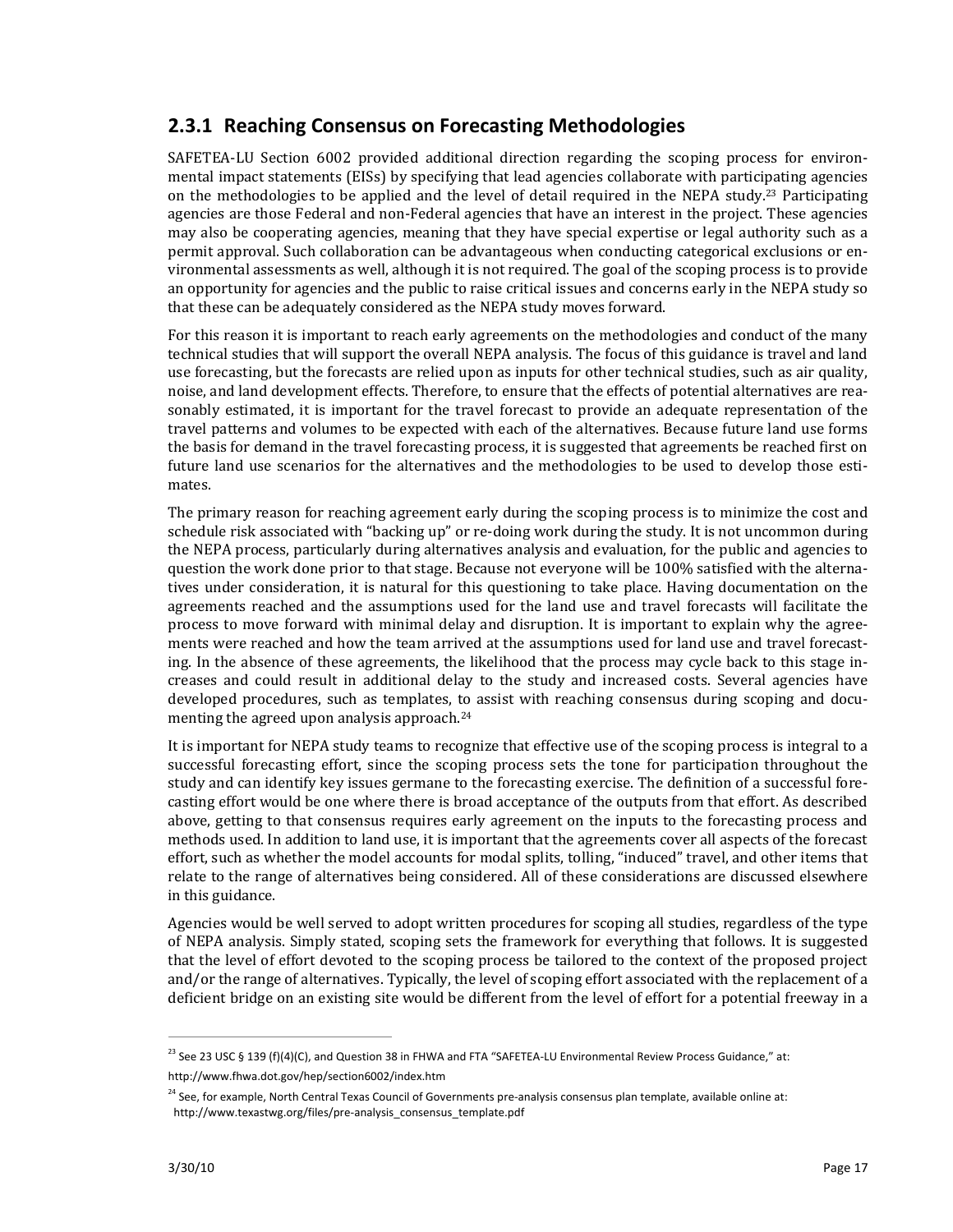new location, or a new commuter rail line. In addition, the roles of forecasts are different under each of those scenarios and would also require a commensurate level of effort in terms of reaching early agree‐ ments on how they will be determined.

### **2.3.2 Documentation of Scoping and Interaction with Other Agencies**

As discussed above, it is critical for the study team to document their work on scoping of the analysis and their interaction with other agencies, recording the broad agreements reached and the assumptions used for the land use and travel forecasts. This documentation can then be used throughout the study as a ref‐ erence during analysis and later to demonstrate what decisions were made and the process by which decisions were made, and to identify who was involved in making those decisions.

# **2.4 Forecasting in Alternatives Analysis**

The CEQ regulations require lead agencies to "rigorously explore and objectively evaluate all reasonable alternatives."<sup>25</sup> This provision establishes a standard for NEPA studies to treat each alternative in an unbiased manner so that the related benefits and impacts can be estimated and compared across alterna‐ tives. For EISs, the regulations go on to say that the study "shall provide full and fair discussion of signifi‐ cant environmental impacts and shall inform decision‐makers and the public of the reasonable alternatives which would avoid or minimize adverse impacts or enhance the quality of the human environment."<sup>26</sup> In addition, the regulations say that the alternatives analysis is "the heart of an environmental impact statement."<sup>27</sup> From a land use and travel forecasting perspective, these provisions have direct relevance in how forecasting methods are applied for the purposes of analyzing alternatives.

## **2.4.1 Overview of Transportation‐related Effects and Impacts**

The CEQ regulations define the effects and impacts that Federal agencies are to address and consider in satisfying the requirements of the NEPA process. These effects include direct effects, indirect effects, and cumulative impacts:

- **Direct effects** are caused by the action and occur at the same time and place (40 CFR § 1508.8).
- **Indirect effects** are caused by the action and are later in time or farther removed in distance, but are still reasonably foreseeable. Indirect effects may include growth‐inducing ef‐ fects and other effects related to induced changes in the pattern of land use, population den‐ sity, or growth rate, and related effects on air and water and other natural systems, including ecosystems (40 CFR § 1508.8).
- **Cumulative impact** is the impact on the environment, which results from the incremental impact of the action when added to other past, present, and reasonably foreseeable future actions, regardless of what agency (Federal or non‐Federal) or person undertakes such other actions. Cumulative impacts can result from individually minor but collectively significant actions taking place over a period of time (40 CFR § 1508.7).

The terms "effect" and "impact" are used synonymously in the CEQ regulations (40 CFR § 1508.8). "Sec‐ ondary impact" does not appear, nor is it defined in the CEQ regulations or related CEQ guidance, but the FHWA has used the terms "secondary impact" and "indirect effect" interchangeably.28

<sup>&</sup>lt;sup>25</sup> See 40 CFR § 1502.14

<sup>&</sup>lt;sup>26</sup> See 40 CFR § 1502.1

<sup>27</sup> See 40 CFR § 1502.14

<sup>28</sup> *FHWA's Interim Guidance on Indirect and Cumulative Impacts*, January 2003, available online at: http://www.environment.fhwa.dot.gov/guidebook/qaimpact.asp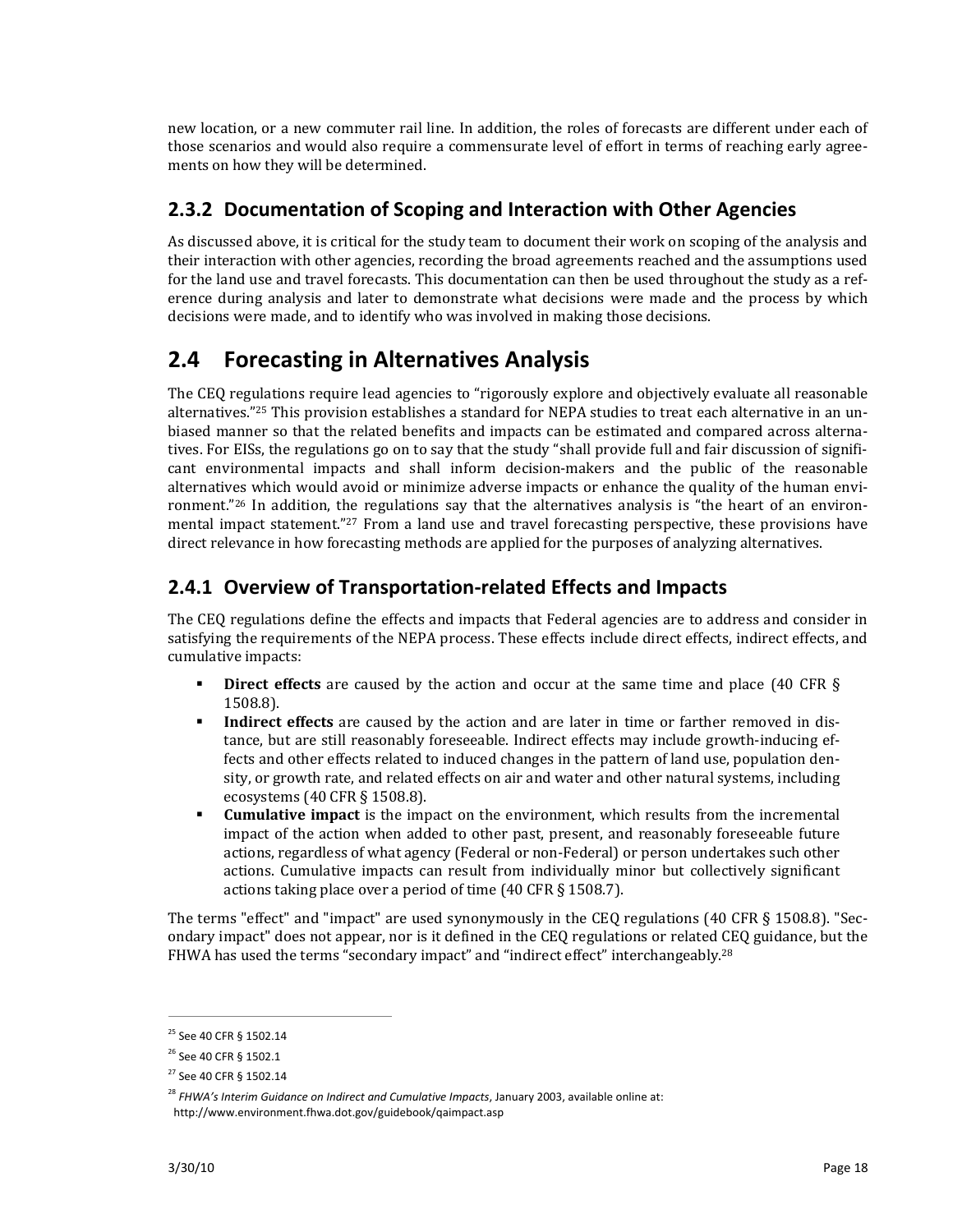There are several available resources that discuss the distinctions between these types of effects and provide guidance on considering and measuring them.<sup>28</sup>,  $^{29}$  From a travel forecasting standpoint, there are numerous transportation-related impacts that are measurable and may be meaningful in an alternatives analysis. Following are examples of impacts that illustrate the type of information that comes from a travel forecast, or is closely related to travel forecasting output, organized into direct effects, indirect ef‐ fects, and cumulative impacts.

### *2.4.1.1 Direct Effects*

Transportation‐related direct effects are generally well understood. Table 2 presents a brief list of typical direct effects that have their basis in travel and/or land use forecasting, including how each one is usually sourced:

| <b>Effect</b>                    | <b>Effect Type</b>                                      | <b>Effect Source</b>                                                                                                                                        |
|----------------------------------|---------------------------------------------------------|-------------------------------------------------------------------------------------------------------------------------------------------------------------|
|                                  | Peak hour/period level of service                       | Direct output of traffic assignment and/or                                                                                                                  |
|                                  | Hours of congestion                                     | post processed output to produce inter-<br>section turning movement volumes (see<br>section $2.4.5$ )                                                       |
| <b>Congestion /Delay</b>         | Intersection level of service                           |                                                                                                                                                             |
|                                  | Point-to-point travel times                             |                                                                                                                                                             |
| <b>Travel Choices</b>            | Mode shares                                             | Direct output of mode choice model                                                                                                                          |
|                                  | Transit boardings and loadings                          | Direct output of transit assignment                                                                                                                         |
| <b>Revenue</b>                   | Toll revenue, transit revenue                           | Revenue forecasts based on traffic and<br>transit assignment results                                                                                        |
|                                  | <b>Noise</b>                                            | See section 2.6.1                                                                                                                                           |
|                                  | Air quality                                             | See section 2.6.2                                                                                                                                           |
|                                  | <b>Traffic diversion</b>                                | Direct output of traffic assignment                                                                                                                         |
| <b>Environ-</b><br>mental/Social | Travel benefits for different socio-<br>economic groups | Post processed travel model outputs by<br>socioeconomic groups                                                                                              |
|                                  | Accident rates                                          | Post processed traffic assignment by func-<br>tional class, and changes in non-motorized<br>trips and shares from trip generation and<br>mode choice models |

*Table 2: Typical Direct Effects Estimated using Outputs from Forecasts*

### *2.4.1.2 Indirect Effects*

Potential changes in land development patterns due to a transportation investment are typically exam‐ ined as part of an indirect effects assessment, particularly on major projects.<sup>30</sup> These effects are not easy to forecast. The study team may undertake a land development impact assessment through the use of integrated land use and transportation models, the application of gravity or other more simplified models, or simply an analysis of regional and local trends. In some studies the team may also choose more qualitative methods such as surveys, interviews with developers, discussions with local planners, or the Delphi or expert panel process. These are considered further later in this document.

The FHWA's *Interim Guidance on Indirect and Cumulative Impacts* explains that a proposal for a new alignment project in an area where no transportation facility currently exists, or one that adds new ac-

<sup>29</sup> *Draft Baseline Report*, Executive Order 13274: Indirect and Cumulative Impacts Working Group, March 15, 2005

 $30$  CEQ regulations specifically mention "growth inducing effects" as potential indirect effects. See 40 CFR § 1508.8(b)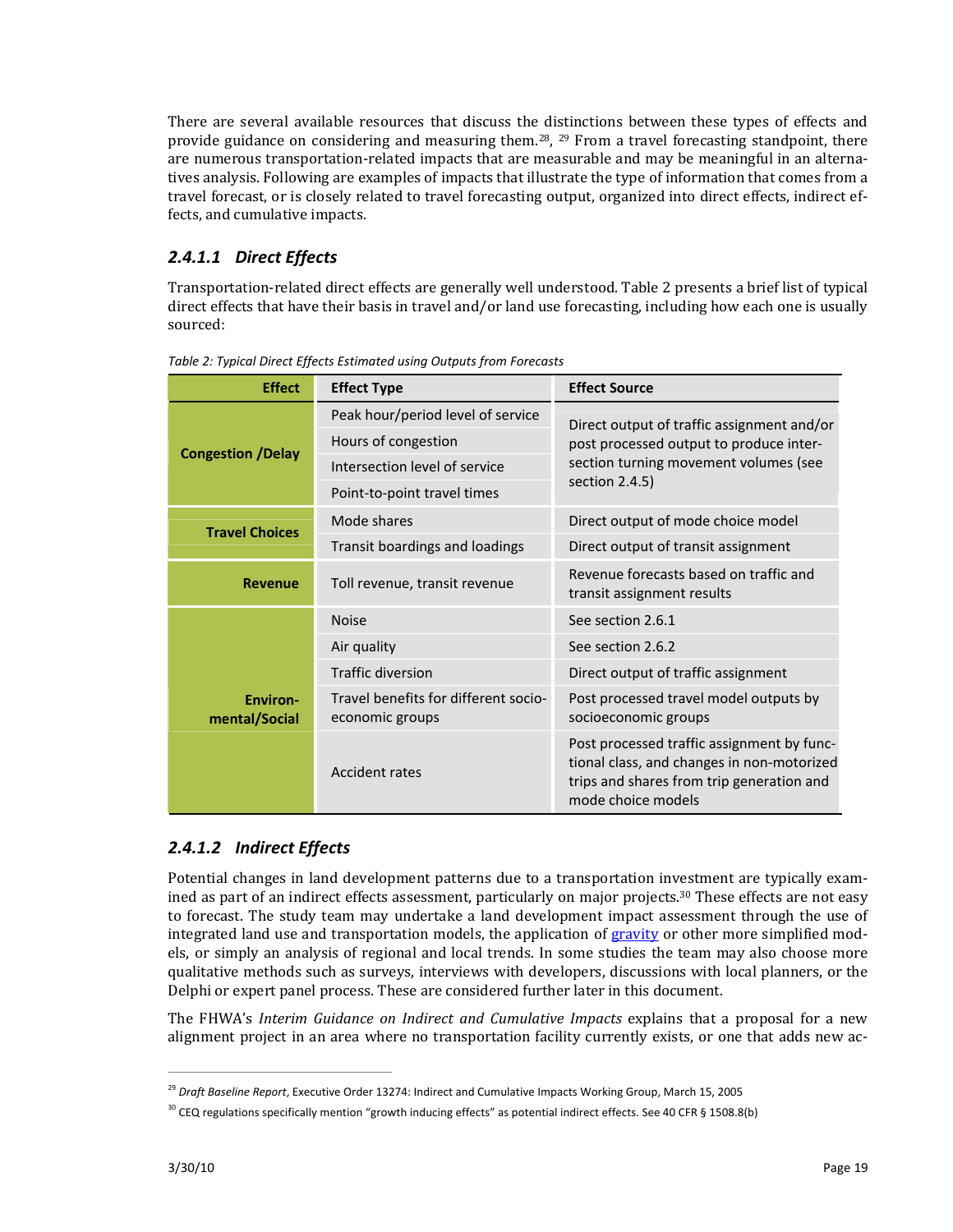cess to an existing facility may indicate an increased potential for project‐related indirect impacts from other distinct but connected actions, such as the opening of access to land with a new highway leading to new development.31 Likewise, the purpose and need of a proposed project that includes a development or economic element might establish an indirect relationship to potential land use change or other action with subsequent environmental impacts.<sup>32</sup> It is important for the lead agencies to identify potential indirect impacts of the transportation proposal early in the NEPA project development process.

Land development effects and potential redistribution of growth within a region may be analyzed more robustly at the regional level and during the regional planning process. Increasingly, MPOs, DOTs, and other agencies are using integrated land use and transportation forecasting procedures in the planning process to better understand the interrelationship between growth and the transportation system. It is therefore possible that the study team can glean insights at the project level from a regional planning analysis. One advantage of a regional analysis is that the study team can consider the region‐wide growth pressure dynamics.33

Table 3 presents a brief list of typical indirect effects that may be considered in a NEPA study that are based on or use forecasting outputs:

| <b>Effect</b>               | <b>Effect Type</b>                       | <b>Effect Source</b>                           |
|-----------------------------|------------------------------------------|------------------------------------------------|
| <b>Land Use</b>             | Residential development                  | Based on land development impact               |
|                             | Commercial development                   | assessment                                     |
| <b>Revenue/Economic</b>     | Increased tax revenue                    | Based on fiscal impact assessment of           |
| <b>Growth</b>               | Regional economic growth                 | land development forecasts                     |
|                             | <b>Noise</b>                             | See section 2.6.1                              |
|                             | Air quality                              | See section 2.6.2                              |
| <b>Environmental/Social</b> | Visual impact of development             |                                                |
|                             | Floodplain and wetland encroach-<br>ment | Based on land development impact<br>assessment |
|                             | Fragmentation of habitat                 |                                                |

*Table 3: Typical Indirect Effects That are Based on or use Forecasts*

#### *2.4.1.3 Cumulative Impacts*

The FHWA's *Interim Guidance on Indirect and Cumulative Impacts* states that cumulative impact analysis is resource‐specific and generally performed for the environmental resources directly impacted by a Federal action under study, such as a transportation project. However, not all of the resources directly impacted by a project will require a cumulative impact analysis. The resources subject to a cumulative impact assessment should be determined on a case-by-case basis early in the NEPA process, generally as part of early coordination or scoping.34

Two types of direct impacts, both measured and part of travel model output, have potentially important cumulative effects: air emissions and noise. The study team will typically evaluate the cumulative effects

<sup>&</sup>lt;sup>31</sup> This in an example of a "but for" action: induced actions that would not or could not occur except for the implementation of a project

<sup>32</sup> See case law summary Section 4.1.3.3, discussion of *City of Davis v. Coleman*, 521 F.2d 661, 675‐677 (9th Cir. 1975)

<sup>&</sup>lt;sup>33</sup> See Section 2.1.5 "Incorporating Analyses Done in Transportation Planning Studies" for more information

<sup>34</sup> See discussion in *Guidance on the Consideration of Past Actions in Cumulative Effects Analysis*, Council on Environmental Quality, June 2005, available online at: http://www.nepa.gov/nepa/regs/Guidance\_on\_CE.pdf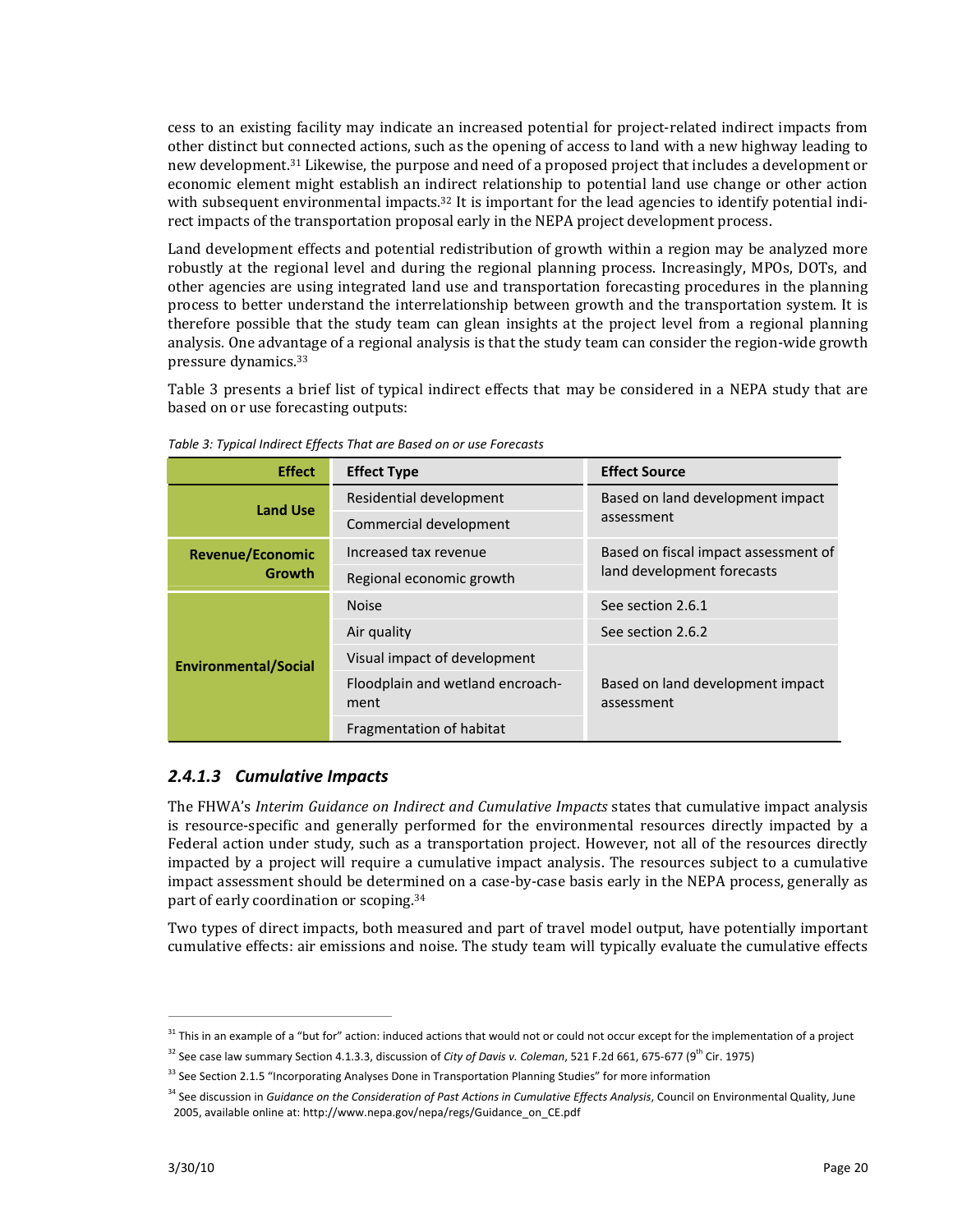on air quality during the regional air quality conformity modeling process. The study team can measure the cumulative noise impacts through a noise model and an understanding of existing noise levels.

If a project is expected to induce land development, such development could potentially cause additional cumulative impacts such as (but not limited to) impacts to farmland or open space, animal habitat, wet‐ lands, water supply and quality, and air quality. In other words, to the extent the transportation system induces land development that development may cause further impacts to the environment and public health.35

Table 4 presents a brief list of typical cumulative impacts that may be considered in a NEPA study:

*Table 4: Typical Cumulative Impacts That are Based on or use Forecasts*

| <b>Effect</b>               | <b>Effect Type</b>                                             | <b>Effect Source</b>                           |  |
|-----------------------------|----------------------------------------------------------------|------------------------------------------------|--|
| <b>Land Use</b>             | Reduction in open space, farmland,<br>animal habitat, wetlands | Based on land development impact<br>assessment |  |
|                             | Impacts on water supply and quality                            |                                                |  |
| <b>Environmental/Social</b> | <b>Noise</b>                                                   | See section 2.6.1                              |  |
|                             | Air quality                                                    | See section 2.6.2                              |  |

### **2.4.2 Objective Application of Forecasting Data and Methods**

The requirement for the alternatives analysis to be an objective evaluation makes it essential for the study team to apply forecasting data and methods objectively without any bias towards a particular al‐ ternative. It is important for the forecasting data and methods applied in the alternatives analysis to be consistent and create a level playing‐field where alternatives can be fairly and reasonably compared. In other words, if the lead agencies structure the analysis to be predisposed to favoring the preferred alter‐ native, then they are not meeting NEPA requirements, thus falling short of FHWA program requirements and creating litigation risk.36

To ensure that the objective evaluation requirement is met, it is essential for the study team to maintain consistency in assumptions across the alternatives being considered, and to clearly understand the im‐ pact that differences in model parameters cause. Apparently small inconsistencies in assumptions or model parameters can affect particular alternatives disproportionately. For example, assuming a slightly lower maximum walk access distance to a bus stop compared to a light rail stop can lead to large differences in the forecast for a bus rapid transit alternative compared to a light rail alternative; in this case the land area accessible to each stop is related to the square of the maximum walk access distance, so small differences are magnified. There are certainly cases where the study team will be justified in varying as‐ sumptions between alternatives; in that case, it is important for the study to be as transparent as possible in documenting and justifying those variations.

It is important for the study team to explicitly define and document the no‐build condition. The no‐build scenario contains a highway and most likely a transit network, as well as a no-build land use forecast. Defining the no-build networks in the intermediate and final horizon year requires assumptions about which projects in both the transportation improvement program (TIP) and long-range transportation plan are to be included. This requires some dialogue among local stakeholders to determine which pro‐ jects have already been approved and funded, which projects are likely to be approved, and which projects are unlikely and therefore do not need to be included in the no‐build scenario. The study team needs to pay special attention to projects closely associated with the subject study alternatives (i.e., capacity enhancements upstream or downstream from the study area, or on parallel facilities). It is important for

<sup>35</sup> *Draft Baseline Report*, Executive Order 13274: Indirect and Cumulative Impacts Working Group, March 15, 2005

<sup>36</sup> See case law summary Section 4.1.3.2, discussion of *Jones v. Peters,* 2007 WL 2783387, 10‐11 and 23 (D. Utah, September 21, 2007)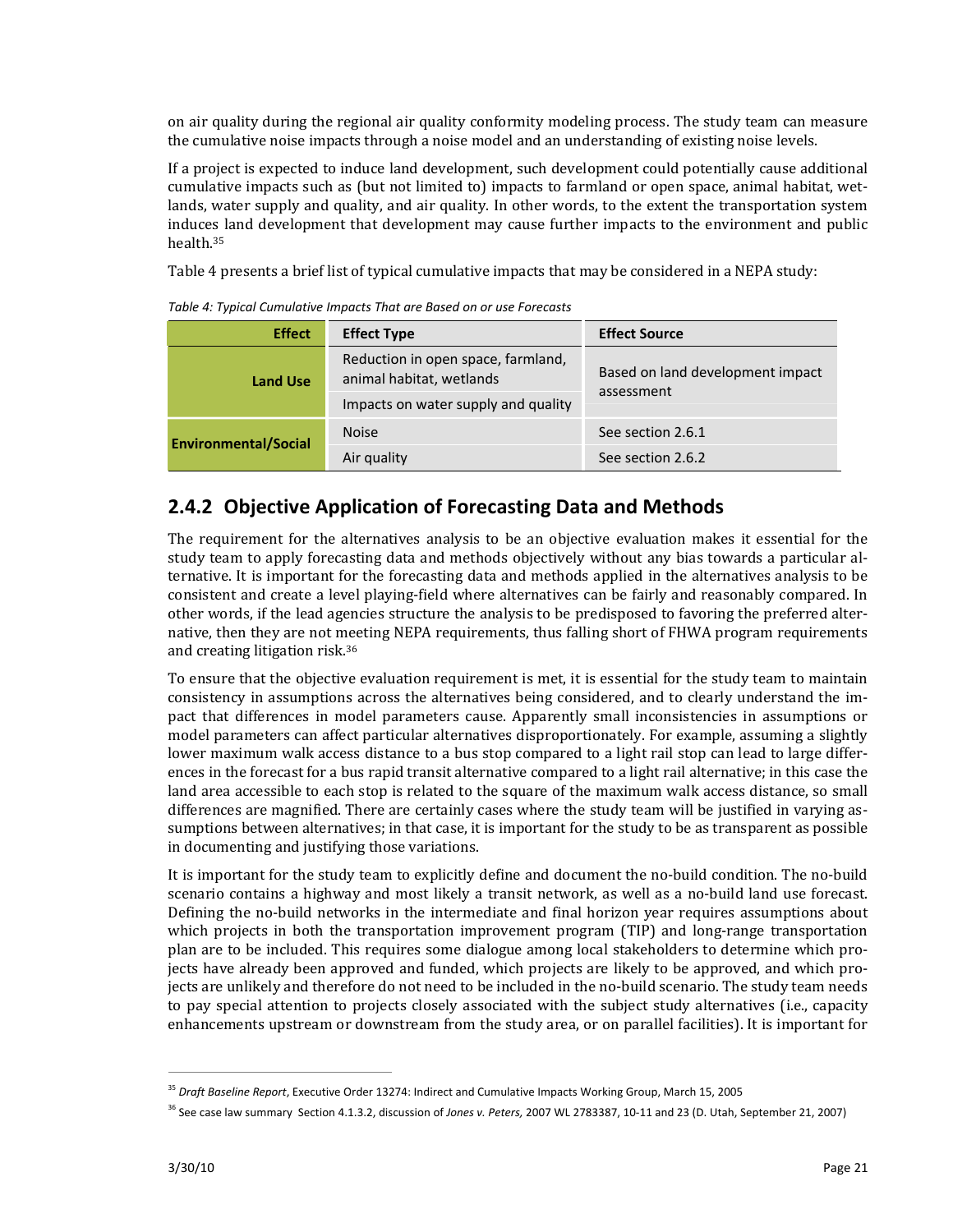the study team to ensure that alternatives to be analyzed are not included in the future no-build networks.

The typical practice in forecasting for NEPA studies is to use the adopted land use forecasts, which are usually developed by the State, MPO, and/or other regional planning agency, as a basis for estimating travel demand. As a matter of good practice, it is important that the study team understand the assump‐ tions and inputs for a travel forecasting exercise, and this applies to land use as well. Occasionally, during an alternatives analysis, the study team and/or planning officials will adjust the land use forecasts within a corridor based on a more thorough and focused review. This corridor‐specific review would typically include comparisons to current land use patterns and consideration of land‐use policies, land availability, and anticipated development plans.

In addition, the study team will typically use one land use forecast in the no-build scenario and the other alternatives. However, in studies where land development patterns (both new and redistribution effects) are likely to be substantially different among alternatives, it is critical to understand whether the land use forecasts provided for use in the study represent a no‐build or a build condition in the corridor. The an‐ swer to this question may not be immediately obvious, and the difference will not be relevant in many studies. However, particularly in cases where a new transportation facility is being proposed, it is impor‐ tant that the study team consider whether the development patterns adjacent to and reliant on the proposed facility will be the same if an alternative is built or not built. This situation is discussed further be‐ low in section 2.4.6.

### **2.4.3 Refinement of the Analysis during Screening**

The alternatives screening process varies from one study to the next but, generally speaking, analysts follow a multi‐step screening process. The Administrative Procedure Act requires that decisions made by Federal agencies are rational and clearly explained, with consideration given to all reasonable options.<sup>37</sup>

The tiered screening process often includes the following sequential decision points as the list of alternatives is vetted during project development:

- 1. **Initial screening based on purpose and need.** Does the alternative meet the study purpose and need? Are there fatal safety, engineering, mobility, or environmental flaws? Answers to these questions can sometimes be made with qualitative analysis. It is important to document *all* the reasons for screening out an alternative.
- 2. **Long list screening based on an initial impact assessment.** In a large or complicated study, it is not uncommon for a long list of alternatives to make it through the first screen. A second screen is then used that is based on preliminary analyses of impacts and performance at a level of detail that allows a reasonable decision to be made on the merits of the alternatives.
- 3. **Short list screening and detailed alternatives analysis during environmental review.** The short list of alternatives is the list that is carried forward to the environmental review. In this stage the analysis is typically the most detailed and time-consuming.<sup>38</sup>

The forecasting process typically mirrors the screening process in terms of the level of detail in the analysis. It is important for the study team to fully document the screening process and accompanying forecasting work. For example, it is important for the documentation to include an explanation of the screen‐ ing performance measures and the process used to develop and select those measures (with reference to the purpose and need of the project), and to describe how each round of forecasting and screening was done and why key decisions were made.

<sup>37</sup> See case law summary Section 4.1.2, discussion of *Senville v. Peters*, 327 F. Supp. 2d 335, 344‐345 and 369 (D. Vt. 2004)

<sup>&</sup>lt;sup>38</sup> Note that SAFETEA-LU Section 6002 added the flexibility of analyzing the preferred alternatives to a higher level of detail, see 23 USC 139 (f) (4) (D)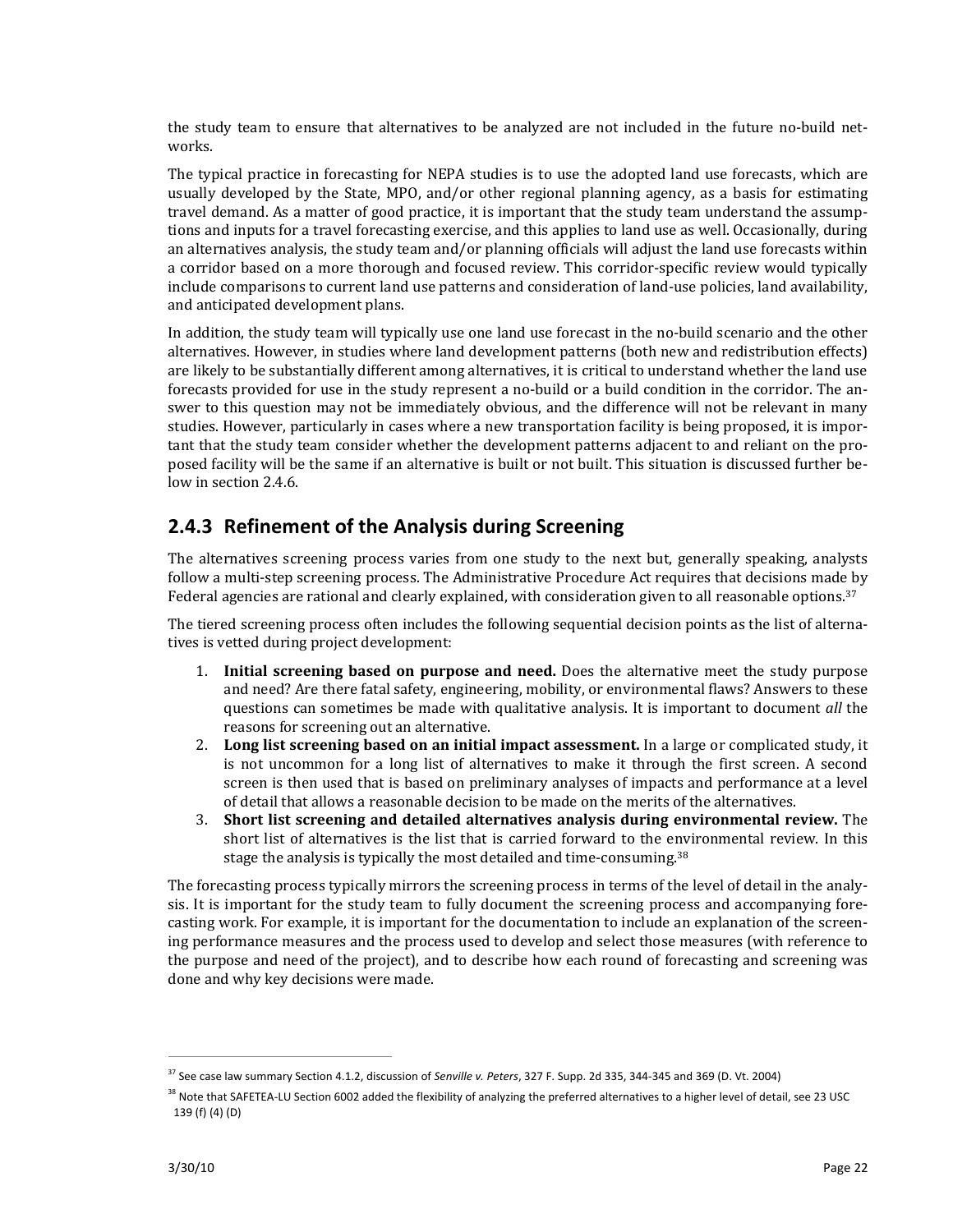If the forecasting methods change during this process, it is suggested that the study team evaluate in a reasonable manner the continuing validity of the prior decisions, to the extent that travel modeling was a basis for the screening out of alternatives.39 This evaluation can include the use of sensitivity tests to as‐ sess the differences in the modeling results, assuming that the results of the tests pertain to a group of alternatives, or in more extreme cases by redoing the prior modeling work and subsequent analysis of the results.

## **2.4.4 Development of Forecast Confidence**

For estimates of forecasts, substantial uncertainties include, but are not limited to, the following: population and employment forecasts, housing trends and costs, global and local economic conditions, other planned transportation improvements, time‐of‐day assumptions, parking prices, fuel prices, and long‐ term changes in vehicle technology. Obviously, the further the forecasting horizon is from the current year and the larger and more complex the alternatives that are being analyzed, the greater the level of uncertainty may be. To separate the various sources of uncertainty, it is suggested that the lead agencies identify the principal drivers of changes in traffic volumes through an incremental buildup of the forecasts for an alternative.

This forecasting buildup starts with a forecast using current conditions, such as land use and travel pat‐ terns, and then prepares a series of intermediate forecasts—in each case, replacing one of the inputs that describe current conditions with the analogous description of future conditions. The buildup concludes with a forecast that uses all of the forecast year conditions—effectively reproducing the traditional forecast for the alternative. The level of effort for this analysis is modest because it involves the straightfor‐ ward reapplication of travel models with input files that are already available.

Identification of the key drivers of uncertainty in forecasts for an alternative can lead to very productive discussions early in the project development process, which is the right time to consider the reasonable‐ ness of future demand projections, while there is opportunity to reevaluate the approach used to analyze an alternative. As with other assumptions made and model tests carried out during the analysis, it is im‐ portant for the study team to document their work to understand forecast confidence. The findings of these analyses form a key element of the demonstration that the approach used to analyze an alternative is appropriate. The documentation of these analyses is also essential so that the lead agencies can clearly communicate a level of confidence in the forecasts and point out areas where uncertainty in assumptions may lead to uncertainty in forecasts.

## **2.4.5 Moving from Regional Model Output to a Project Level Forecast**

In the case of a regional travel model, it may not be advisable to directly use the raw forecasted volumes from a planning model and apply them in the context of a NEPA study. In most cases, the study team will need to conduct additional post processing or refinement of the travel model output before the forecasted volumes can be used in NEPA analysis. In practice, two approaches tend to be most commonly used for adjusting forecasts from regional planning models.<sup>40</sup> The first is a post-processing technique that aims simply to adjust the regional planning model forecasts of roadway volumes. The second is a subarea analysis, which may involve the use of a microsimulation model to estimate traffic volumes on a de‐ tailed road network in a corridor.

When adjusting traffic volumes produced with a regional model, the modeler develops adjustment factors using base year volumes and observed traffic counts and applies those adjustment factors to the fu-

<sup>39</sup> See case law summary Section 4.1.4.1, discussion of *Conservation Law Found. v. Fed. Highway Admin.*, 2007 WL 2492737, at \*24 (D.N.H. August 30, 2007)

<sup>&</sup>lt;sup>40</sup> One other approach worth noting is *matrix estimation*, which is less common in practice, but can be used successfully with a high degree of attention to detail. See, for example, *Improving the Estimation of Travel Demand for Traffic Simulation: Part 1*, available online at: http://tmip.fhwa.dot.gov/resources/clearinghouse/407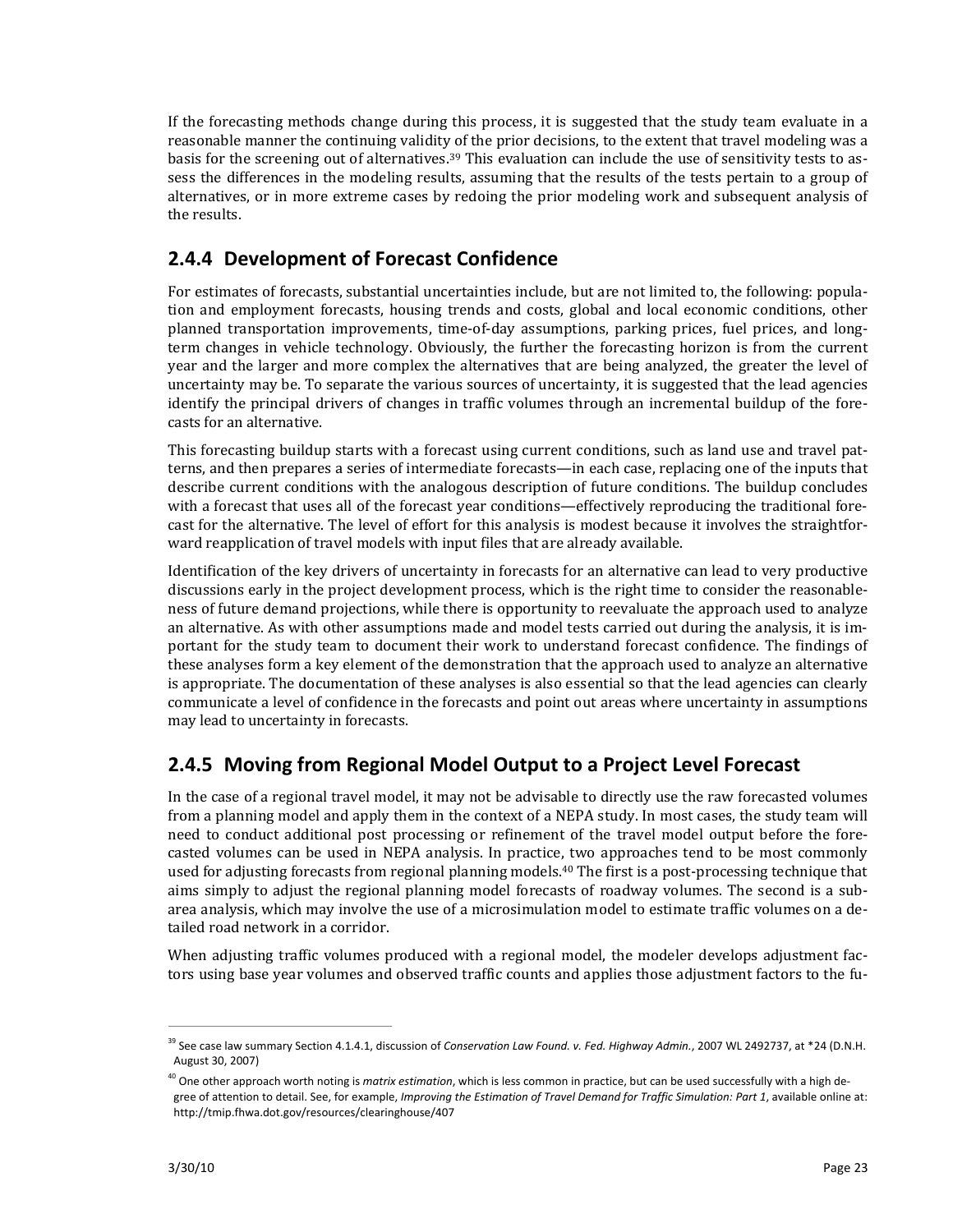ture traffic volumes estimated from a model. NCHRP Report 255<sup>41</sup> describes methodologies for performing this post processing and remains the standard for adjusting planning models forecasts to this day.

The methods and principles outlined in NCHRP Report 255 advise the modeler to use the regional planning model to estimate future changes in traffic levels across screenlines, which are then added to or used to factor up base‐year screen line counts. The modeler would then allocate traffic to specific links, with consideration given to relative capacities on the links and/or base‐year traffic distributions, depending on the specifics of the analysis. This adjustment of forecasts from planning models requires an additional level of effort and attention to detail due to the number of calculations involved, but can improve the consistency and quality of the project development forecasts. However, this approach assumes that the differences between base-year traffic counts and assigned volumes across a screenline will remain relatively constant in the forecast year.

For an intersection analysis, the modeler would use the methodologies mentioned above to obtain traffic volumes in and out of the intersection. An iterative procedure can be used to convert the adjusted future‐ year traffic volumes to future‐year intersection turning movement volumes, using the base‐year turning movement patterns as a starting point. The iterative process involves alternately balancing the future inbound and outbound traffic volumes until a certain level of consistency is reached. As always, profes‐ sional judgment is necessary to determine the reasonableness of the future-year turning movement volumes, particularly considering the purpose of the forecast.

While developing future-year forecasts, the study team may determine that the regional travel model lacks enough detail for the level of analysis required. In such a case, a sub-area model and analysis may be needed. This would involve the use of a model based on Highway Capacity Manual (HCM) methods or a microsimulation model. A sub-area analysis may also be warranted if the validation of the regional model is poor in the sub-area or if the regional model is too coarse in the sub-area. The best time to develop a sub‐area model is at the beginning of the project development process while the regional model is being reviewed and calibrated, when it is simpler to create additional detail in the regional model (e.g., TAZ splits and new roadway links) that will be useful in a refined sub‐area model.

Refined travel forecasting models, such as HCM or microsimulation models, require substantially more attention to detail than a regional travel demand model but can produce a more useful and informative forecast. As with sub-area models, it is best if the decision to utilize microsimulation methods is discussed early in the study process at scoping. It is recommended that the study team consider the evolving nature of microsimulation techniques and use the most appropriate tools available to them during the NEPA analysis.42

### **2.4.6 Addressing Land Development or Redistribution Effects**

Land development and/or redistribution that is an indirect effect of specific transportation alternatives is often difficult to forecast. This is particularly true regarding changes in a transportation investment due to the complex, dynamic nature of the urban development process. More specifically, local conditions, changing policies, the incremental long‐term nature of land use change, and the flexibility of travelers' responses all affect our ability to forecast transportation project outcomes. Despite these difficulties, transportation/land use impacts often need to be evaluated within the planning/NEPA process. Figure 2 presents a model of factors influencing development location decisions.43

<sup>41</sup> *NCHRP Report 255: Highway Traffic Data for Urbanized Area Project Planning and Design,* TRB 1982

<sup>&</sup>lt;sup>42</sup> Volume II: Decision Support Methodology for Selecting Traffic Analysis Tools in the FHWA Traffic Analysis Toolbox (June 2004) provides a detailed decision support methodology for selecting the appropriate type of analysis tool for the problem facing the study team. *Volume* III: Guidelines for Applying Traffic Microsimulation Modeling Software in the FHWA Traffic Analysis Toolbox (July 2004) provides procedures for performing simulation modeling, including detailed information regarding the preparation of simulation models and their calibration and use in analyzing alternatives.

<sup>&</sup>lt;sup>43</sup> Figure 7-6 from NCHRP Report 466: Desk Reference for Estimating the Indirect Effects of Proposed Transportation Projects, TRB 2002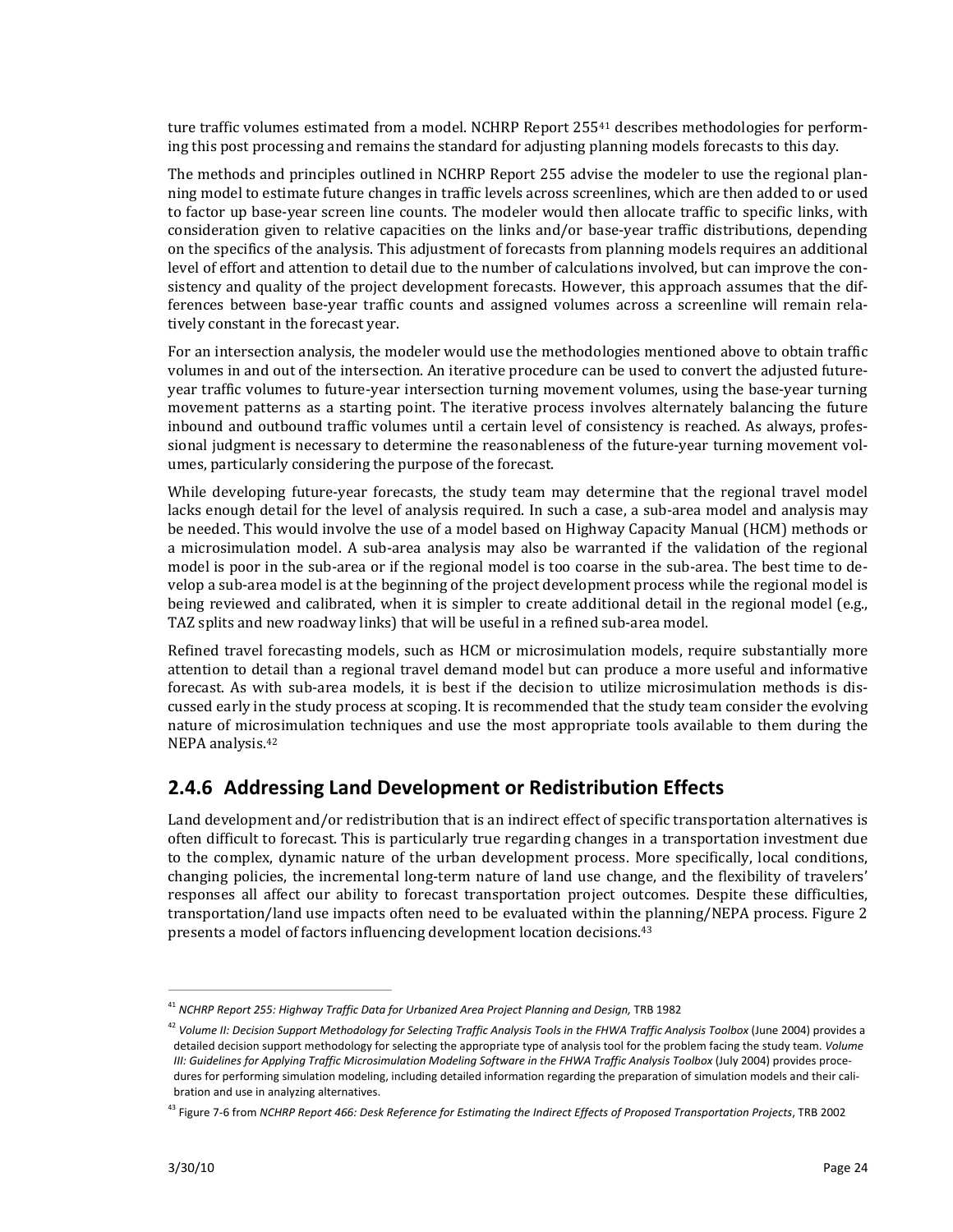#### *Figure 2: Simplified model of various factors influencing development location decisions*



#### *2.4.6.1 Options for Addressing Land Use Issues in NEPA Studies*

Table 5 outlines some potential steps for conducting both base-case land use forecasts and analyses of the land use impacts from a build alternative.

| <b>Base-Case Forecast</b>                                 | <b>Impact or Policy Assessment</b>                                                                                                    |
|-----------------------------------------------------------|---------------------------------------------------------------------------------------------------------------------------------------|
| 1. Understand existing conditions and trends              | 1. Understand existing conditions and trends                                                                                          |
| 2. Establish policy assumptions                           | 2. Establish policy assumptions                                                                                                       |
|                                                           | 3. Measure the transportation outcomes with and without<br>project                                                                    |
| 3. Estimate regional population and employment growth     | 4. Estimate total study area population and employment<br>growth with and without project                                             |
| 4. Inventory land with development potential              | 5. Inventory land with development potential                                                                                          |
| 5. Assign population and employment to specific locations | 6. Estimate how the project will change the location and<br>type of development within the study area from what<br>would occur anyway |

*Table 5: Comparison of Steps in Base‐Case Forecasts and Impact Assessments*

Both types of analysis require understanding existing transportation and land development patterns, making assumptions about the policy framework that will guide the process, estimating the amount of growth expected during the planning period in the study area, inventorying land that might be developed and any physical and regulatory constraints on that development, and assigning the expected growth in households and jobs to specific locations.

The key difference between the processes is that, to measure transportation outcomes with and without the project, an impact assessment uses estimates of the ways that accessibility and travel behavior will change because of the transportation investment. In addition, an impact assessment requires a compari‐ son not only with existing conditions, but also with the quantity, type, and location of future growth that would occur without the project.

There is a wide range of specific techniques to assess the indirect land use impacts of transportation al‐ ternatives. Formal land use models require the most data and time, and they generally suit analyses at a larger geographic scale and better represent the complex interactions between transportation access and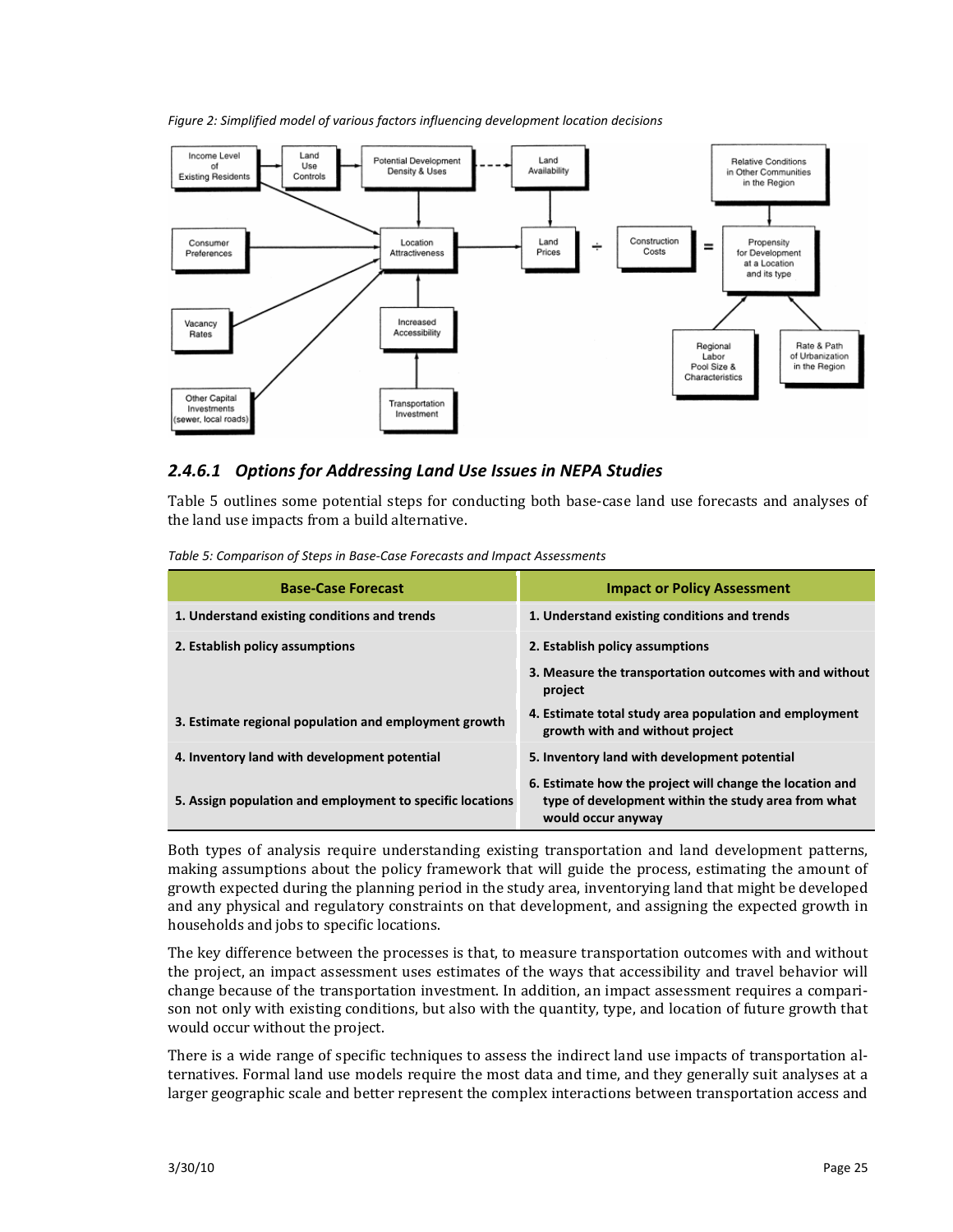land development patterns. Qualitative methods suit smaller sites and projects, though they may also be applied to larger areas. As discussed in section 2.3, close collaboration on methodologies is critical to the success of a NEPA study and, whatever the decisions taken to select a methodology, it is important that the decision‐making process is well documented.

Reference documents on this topic include the following:

- *Handbook on Integrating Land Use Considerations into Transportation Projects to Address Induced Growth*44
- NCHRP Project 25‐25, Task 22, *Forecasting Indirect Land Use Effects of Transportation Projects*<sup>45</sup>
- NCHRP Report 423a: *Land Use Impacts of Transportation: A Guidebook.*<sup>46</sup>
- NCHRP Report 466: *Desk Reference for Estimating the Indirect Effects of Proposed Transportation Projects*<sup>47</sup>

#### *2.4.6.2 Addressing Land Development Effects in Alternatives Analysis*

It is important for the study team to consider and address, when applicable, induced land development that may vary by build alternative, or simply between build and no‐build. For transportation investments that are regionally important in scale, such as new or substantially improved highway facilities, it is more likely that the future land use patterns will be different if the alternative is built. If this situation exists, it is important for the study team to look at whether the differences would be simply between the build alternative(s) and the no‐build, or if there would be a difference between the no‐build alternatives and each of the build alternatives. The latter case is more likely when alternative alignments being considered are far enough apart or have such different characteristics that there would likely be a discernable differ‐ ence between the land development impacts of each alternative. In many cases, however, it is reasonable to find induced land development to not be an important issue in a corridor, and therefore to use the same land use forecast for all alternatives. Figure 3 presents a framework for analysis of projects that warrant alternative land use forecasts for each alternative.

Likewise, the purpose and need of a proposed project that includes a development or economic element might establish an indirect relationship to potential land use change or other action with subsequent environmental impacts. It is important for the study team to establish the potential relationship of alterna‐ tives to indirect land development impacts in the scoping phase of the NEPA process on a project-byproject basis.48

The study team has at its disposal at least a few ways to assess the potential for induced development, including talking with land-owners in the corridor and local officials. If land is currently vacant or underutilized in the corridor, it is suggested that the study team consider whether there are development plans or land use policies related to these parcels that assume the construction of the transportation facility. This is particularly likely if a right‐of‐way has been preserved and/or a specific alternative is envisioned on municipal master plans. It is not uncommon for new transportation projects to be anticipated by land use planners and developers in advance of the project development process.

During NEPA studies where an analysis of land development effects is warranted, the analyses of the im‐ pacts of land development are often considered as part of a discrete indirect effects analysis. This ap-

<sup>44</sup> *Handbook on Integrating Land Use Considerations into Transportation Projects to Address Induced Growth*, prepared for AASHTO by ICF Consulting, March 2005

<sup>45</sup> *Forecasting Indirect Land Use Effects of Transportation Projects*, NCHRP 25‐25 Task 22, December 2007

<sup>46</sup> *NCHRP Report 423a: Land Use Impacts of Transportation: A Guidebook*, TRB 1999

<sup>47</sup> *NCHRP Report 466: Desk Reference for Estimating the Indirect Effects of Proposed Transportation Projects,* TRB 2002

<sup>48</sup> See case law summary Section 4.1.3.1*,* discussion of *North Carolina Alliance for Transp. Reform v. U.S. Dept. of Transp.*, 151 F. Supp. 2d 661, 686‐88 (N.D. N. C. 2001)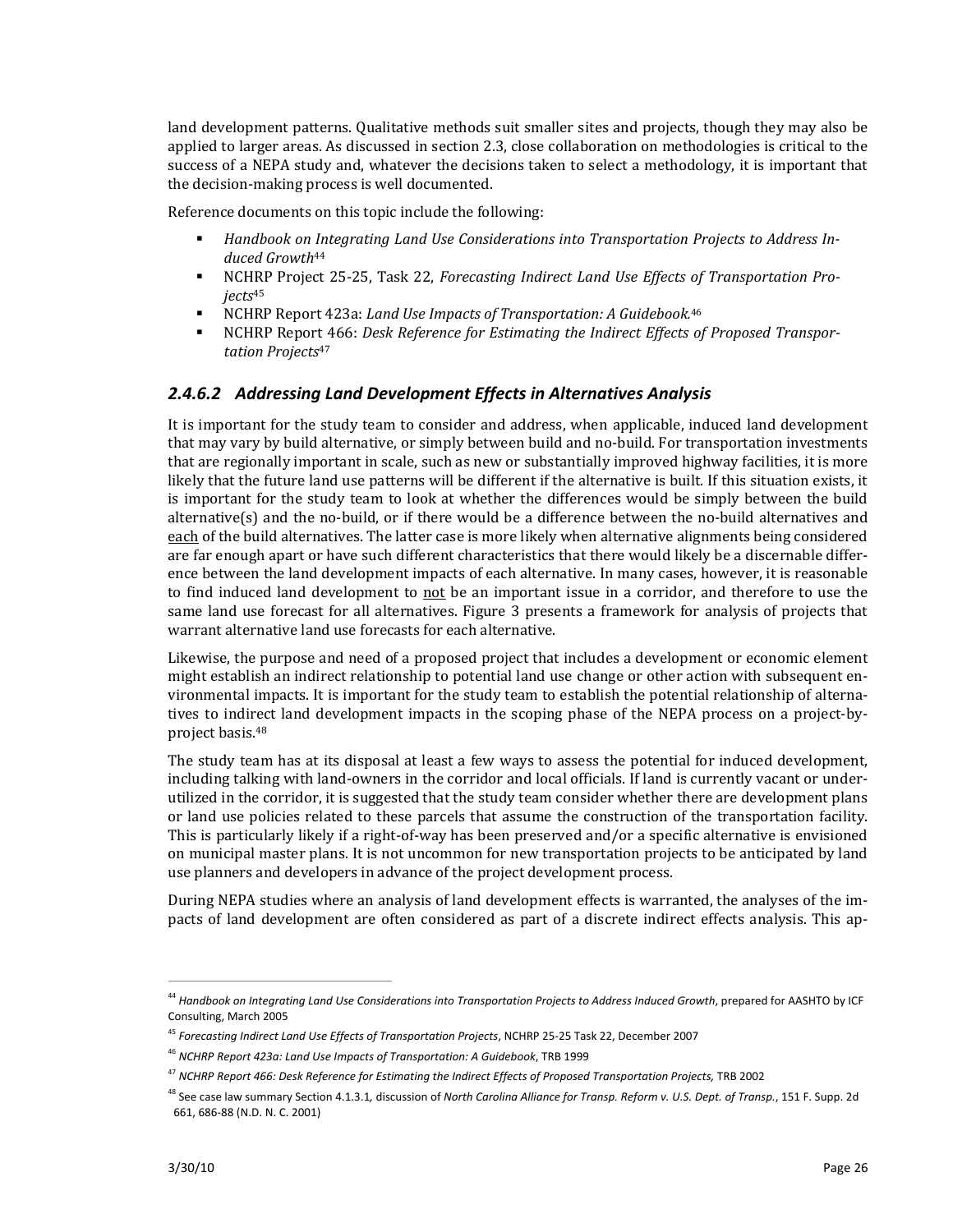proach differentiates the direct versus indirect effects and analyzes the resulting indirect impacts of in‐ duced development on traffic, air quality, noise, water quality, etc., as appropriate.



*Figure 3: Framework for analysis of projects that warrant using alternative land use forecasts*

Another option for incorporating the land development effects as part of alternatives analysis is to include the land development effects of the build alternative(s) as part of the forecasting effort that supports the direct effects analysis. In effect, this approach embeds the indirect effects of land development in the direct effects analysis. One of the likely benefits to this approach would be the streamlining of the forecasting effort by eliminating the number of needed model runs.

Finally, before making a decision on how to handle land development effects in the NEPA document, it is important to consider how the scope of NEPA analysis is affected by the degree of Federal influence and control over the project. This issue, which is sometimes referred to as the "Federal handle" on the project, can have particularly important impacts with respect to the analysis approach for land use impacts.

## *2.4.6.3 Induced Demand and Land Development*

One of the most controversial issues with regard to forecasting as part of the NEPA process is that of in‐ duced demand. While there are limits and complex factors in reality and every corridor is unique to some degree, it is important for transportation analyses to consider the significance of induced demand. Induced demand is the volume of traffic that is drawn to a new or expanded road by providing additional capacity. This induced demand comes from a number of sources, including trips diverted from other routes, discretionary trips that might not have been made without the service improvement, and improved access to employment and other activity location choices.

Those challenging the results of a NEPA process often cite induced demand in comments on environmental documentation and litigation involving travel models.49 In economic terms, induced demand is the notion that demand increases as a result of increased supply. In a transportation context, the idea is that

<sup>49</sup> See case law summary Section 4.1.4.1, discussion of *Senville v. Peters*, 327 F. Supp.2d 335, 368‐369 (D. Vt. 2004)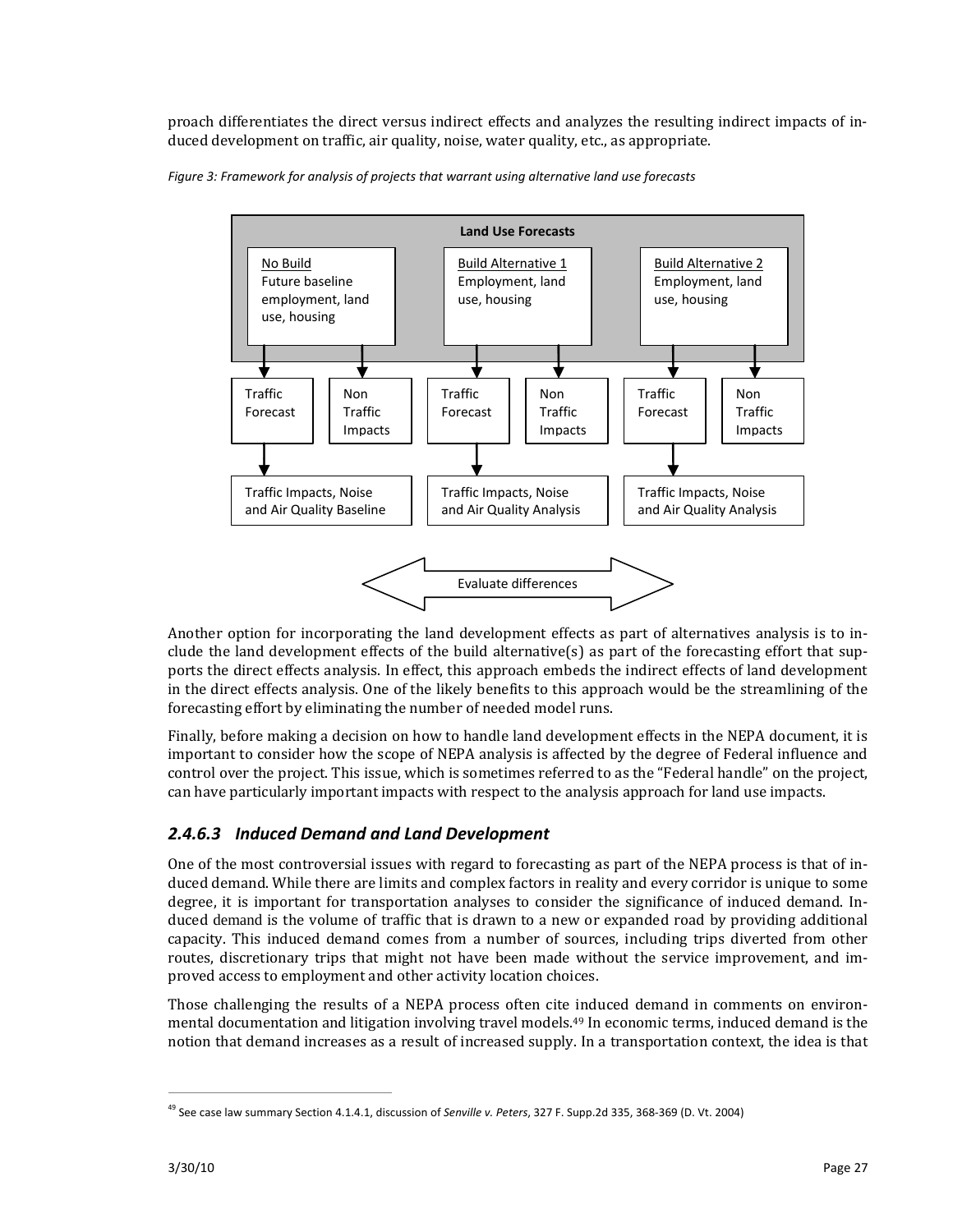every action to improve travel conditions will lead to more travel demand. Table 6 shows the main components of induced demand according to prior research, and the extent to which typical practice models capture these components.50

*Table 6: Components of Induced Demand*

|                   | <b>Induced Demand</b><br><b>Components</b>           | <b>Effects on Forecasting Analysis</b>                                                                                                  | <b>Effectiveness of Model</b>                                                                                                                                                                                                                    |
|-------------------|------------------------------------------------------|-----------------------------------------------------------------------------------------------------------------------------------------|--------------------------------------------------------------------------------------------------------------------------------------------------------------------------------------------------------------------------------------------------|
| Short-run Impacts | Change in number<br>of trips                         | The net addition of trips will af-<br>fect traffic, noise, and emissions<br>impacts                                                     | Poor - Trip generation models are typically based on demo-<br>graphic factors such as household size, income and auto<br>ownership, and are insensitive to changes in travel time or<br>accessibility.                                           |
|                   | Change in length<br>of trips                         | Change in trip length will affect<br>duration of use of facility and<br>emissions                                                       | Fair – Trip distribution models use an aggregate measure of<br>impedance based largely on travel times. Feedback of travel<br>impedances from assignment to distribution enables distri-<br>bution models to be sensitive to congestion effects. |
|                   | Change in mode<br>of travel                          | Change in mode to or from auto<br>will affect noise and emissions                                                                       | Good - Disaggregate mode choice models estimate mode<br>choice probabilities based on relative attractiveness of al-<br>ternative modes with respect to travel times, costs, and<br>other factors.                                               |
|                   | Change in route                                      | Changes in route will affect traffic<br>volumes on facility and emissions                                                               | Good - Equilibrium traffic assignment models reallocate<br>trips to alternative routes based on travel impedances and<br>volume-delay functions.                                                                                                 |
|                   | Change in time of<br>travel                          | Changes in time of travel will af-<br>fect levels of congestion                                                                         | Poor - Most travel models partition daily trips into fixed<br>time periods with no option for adjustment between peri-<br>ods based on traffic volumes.                                                                                          |
| ong-run Impacts   | Change in devel-<br>opment patterns                  | Net addition of trip-generating<br>land uses will increase traffic vol-<br>umes, may increase trip lengths                              | Poor - Most travel models use population and employment<br>forecasts developed outside the model and have little or no<br>feedback between the travel model and land use forecasts.                                                              |
|                   | Change in behav-<br>ior (e.g., vehicle<br>ownership) | Changes in behavior have long<br>run-impacts on number of trips,<br>length of trips, mode of travel<br>and hence affect traffic volumes | Poor - Most travel models use static assumptions about fu-<br>ture residential locations, vehicle ownership, and mode<br>preferences.                                                                                                            |

Short-term induced demand results from changes in the number of trips people take, where people travel to, what mode they take, and what route they take. Table 6 shows that typical practice models tend to account reasonably well for some of these short-term induced demand effects but do not generally account for changes in the number of discretionary trips taken and the time of travel. Longer-term induced demand can arise from changes in household location or vehicle ownership, and these longer-term impacts are notably harder to measure and relate to a specific transportation project with a high degree of confidence. Figure 4 illustrates short and long-run sources of induced demand.<sup>51</sup>

<sup>&</sup>lt;sup>50</sup> Adapted from Table 1: Sensitivity to Environmental Analysis to Induced Demand, and Table 4: Effectiveness of Current Travel Models in Accounting for Components of Induced Demand from *Working Together to Address Induced Demand*, Eno Transportation Foundation, 2002

<sup>51</sup> Adapted from Figure 2 of *Working Together to Address Induced Demand*, Eno Transportation Foundation, 2002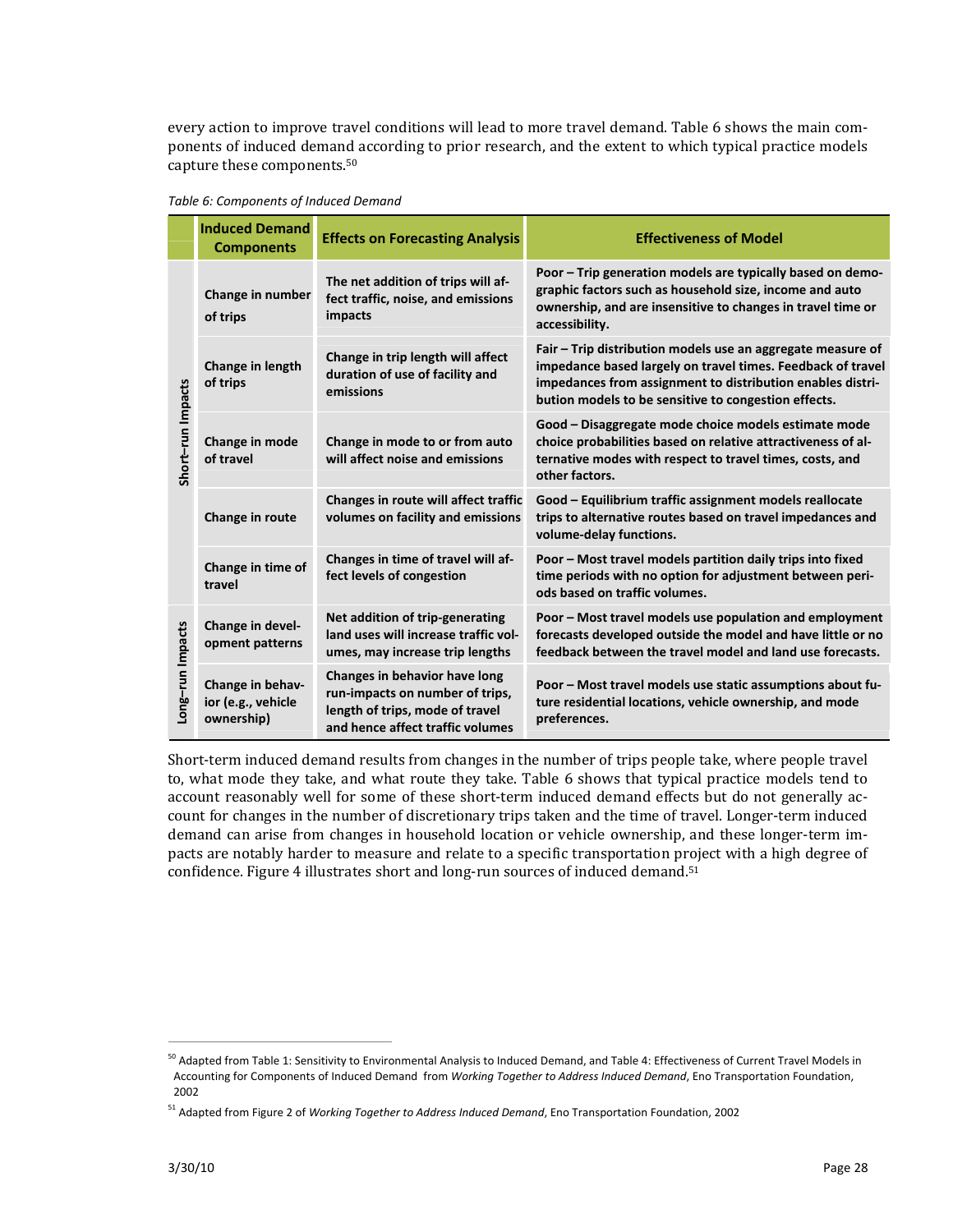*Figure 4: Short‐Run and Long‐Run Sources of Induced Demand*



Typically, the long‐term land development effects are more effectively analyzed at the system, metropoli‐ tan, or regional level. At this scale of analysis, systematic interrelationships between the transportation system and land development characteristics and dynamics (including other relevant policies and conditions) can be meaningfully evaluated. The results of these planning‐level analyses may be incorporated in the NEPA process if appropriate (see section 2.1.5 for a more complete discussion).

Induced land development is development that may occur as a direct or indirect result of improvements to the transportation network. While the issues of "induced demand" and "induced land development" are related, they are in reality separate and are often confused and used interchangeably. Induced land development is one of the sources of induced demand on an improved roadway, but only accounts for a portion of the induced demand components.52

A range of approaches are available to address induced demand components not considered as part of an agency's routine forecasting methods, and are discussed in other research.53 When dealing with induced demand issues within a particular NEPA study, it is important to understand and document the different components of induced demand and which components are adequately dealt with within the forecasting analysis. It is also important to understand and document what elements require additional work and where it is not possible to perform this work given the unavailability of information or exorbitant cost of obtaining the information and performing the analysis.54 These considerations should be weighed during the early stages of the analysis process and should be discussed during scoping.

<sup>&</sup>lt;sup>52</sup> See, for example, NCHRP Report 466: Desk Reference for Estimating the Indirect Effects of Proposed Transportation Projects, TRB, 2002, pp 58 – 65

<sup>&</sup>lt;sup>53</sup> See, for example, NCHRP Report 423a: Land Use Impacts of Transportation: A Guidebook, TRB 1999; Working Together to Address Induced Demand, Eno Transportation Foundation, 2002; NCHRP Report 466: Desk Reference for Estimating the Indirect Effects of Proposed Transportation Projects, TRB, 2002; Handbook on Integrating Land Use Considerations into Transportation Projects to Address Induced *Growth*, prepared for AASHTO by ICF Consulting, March 2005

<sup>&</sup>lt;sup>54</sup> See 40 CFR § 1502.22 Incomplete or unavailable information. It is important to note that a high bar is placed on demonstrating the inability to obtain information or perform analysis. See case law summary Section 4.1.4.4, discussion of *Sierra Club, Ill. Chapter v. U.S. Dept. of Transp.,* 962 F. Supp. 1037, 1043‐1046 (N.D. Ill. 1997)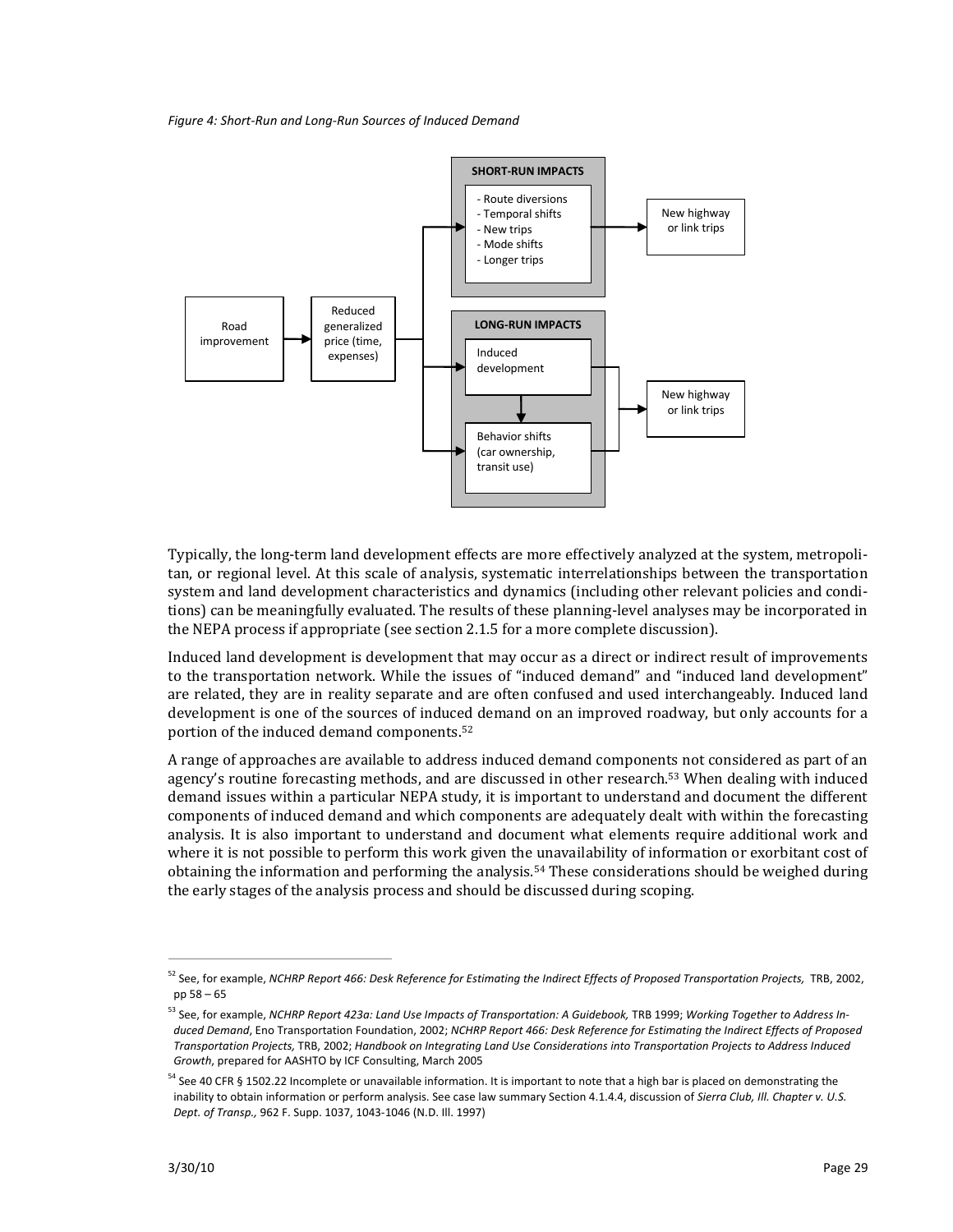#### *2.4.6.4 Addressing Variations from "Approved" Forecasts*

It is common for the land use forecast used in an EIS to vary from the land use forecast used in the MPO planning process and conformity analysis. If a review of the land use forecast provided by the MPO sug‐ gests that refinements are necessary within a corridor, typical practice involves starting with the MPO land use forecast and adjusting land use within a study area while preserving housing and employment control totals within an appropriate aggregate geographic area, such as the study area or a county. An essential element of a land use forecast review is to obtain and understand the assumptions that led to the forecast, such as changes to the transportation network. If refinements to the land use forecasts are made, it is important for the study team to document the changes so that they can be disclosed and explained. It is also suggested that improvements to land use forecasts made during NEPA studies be pro‐ vided back to the MPO for their use to leverage the work performed during NEPA studies.

## **2.4.7 Documentation of Forecasting in Alternatives Analysis**

There are several aspects of forecasting in the alternatives analysis that are especially important to in‐ clude in the documentation, in addition to presenting the travel model results and impacts for each alter‐ native. They are highlighted here, and discussed in more detail in the relevant sections above:

- An explicit definition of the no-build condition with regard to land use, network, and modeling assumptions
- In cases where the study team is justified in varying modeling assumptions between alternatives, documentation that explains those variations
- If the forecasting methods change during the screening process, documentation of the evaluation of prior analyses and decisions
- Analyses to understand uncertainty in assumptions and forecasts
- How the travel forecasting work takes induced demand and land development effects into account
- The approach used to develop and the reasons for variations from approved land use forecasts

# **2.5 Project Management Considerations**

NEPA studies are often complex undertakings and may be accompanied by various special considerations that warrant extra lead agency and study team attention. These include the potential for re-do analysis loops and ensuring documentation consistency. If these issues are understood from the initiation of the study, there will be ample opportunity to proactively address them and facilitate a smooth and expedi‐ tious study process.

## **2.5.1 Potential for Reevaluating Analysis**

In the course of a NEPA study, changed conditions may trigger a reevaluation of past forecasting work. A reevaluation could lead to revisions of data inputs and model assumptions used to produce the study's forecasts. The study team may need to conduct sensitivity tests to assess the magnitude of differences from prior analyses resulting from use of new data and their effects on past decisions. Depending on the outcome of such tests, the study team may need to decide how to choose the best and most appropriate way to address the new information. For example, updates to key data sets, such as new land use estimates or forecasts, updated project lists, or the availability of a new model version, may potentially bring into question the credibility of already‐conducted forecasts, and consequently, the decisions made based on those data.

On the other hand, a sensitivity test may reveal that the changes caused by the introduction of the new data or model version do not change the conclusions made from the previous analysis. In this case, the study team would incorporate the updates to the model at a future milestone, such as for the final EIS, or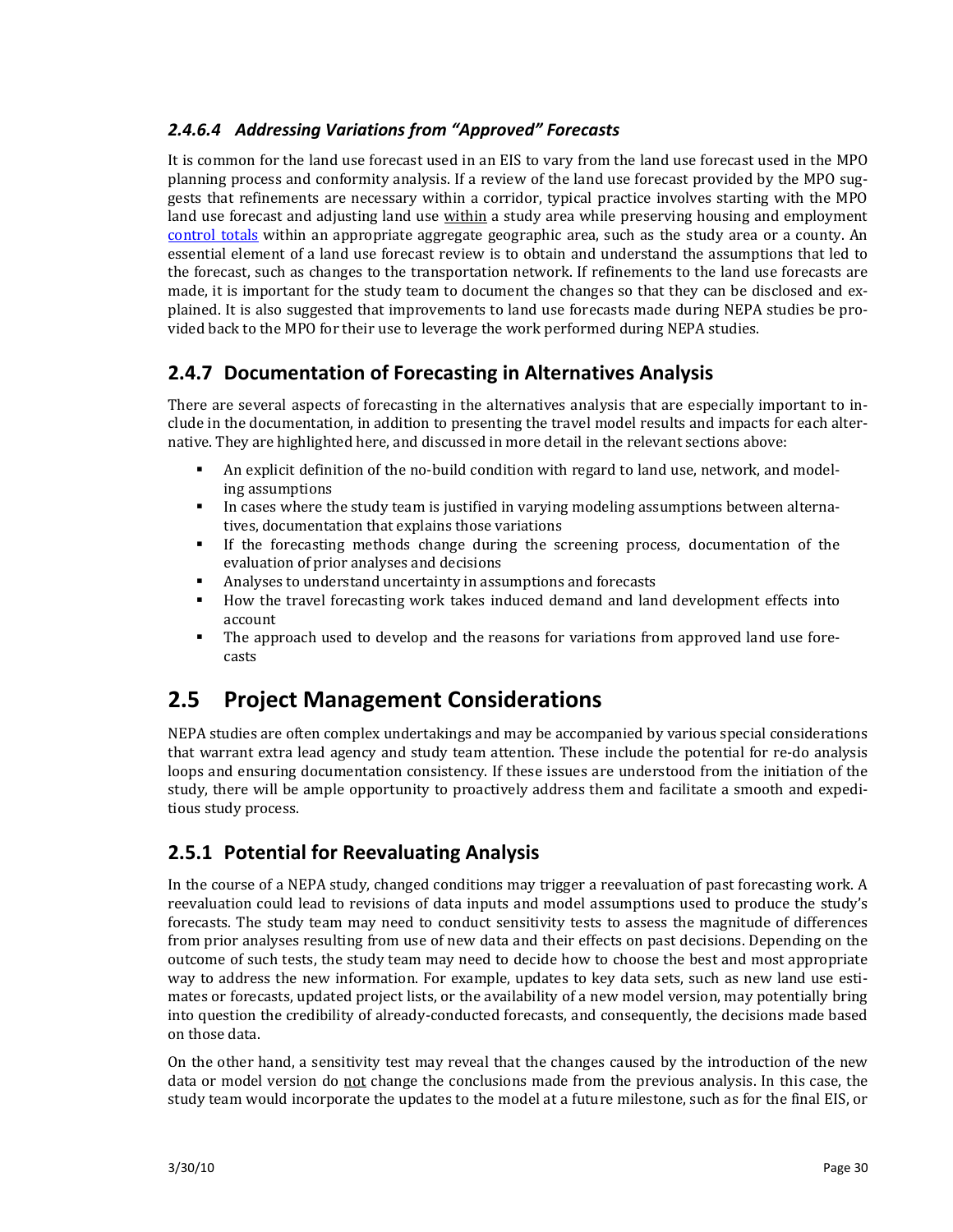simply document the change and the sensitivity analysis in the project administrative record and move on. Depending on the stage in the analysis, for example, when new land use forecasts become available, it may not be necessary to re‐do analysis.55

Sometimes a change in the scope of the analysis may also require past model work to be reevaluated. For instance, the testing of a new alternative may be requested, such as a toll facility, that was identified after scoping and was not considered in the original analysis. It is then also possible that model refinements may be necessary to evaluate this unforeseen alternative, or existing tools may be adequate to use to test the new alternative. It is important that choices that are made regarding changes in the alternatives and analysis are the result of a deliberative process, and that the decisions and the decision process are well documented.

In sum, it is important for the scope of the modeling effort for the study to recognize the potential for reevaluation of the analysis and thus include adequate time and budget at the outset to address such contingencies. In the case of large, unforeseen issues, adequately addressing the study requirements may require scope and/or budgetary change orders. The implications of this issue for the scopes of work for consultants conducting forecasting analyses are discussed in section 2.5.4.

## **2.5.2 Consistency**

NEPA documentation often presents a large amount of data and uses several applications and iterations of land use and travel forecasts as the basis for alternatives screening and impact estimation. There are therefore numerous opportunities for inconsistencies of data or results. First, there are the obvious in‐ consistencies, such as the same performance measures for an alternative having different values in dif‐ ferent tables or sections of the documentation. A recent NCHRP report<sup>56</sup> recommended systematically reviewing assumptions, data, and results to ensure internal consistency, and explained that careful crosschecking is a valuable effort that enhances the credibility of the documentation for the public, agency re‐ viewers, and a reviewing court.

It is important that the reported differences in impacts across alternatives reflect actual differences be‐ tween the alternatives instead of being the result of inconsistencies in the analysis across alternatives, such as from slightly different model versions or assumptions. It is important for the study team to explain the differences in impacts across alternatives and to demonstrate that they are the results of a consistent and reproducible modeling process. Typically, travel model results developed early in the analysis process are used for preliminary estimates of air emissions and noise impacts and preliminary engineer‐ ing design. As the analysis process progresses, travel model results are refined. This refinement process creates an environment where, unless care is taken, inconsistencies can occur due to analyses being based on different sets of results. It is important for the study team to ensure consistency between the travel modeling efforts and the work that uses travel model results as inputs so that analyses are all based on a consistent set of travel model results. Finally, it is important for logical inconsistencies to be avoided between sections of the EIS (e.g., the land development effects assumed as part of the alternative analysis being different from the effects documented in the indirect and/or cumulative effects analysis). There is no easy way to eliminate these inconsistencies; careful attention to detail and review of the documentation is therefore essential.

In addition, the current project development effort may not be the first alternatives analysis prepared for the corridor; there may be a corridor or planning study, or a previous NEPA study. It is important to be aware of the differences in transportation-related impacts from one study to the next, and ideally be able

<sup>55</sup> See case law summary Section 4.1.4.4 for discussion of several cases that deal with the need to redo analysis, including *Stop H‐3 Ass'n v.* Dole, 740 F.2d 1442, 1464-1465 (9th Cir. 1984), Audubon Naturalist Society of the Central Atlantic States, Inc. v U.S. Dept. of Transporta*tion*, 524 F. Supp. 2d 642, 673 (D. Maryland 2007), and *Town of Winthrop v. Federal Aviation Administration*, 535 F.3d 1, 9‐12 (1th Cir. 2008)

<sup>&</sup>lt;sup>56</sup> Synthesis of Data Needs for EA and EIS Documentation – A Blueprint for NEPA Document Content, NCHRP Project 25-25(01), January 2005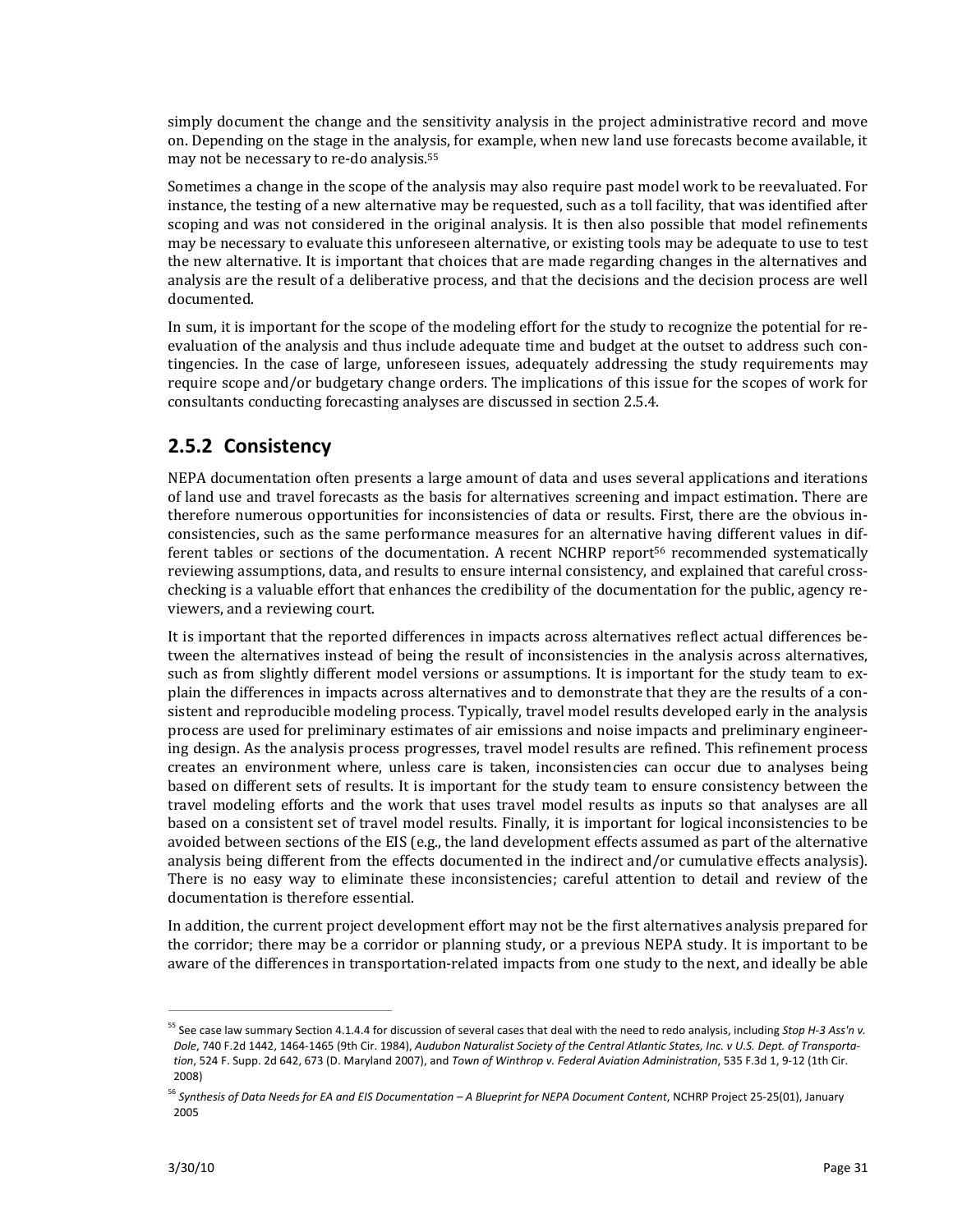to explain generally and credibly why the differences are logical. Further, this particular study may not be the only one occurring in the region or even in the same general area, and consistency across studies is important. Although it is not necessary that all the details are exactly the same, in some cases that may be necessary; in general, consistent methods are preferable. The likelihood of maintaining consistency be‐ tween parallel studies can be enhanced by appointing a member of the study team to be responsible for consistency by checking with the other studies.

## **2.5.3 Enhanced Communication between NEPA Study Team and Forecasting Practitioners**

Because the NEPA process is often highly complex and, by its very nature, requires the involvement of multiple entities and individuals, it is appropriate to take special care to ensure logical and clear communication protocols are in place during the course of the study. This is particularly true with regard to communications between the project manager(s), other members of the NEPA study team, and the forecasting practitioners. Each needs to have an appropriately substantive level of understanding of the other's work, especially regarding analytical assumptions, data sources and reliability, interpretation of analysis results, and documentation of work performed. Establishing clear and well-understood protocols for communication among the management and forecasting parties will help ensure a credible and defensible NEPA product.

The extent to which communication protocols need to be documented will vary depending on the specific circumstances of the study. For example, for a study in which the project manager and forecasting practi‐ tioners are co-located and generally work closely on a day-to-day basis, a relatively simple agreement describing the general information flow between parties, documented in a memorandum, may be sufficient. However, for a complex study involving a large team of practitioners, who may be located in vari‐ ous sites across a region or the country, it will likely be very important to clearly describe a protocol for communication between and among the project manager and forecasting practitioners. Such a protocol, documented in writing, could include, but not be limited to, the following:

- Personnel (management, forecasting, others as appropriate) and responsibilities
- **•** Description of decision-making structure within the NEPA team (possibly in writing and flowchart form)
- **•** Schedule of communication events (e.g., regular meetings/conference calls of forecasting team and project manager)
- Format for documenting key assumptions, decisions, and communications and maintenance of that documentation

The NEPA project manager and other key players will need to determine what is appropriate for a particular project regarding the structure of a communication protocol. The goal of any such protocol should be to facilitate consistent and useful communication between the project manager and forecasting practitioners.

In addition, the involvement of legal counsel may be needed during the NEPA study on complex, controversial, and/or previously litigated projects. The role of counsel in this context is to ensure that the work being done and the documentation of the work are legally sufficient and adequately address typical legal issues with regard to forecasting. This involvement will help to ensure that the forecasting work performed meets legal requirements and improves the defensibility of the study.

## **2.5.4 Considerations for Developing Scopes of Work for Forecasting Practi‐ tioners**

It is typical for the majority of the forecasting work carried out during a NEPA analysis to be performed by a transportation consultant hired by the lead agency. In practice, the level of detail of scopes of work for these forecasting efforts vary considerably from a few lines to a very detailed discussion of the needs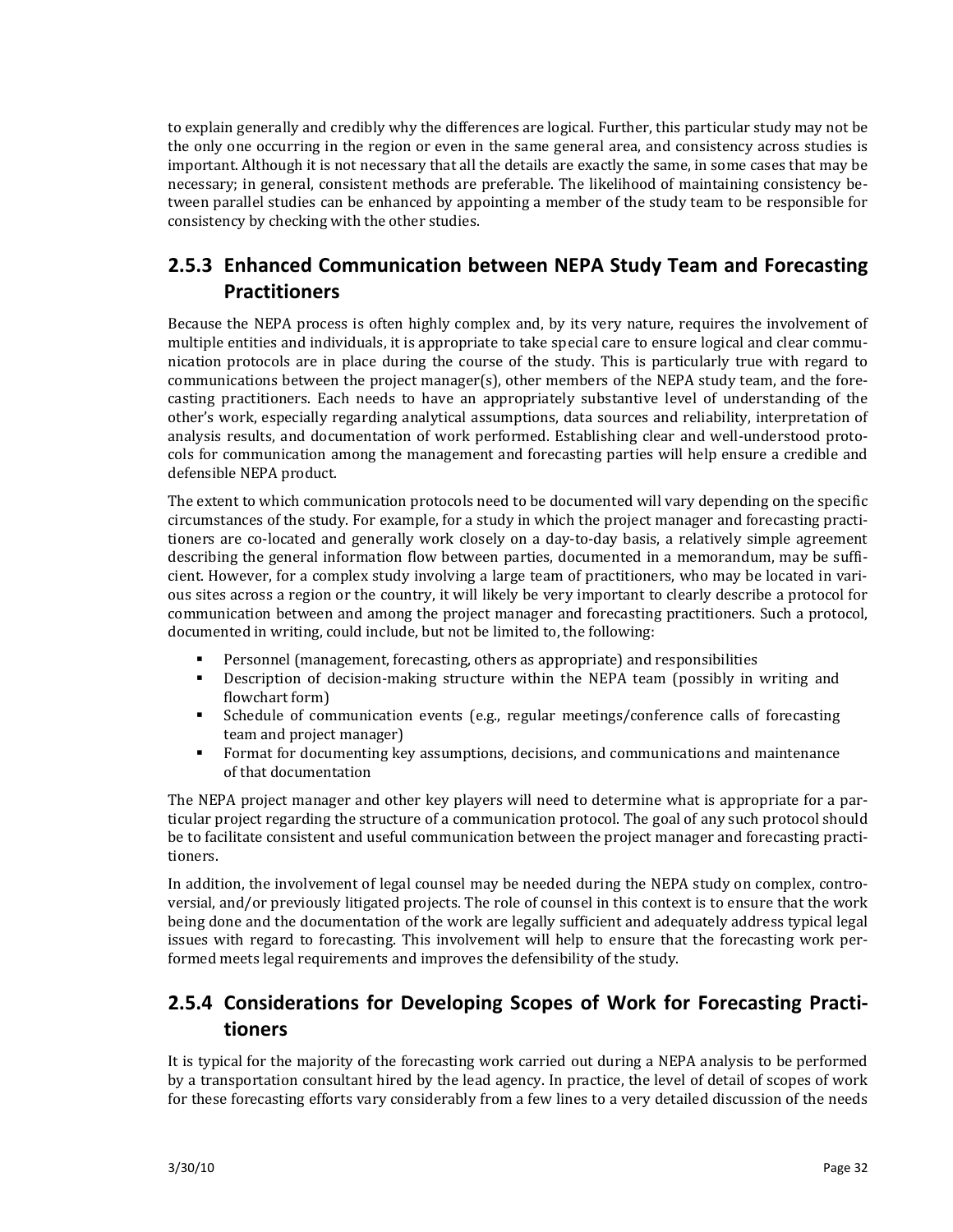of the forecasting effort. Beyond the provision for basic forecasting work to be conducted, the following are a few of the important elements of a scope of work that warrant consideration by a lead agency:

- Potential reevaluations and re-do loops: As mentioned above, new information, updated data and assumptions, or updated model versions can impact forecasting efforts, often in the middle of the NEPA study. While this may only happen on a few, complex or controversial projects, the impact on a study contract can be sizable. Incorporating resources into contracts to account for the potential of these occurrences will help ensure that needed analysis can be conducted. Professional judgment should be utilized to determine projects where this may be appropriate.
- Contract length and litigation contingency: a NEPA process can take place over a considerable time frame. That time‐frame may be unexpectedly extended if the project is the subject of litigation. Because forecasting is often the focus of litigation, and to ensure continuity in the study team, it is important to consider that the work may need to be extended to provide additional analyses and support from the forecasting practitioners during responses to liti‐ gation.

# **2.6 Forecasting for Noise and Air Emissions Analyses**

Land use and travel demand forecasting models are used to provide existing and future traffic volumes on the road network, estimated operating speeds, and information on mode usage that are used as inputs to noise and air quality assessments. This information is crucial to the successful completion of these analyses. It is important that lead agencies assure that assumptions that are made in general forecasting applications as part of the NEPA study are consistent with those used in the noise and air quality analy‐ ses. As an example, noise and air analyses may have specialized requirements regarding the needed forecasting analysis years, scales, or time periods. As a result, it is appropriate that the NEPA and forecasting practitioners take this into account early in the model development and scoping process.

More detail on the evaluation of noise and air impacts is provided below.

### **2.6.1 Noise Analysis**

The results of travel demand forecasts are used as inputs to noise analyses routinely conducted as part of the NEPA process. The procedures used to identify and estimate noise impacts are found in 23 CFR Part 772, the FHWA regulations for the evaluation and mitigation of traffic noise in the planning and design of Federally funded highway projects.<sup>57</sup> This regulation establishes:

- 1. Methodologies for conducting a traffic noise analysis, and
- 2. Guidelines and requirements for the consideration of noise abatement measures.

In preparing traffic projections for NEPA documents, it is important to understand certain requirements of the FHWA regulations with respect to traffic volume estimation and modeling:

- Noise levels are established for the existing condition and a no-build and build scenario in the design year. The "design year" is "[t]he future year used to estimate the probable traffic volume for which a highway is designed" and is usually consistent with the design year es‐ tablished for other impact analyses in the EIS process.
- Impacts are measured during the one-hour period where the worst-case noise levels are expected to occur. This may or may not be the peak hour of traffic. That is, higher traffic volumes can lead to higher congestion and lower operating speeds. Since higher speeds lead to higher noise emissions from motor vehicles, the worst-case noise levels may occur in hours with lower volumes and higher speeds. In addition, vehicle mix may also change hourly. On many highways, the percentage of heavy trucks is reduced during peak hour. Since heavy

<sup>57</sup> Additional guidance can be found in *Highway Traffic Noise Analysis and Abatement: Policy and Guidance* (1995)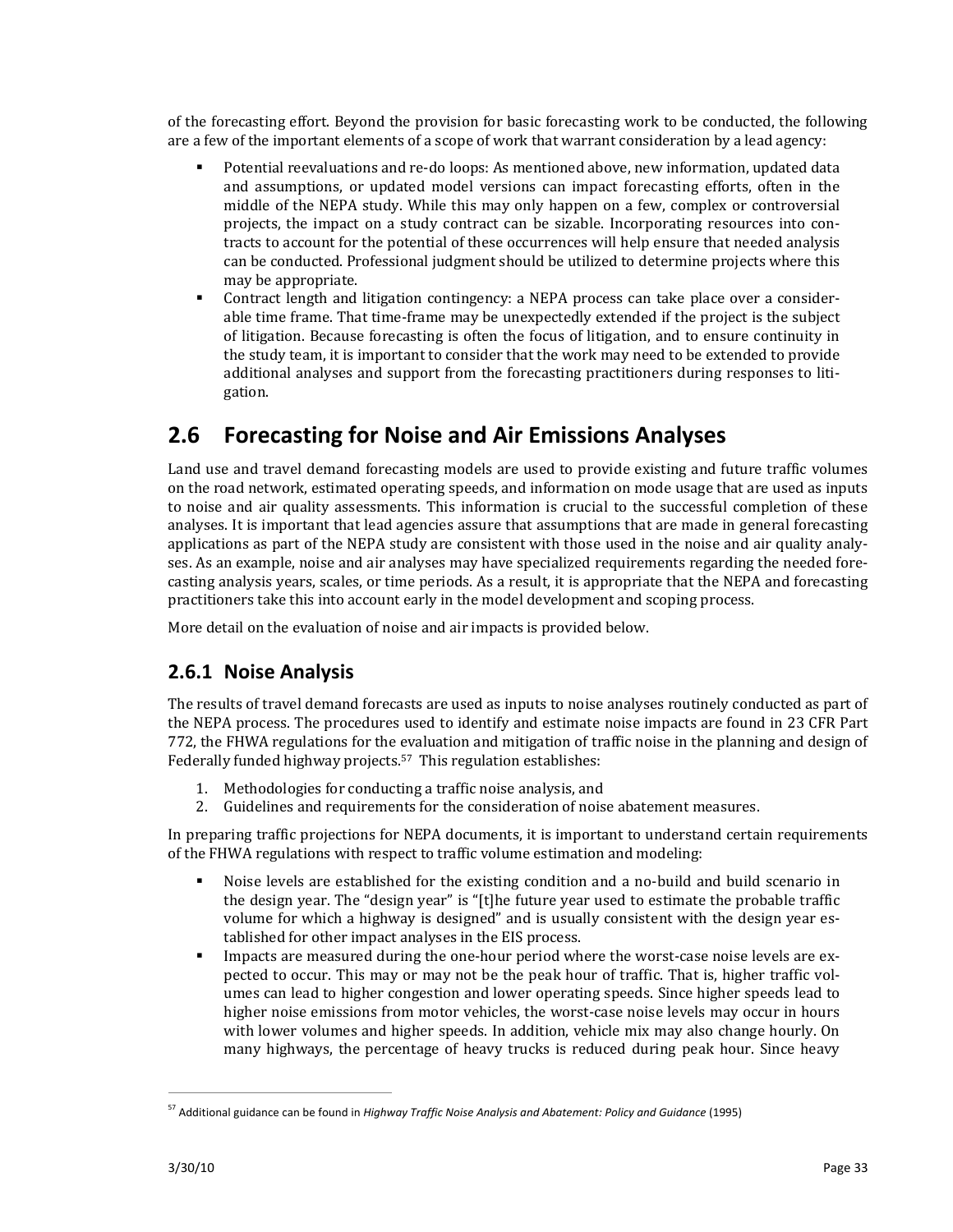trucks have greater sound emissions than passenger cars, vehicle mix is an important component in determining the peak hour of noise impact. It may be necessary to conduct screening runs on several hours to determine which combination of traffic volume, speed, and vehicle mix yields the greatest impact. It may be the case that the peak hour of noise impact changes as the result of the proposed project. For example, the introduction of a multimodal facility like a freight terminal could introduce a large volume of heavy trucks during off‐peak hours. In this case, a different analysis hour could be evaluated for the no-build and build alternative scenarios.

If the hour to be modeled is not included as a direct output of the travel demand forecasting model, then adjustments can be considered based on factors developed for similar types of roads. For example, if a transportation model is used to develop annual average daily traffic (AADT), then adjustment factors based on **automatic traffic recorders** (ATRs) could be used to estimate time-of-day hourly volumes and vehicle mix. The methodology for adjustments of model volumes used in the noise analysis should be consistent with that used in other sections of the EIS, and should be documented.

## **2.6.2 Air Quality Emissions Analyses**

Results from travel demand forecasting models are used as inputs for estimating the regional and project-level emissions impacts of transportation plans, programs, and projects, as well as NEPA project alternatives. Emissions analyses are required to demonstrate that transportation plans, programs, and projects conform to the goals as identified in the State Implementation Plan (for areas in non‐attainment or maintenance for a specific pollutant) to meet specific Clean Air Act requirements.58 Emissions analysis may also be conducted to estimate the potential impacts of a specific alternative for other pollutants such as mobile source air toxics (MSATs) and greenhouse gases (GHGs). In addition, two levels of analyses are typically conducted with regard to transportation emissions: regional and micro‐scale or hot‐spot analy‐ ses. The analyses required for a specific NEPA study will depend on several factors, including:

- The context of the project: Is the area a non-attainment or maintenance area? Are there sensitive groups near the project area?
- The scale of the project alternatives being considered: Are there alternatives that are major expansions of an existing highway or new alignment? Or are they minor improvements on an arterial?
- The type of pollutant involved: Is a regional or local-level analysis required for a particular pollutant? Have other pollutants been raised as issues of concern by the public or other agencies?

The details of how emissions analyses will be conducted for a plan or project in order to meet Clean Air Act requirements are too extensive to discuss here, so this guidance will focus on the forecasting implications of both regional and local-scale analysis.<sup>59</sup>

#### *2.6.2.1 Regional Emissions Analysis*

Regional emissions analyses are conducted to produce estimates of emissions over a large area, typically the air quality non-attainment or maintenance areas (such analyses are not routinely conducted in attainment areas). This type of analysis is usually conducted to assess regional emissions to support a con‐ formity determination for an MPO long-range transportation plan to demonstrate conformity or for a project in an isolated rural non-attainment or maintenance area. Travel demand forecasting models are generally used to supply inputs for the emissions estimation process, although some areas may use other appropriate forecasting methodologies. Typically, forecasting models or methodologies are used to pro‐

<sup>&</sup>lt;u> Andreas Andreas Andreas Andreas Andreas Andreas Andreas Andreas Andreas Andreas Andreas Andreas Andreas Andr</u> <sup>58</sup> 42 U.S.C. § 7506(c) (Clean Air Act § 176(c))

<sup>59</sup> See 40 CFR § 93 for transportation conformity requirements. For more information, see the *Transportation Conformity Reference Guide* at: http://www.fhwa.dot.gov/environment/conformity/ref\_guid/index.htm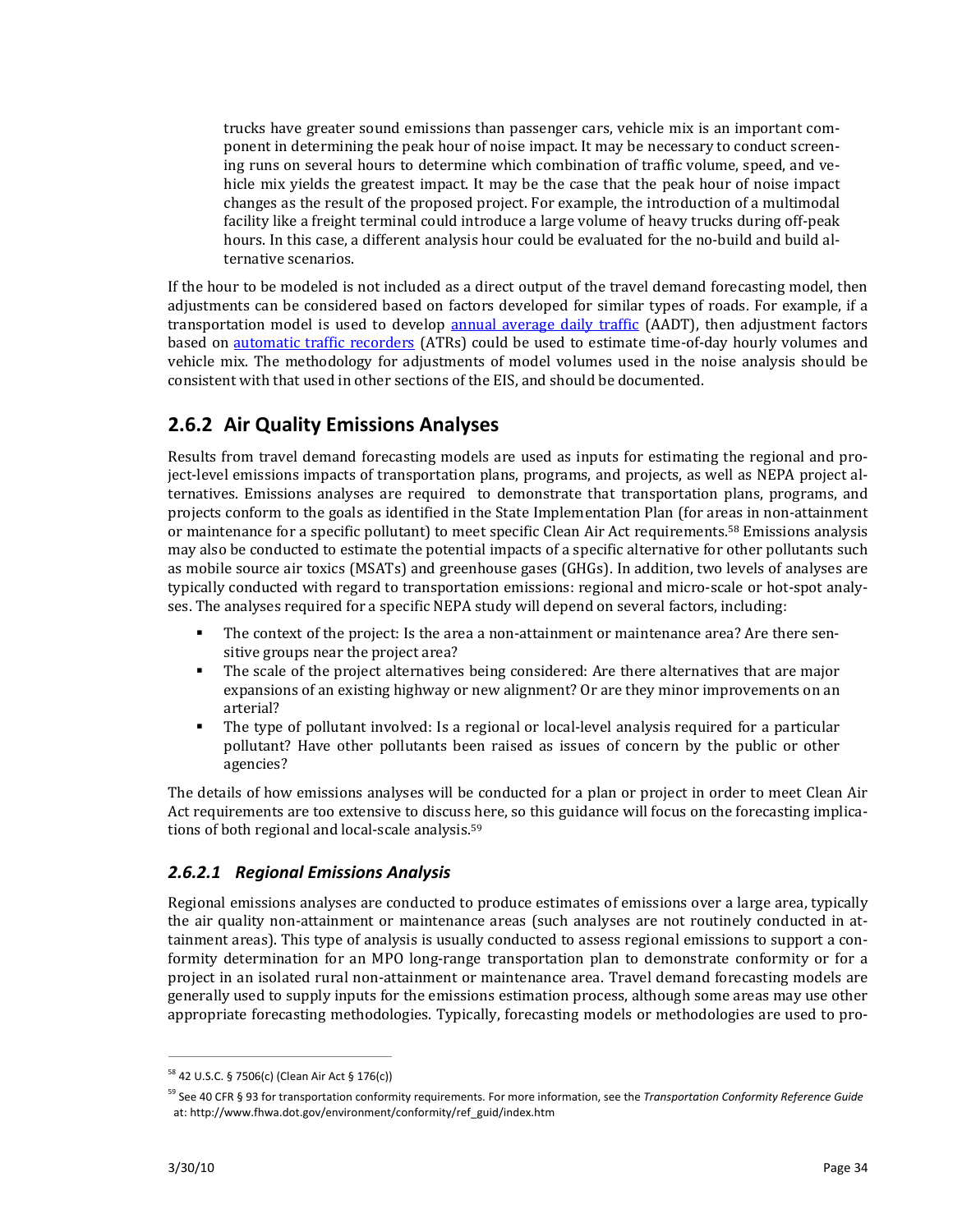duce future VMT and speed estimates for the regional network. These estimates are used to represent travel activity in the study area. Emission rate models (such as MOBILE6.2 or MOVES) are used to create emission rates based on travel activity, vehicle fleet mix, temperature, and other variables. Emissions are estimated by multiplying the appropriate VMT estimate to the corresponding emission rate.

From a NEPA study forecasting perspective, the key considerations include consistency of assumptions and data and evolving analysis methods. It is important that the design concept and scope of the project in the NEPA analysis be consistent with that included in the conforming transportation plan and TIP in non‐attainment or maintenance areas. Any substantial change in a project's design concept or scope will require a new plan/TIP conformity determination $60$  and could require a reevaluation of regional and local‐level emissions and a new project‐level conformity determination. Also, certain analysis years will be required for the regional emissions analysis. These years may be different from the analysis years used in the NEPA study. The methodologies employed and assumptions used should be as consistent as practica‐ ble between the regional emissions analysis and the NEPA study. For example, if the land use assumptions in the NEPA study are sizably different from those used in the regional emissions analysis, then it is suggested that the differences be explained and documented. In addition, analysts are required to ensure that the latest planning assumptions are used in an emissions analysis.<sup>61</sup>

Periodically, a new emissions model is released by the Environmental Protection Agency (EPA) and is typically phased in over time. For example, the current emissions rate model from EPA is MOVES, $62$  although MOBILE6.2 has been used until very recently, and will be required when conducting emissions analyses. It is strongly recommended that analysts ensure that the latest emissions model is being used and anticipate if new models or updates will be available during the course of the NEPA study. This may mean that updated emissions analyses are required prior to the final approval of the NEPA analyses.

#### *2.6.2.2 Micro‐Scale Emissions Analysis*

Hot-spot analyses are conducted to determine the ground-level concentration of a pollutant of concern. In most cases, carbon monoxide (CO) is evaluated at intersections, as this is where the greatest concentrations are often found. However, these types of analyses can also be conducted for other pollutants, such as PM.<sup>63</sup>, <sup>64</sup> Hot-spot analysis typically includes information on traffic volumes and free flow travel speeds on each roadway segment in the analysis. There are CO standards for both the 8-hour and 1-hour averaging period, although the 1‐hour averaging period is almost never exceeded without the 8‐hour av‐ eraging period being exceeded first. In general, the average of the highest consecutive 8 hours of traffic volume is chosen for the 8-hour analysis, or the peak hour is analyzed with a persistence factor to adjust the 1‐hour impacts to 8 hours. When travel demand models are used to generate the peak 1‐hour traffic volume, the latter method is most often used.

The evaluation of MSATs is generally conducted using a project level analysis.65 As with CO, emissions of MSATs are dependent on traffic volume, vehicle mix, and operating speed. Other factors are also taken into account, such as fuel characteristics, but these are independent of whether traffic data are provided by a travel demand model or by other means. Since many of these air toxics are carcinogenic, long‐term exposure is generally of the greatest concern. As a result, averaging times for analysis is usually one year. Therefore, AADT models are often sufficient for generating the traffic volumes, vehicle mix, and operating speeds.

 $60$  See 40 CFR § 93.104(d)

 $61$  More information on current planning assumptions can be found at: http://www.fhwa.dot.gov/environment/conformity/assumpts.htm

 $62$  For more information see the MOVES website: http://www.epa.gov/otaq/models/moves/

<sup>63</sup> See 40 CFR § 93.123(b)(1)

<sup>&</sup>lt;sup>64</sup> Transportation Conformity Guidance for Qualitative Hot-spot Analysis in PM2.5 and PM10 Nonattainment and Maintenance Areas, joint FHWA and EPA guidance, March 29, 2006. Available at: http://www.fhwa.dot.gov/environment/conformity/pmhotspotguidmemo.htm

<sup>65</sup> The current guidance on this topic is *Interim Guidance on Air Toxic Analysis in NEPA Documents* (February 3, 2006). Available at: http://www.fhwa.dot.gov/environment/airtoxic/020306guidmem.htm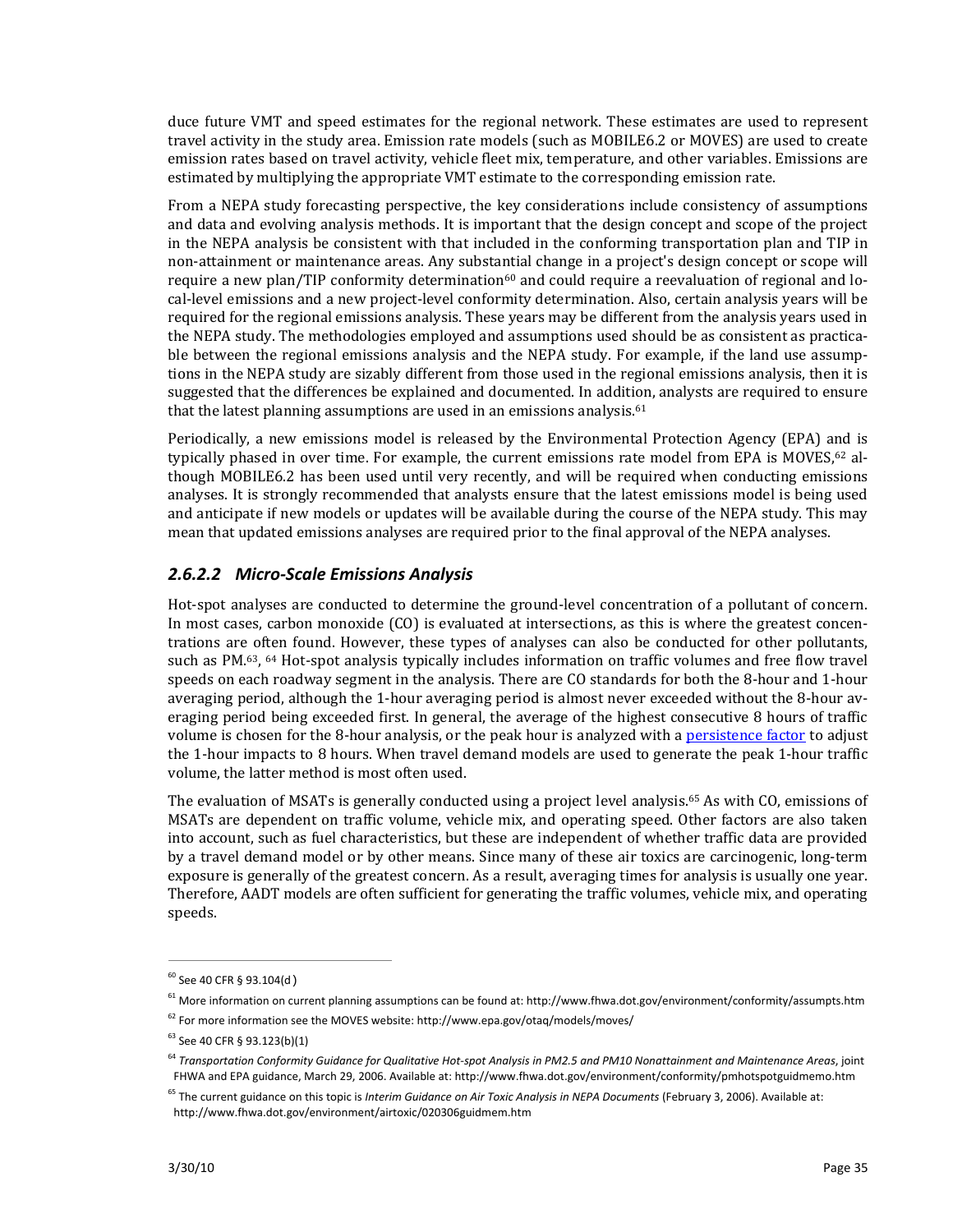Models of air impacts are required to be conducted during the year of peak emissions from the project.<sup>66</sup> This can typically be achieved by analyzing both the first build year and the design year, although an in‐ termediate analysis year may also be necessary. This is because there is a tradeoff between traffic volume and emissions. That is, in the design year, traffic volumes are usually higher due to background growth, but emissions are lower due to the retirement of older and dirtier vehicles. Therefore, depending on which factor is more important, the worst-case impacts could occur earlier in the project life (such as the "open to traffic" year) or later.

# **2.7 Documenting and Archiving Forecast Analyses**

## **2.7.1 Documenting Forecast Analyses**

As mentioned throughout this guidance, documentation is an essential component of the NEPA and the project development process, which supports transportation decision making and complements public involvement and interagency coordination. NEPA requires that Federal agencies disclose the results of their analysis and the effects of project implementation on the environment and solicit comments on the proposals from interested and affected parties. The purposes of documenting the NEPA process are to:

- **Provide for full disclosure to the public**
- **•** Allow others an opportunity to provide input and comment on alternatives and environmental impacts
- **•** Provide the appropriate information for the decision-maker to make a reasoned choice among alternatives
- Provide an adequate administrative record for potential legal challenges.

A forecasting effort typically involves a tremendous amount of technical work that the study team then documents and describes in a manner so that it can be understood and meaningful to both technical read‐ ers (i.e., other modelers) and non-technical readers more interested in the results of the analysis (i.e., decision‐makers and the public). Given the amount of work that must be documented in a typical NEPA study, it is important for lead agencies to provide the study team with sufficient time and budget to com‐ plete this critical phase of the study.

From a legal standpoint, any work not documented as part of the Administrative Record (AR) is not useful, since the AR is the documentation that would be used by a judge reviewing the procedural aspects of project litigation.<sup>67</sup> Consequently, the technical documentation typically goes in an appendix, whereas the main document presents the salient points from the analysis relevant to decision making and comparing alternatives. CEQ regulations (40 CFR § 1502.18) support this use of technical appendices, stating that "if an agency prepares an appendix to an environmental impact statement the appendix shall...normally be analytical and relevant to the decision to be made."

If a peer review is to be done, it is important for the study team's technical documentation to present the forecasting process in enough detail for the peer reviewers to analyze. It is suggested that this documen‐ tation describe the forecasting methods, key assumptions, and data used in the analysis, as well as any changes made during the study, and fully explain the methods used. This explanation may cover baseyear model calibration and validation, as well as any technical evidence supporting the reasonableness of the forecasts (or incorporate existing documentation by reference). It is advisable for the study team to coordinate and share refinements made to model inputs, algorithms, or methodology with the agency that maintains the model and data (such as an MPO).

It is important for NEPA documentation to include enough technical detail to explain complex information in an understandable manner and present information in a way that is easy to follow for agency re-

<sup>66</sup> See 40 CFR § 93.116(a)

 $^{67}$  See, for example, Protect Our Water v, County of Merced (03 C.D.O.S. 6067 July 9, 2003, \_Cql. App. 4 $^{\rm th}$ \_)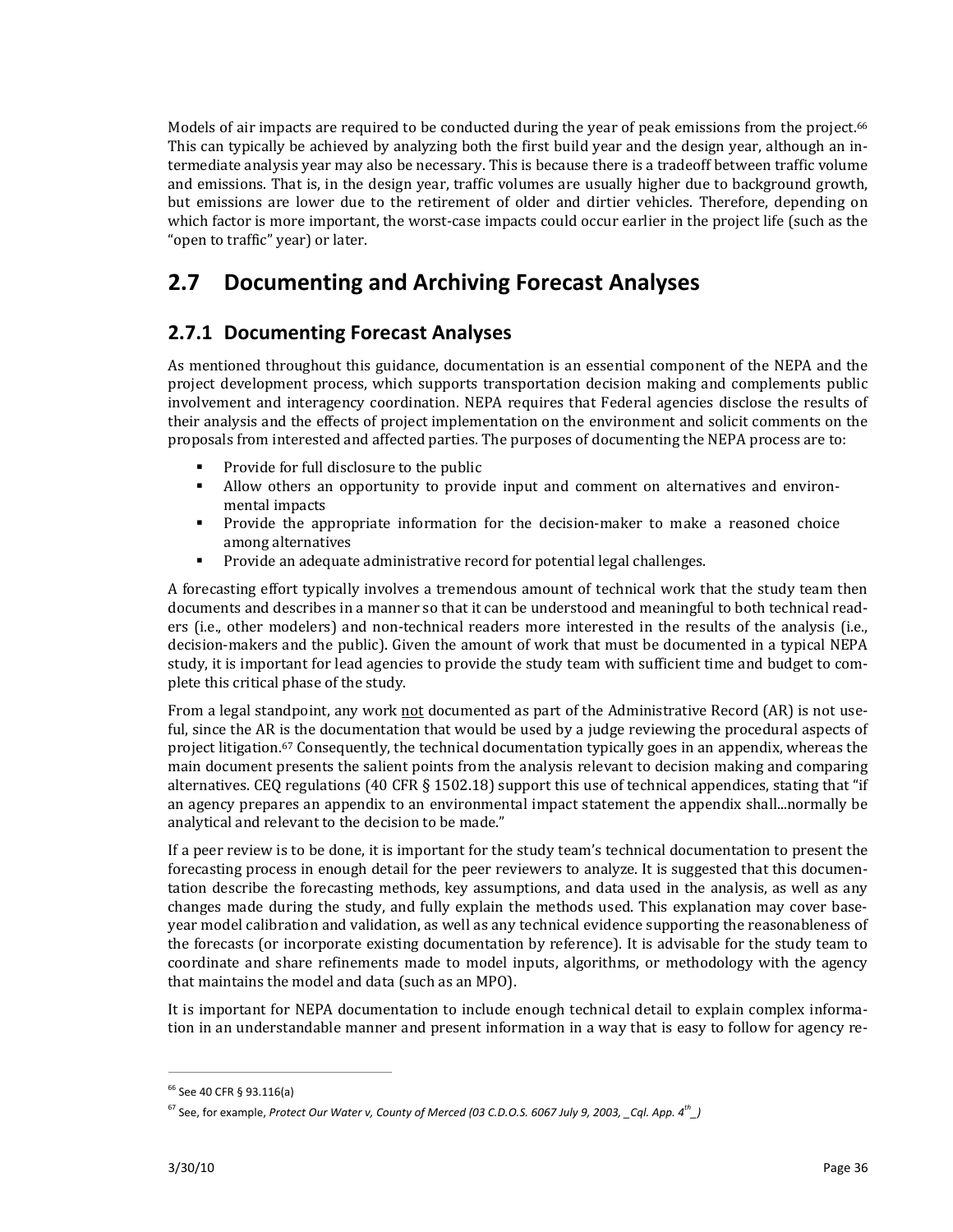viewers, courts, and the public. In addition to explaining the technical information, it is important for agency reviewers, courts, and the public to understand the reasoning behind how analytical methods were chosen, what assumptions were made, and who made those choices. The study team can take several steps to achieve this balance, as outlined in a 2005 NCHRP report:<sup>68</sup>

- **Identify and Explain Key Assumptions**. The technical analyses contained in NEPA docu‐ mentation generally are based on a series of assumptions. For example, travel forecasts are based on assumptions about future population and employment trends, and future transpor‐ tation investments. It is important for decisions regarding these underlying assumptions to be reached using a reasoned approach. Also, it is important for the assumptions themselves to be reasonable in order for the results of the forecasts to be reasonable. Therefore, in pre‐ senting technical information, it is important for preparers of NEPA documentation to specifically identify key assumptions and *explain why* those assumptions were made.
- **Describe Methods Used to Develop Forecasting Results**. The persuasive power of techni‐ cal data depends heavily on the reader's confidence in the methods used to generate those data. If the reader cannot understand how the data were developed, the reader is essentially being asked to "take it on faith." Thus, describing the methodologies used to develop the data can enhance the credibility of NEPA documentation. This approach requires more than giving the name and version of the model used; it requires explaining in simple terms how that model works and what type of information it provides. It also means explaining any inherent limitations in that model.
- **Summarize and Explain the Forecasting Results**. NEPA documentation presents a vast quantity of technical information. A critical task of a NEPA documentation preparer is to ex‐ plain the data. Explaining the data involves more than reciting in text the data that appear in an accompanying table or figure. It is suggested that the explanation identify patterns in the data, explain causal relationships, and explain anomalous or otherwise unexpected results.
- **Systematically Review Assumptions, Data, and Results to Ensure Internal Consistency**. The large amount of data presented in NEPA documentation creates numerous opportunities for internal inconsistencies and contradictions. Careful cross-checking to ensure rigorous consistency is a valuable effort that enhances the credibility of the documentation for the public, agency reviewers, and a reviewing court.

An important job of the documentation writer is to explain what the technical data mean in relation to the decision(s) to be made. The writer might achieve this objective by capturing compelling cross-cutting issues that are important for the study and by summarizing key issues with perspective.<sup>69</sup> It is not enough to simply describe the technical work completed. Quality NEPA documentation effectively tells the project story through clear, concise writing; effective organization and formatting; and effective use of visual elements. It is suggested that if this story is to be presented in the main body of the documentation then it will present reasonable information and indicators describing how each alternative meets or does not meet the project's purpose and need, explaining any technical details in a way that is understandable to non-technical readers, and referencing the technical documentation in an appendix.

Telling the story of a forecasting effort requires a shift in the thinking away from the technical aspects of the modeling work and towards the impacts of the project that stakeholders are concerned about. A recent report from AASHTO illustrates how an EIS can be reorganized to be more engaging to readers. This reorganization of the EIS document mirrors the shift in thinking necessary to convey forecasts—that it is important for the results of the technical analysis to be relevant and understandable. The report has several suggestions for improving the readability of NEPA documents that reflect the intent of the CEQ regulations:

Use clear, concise writing

**Provide effective summaries** 

<sup>&</sup>lt;sup>68</sup> Synthesis of Data Needs for EA and EIS Documentation – A Blueprint for NEPA Document Content, NCHRP Project 25-25(01), January 2005

<sup>69</sup> *Improving the Quality of Environmental Documents*, A report of the joint AASHTO/ACEC Committee in cooperation with FHWA, May 2006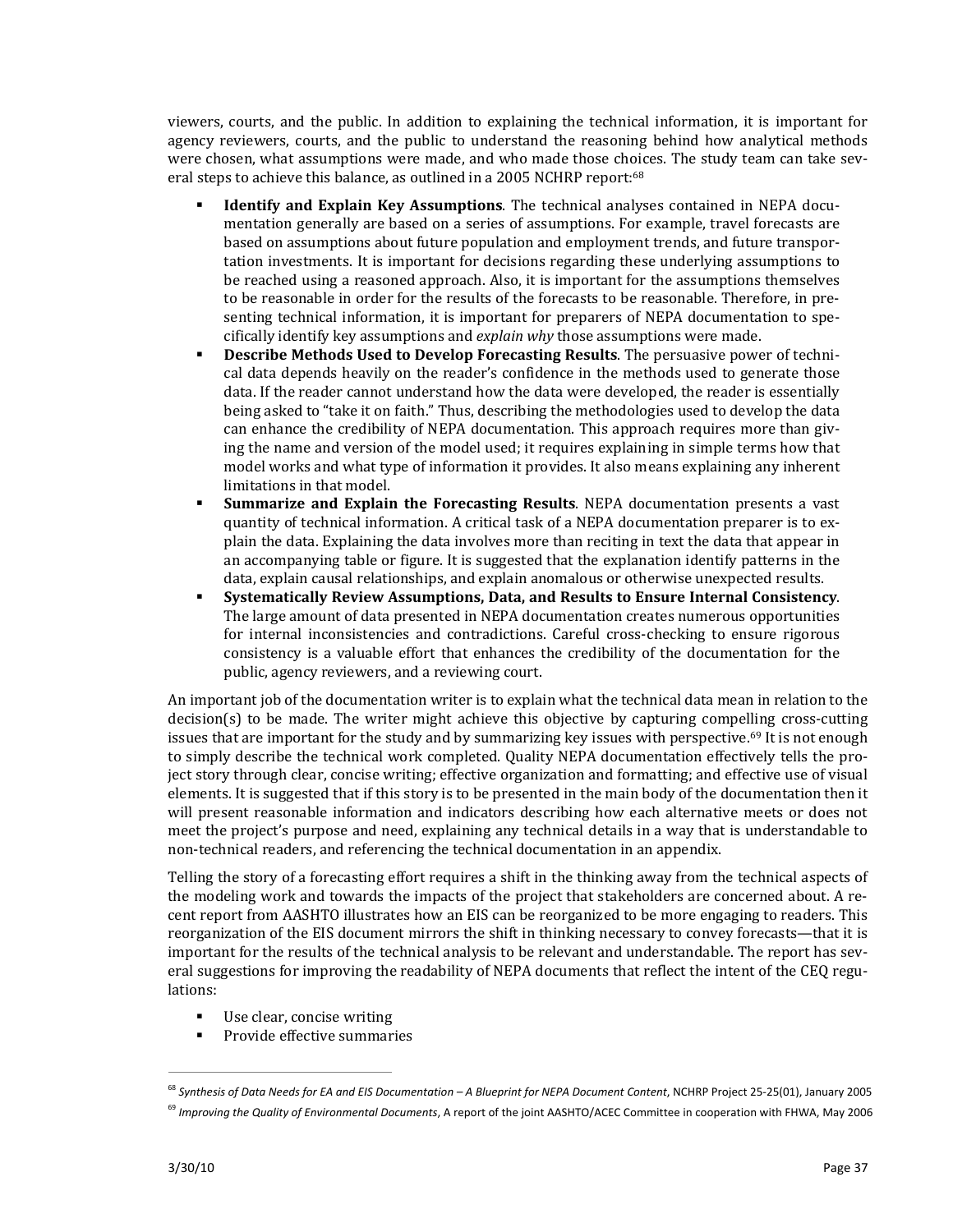- Select an easy-to-use format
- Summarize information and use pictures and effective graphics to help communicate com‐ plex issues or comparisons70
- Separate technical information or high-volume materials into appendices or use cross references as appropriate
- Include only the most relevant information—do not discuss effects that do not matter.

## **2.7.2 Archiving Forecast Analyses**

In addition to producing thorough and understandable documentation of the forecasting effort, it is im‐ portant for the study team to preserve the ability to replicate the forecasts in the future by archiving the relevant modeling information. Relevant modeling information includes the data inputs, outputs, and the model setup files, including a written description of the model methodology, model version, and the software used in the analysis.

During a land use and travel forecasting effort, the study team will produce a tremendous amount of in‐ termediate data. Not all of these data are pertinent to the decisions made in the NEPA process and, consequently, these may not need to be archived as part of the NEPA documentation. It is important that all decisions about whether to archive data are made between the NEPA project manager and the documenters; it is also important to retain any data that might be needed in the future. The study team may also want to keep in mind that the NEPA process can be lengthy, which may mean that examinations or interpretations of forecasting inputs, assumptions, or results may come at the end of the NEPA process or during a legal challenge. The study team may need to look at this information several years into the future. The archiving procedure, including the selection of storage medium, should reflect this.

# **3.0 CONCLUSION**

Few analysis methods are as integral to NEPA and other project development studies as travel and land use forecasting. Forecasts provide important information to project managers and decision‐makers, and are used throughout the project development and NEPA processes, providing foundations for purpose and need. They are important in evaluating the performance of alternatives, the estimation of environmental impacts, induced land development effects, and resulting indirect and/or cumulative effects.

Even though it is so integral to the NEPA process, forecasting is not a heavily legislated or regulated area and is mainly driven by the standards of professional practice. This results in a large variation in practice and experience. Forecasting methods are often the source of disagreements among agencies, and forecasting is often the subject of litigation.

The FHWA embarked on creating this guidance to help improve the state-of-the-practice in relation to how project-level forecasting is applied in the NEPA process, since no procedural or process guidance has been issued in the past. As a companion to this guidance, the FHWA is creating a document that will in‐ clude case studies and best practices to help further the improvement of forecasting techniques at the project level. Training and technical assistance will also be made available to provide educational and peer exchange opportunities to State DOTs, MPOs, resource agencies, and the consultant community, to encourage needed dialogue and discussion to improve the state‐of‐the‐practice.

Another important area that is not addressed by this guidance or any of the complementary activities discussed above is the need to improve the actual technical methods used to forecast land use and travel behavior as applied to NEPA processes. The FHWA is involved in efforts to initiate research, in coopera-

 $^{70}$  For example, effective graphics could include the use of GIS and thematic mapping tools to display benefits and tabulations of forecasts at aggregated levels of geography (e.g., district to district trip tables)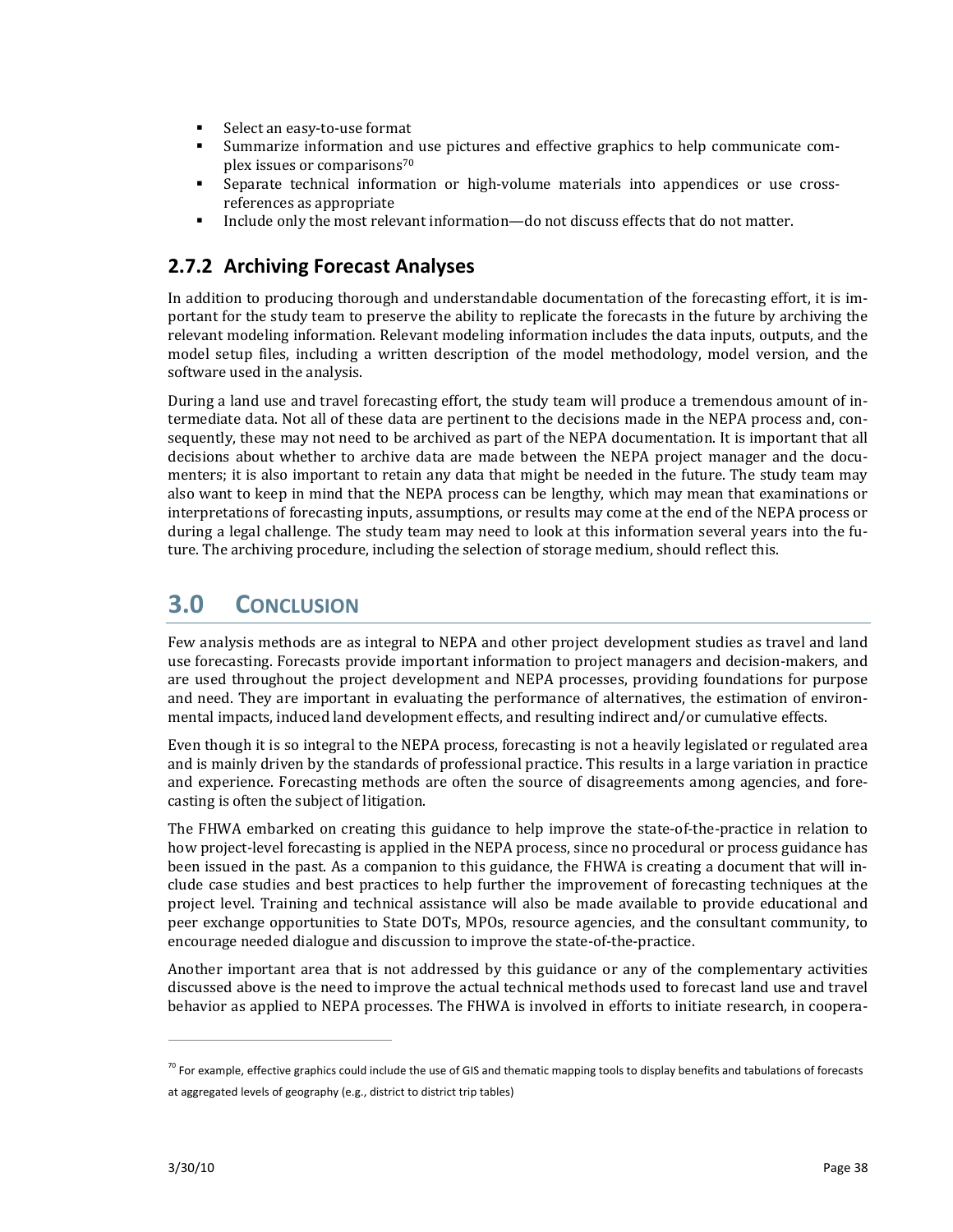tion with the Transportation Research Board and AASHTO, and to create information that discusses up‐ to-date technical methods and improvements that can be applied to project-level forecasting.<sup>71</sup>

# **4.0 APPENDICES**

# **4.1 Case Law Summary (January 2009)**

### **4.1.1 Introduction**

This document was prepared to serve as a resource for the FHWA research project entitled "Development of Guidance on Travel Demand and Land Use Forecasting in NEPA." The summaries below are intended to provide a sense of the current judicial perspectives on issues surrounding the preparation and use of travel demand and land use forecasts in evaluations prepared pursuant to the National Environmental Policy Act (NEPA).72

A word of caution is in order about how readers use this material. This document does not constitute le‐ gal advice to any party. Readers should keep in mind that judicial interpretations of issues under NEPA differ from court to court. While decisions from the various jurisdictions can be instructive, as the summaries below illustrate, jurisdictional differences or differences in case facts often lead to variations in outcomes.

Finally, these summaries are much abbreviated descriptions from more detailed decisions. Those wishing to use these decisions for other than background purposes are advised to review the decisions in their entirety.

### **4.1.2 Standard of Review**

A reviewing court determines whether the agency took a "hard look" at environmental issues. As a part of its review, the court will consider whether the agency's actions were arbitrary or capricious, an abuse of agency discretion, or otherwise not in accordance with the law or with procedures required by law. The court will consider whether the agency has compiled sufficient information to permit the agency to make a decision, considered relevant factors, articulated the reasoning behind its decisions, and disclosed this information to the public. Where these standards have been met, the courts will accord deference to the agency's decisions.

1. *Kleppe v. Sierra Club*, 427 U.S. 390, 410 (1976)

In a footnote to its decision (footnote 21), the Supreme Court noted the limitations on the role of a reviewing court, favorably citing to earlier cases on this point:

Neither the statute nor its legislative history contemplates that a court should substitute its judgment for that of the agency as to the environmental consequences of its actions….The only role for a court is to insure that the agency has taken a "hard look" at environmental consequences; it cannot 'interject itself within the area of discretion of the executive as to the choice of the action to be taken….'

(citations omitted).

This "**hard look**" doctrine has been applied consistently since *Kleppe*.

<sup>71</sup> For example, a key reference document in this field is *NCHRP Report 255: Highway Traffic Data for Urbanized Area Project Planning and Design*, TRB, 1982, which documents techniques that were the state of the practice over 25 years ago; since then there have been many technological innovations that are now in common use

<sup>72</sup> 42 U.S.C. § 4231 *et seq*.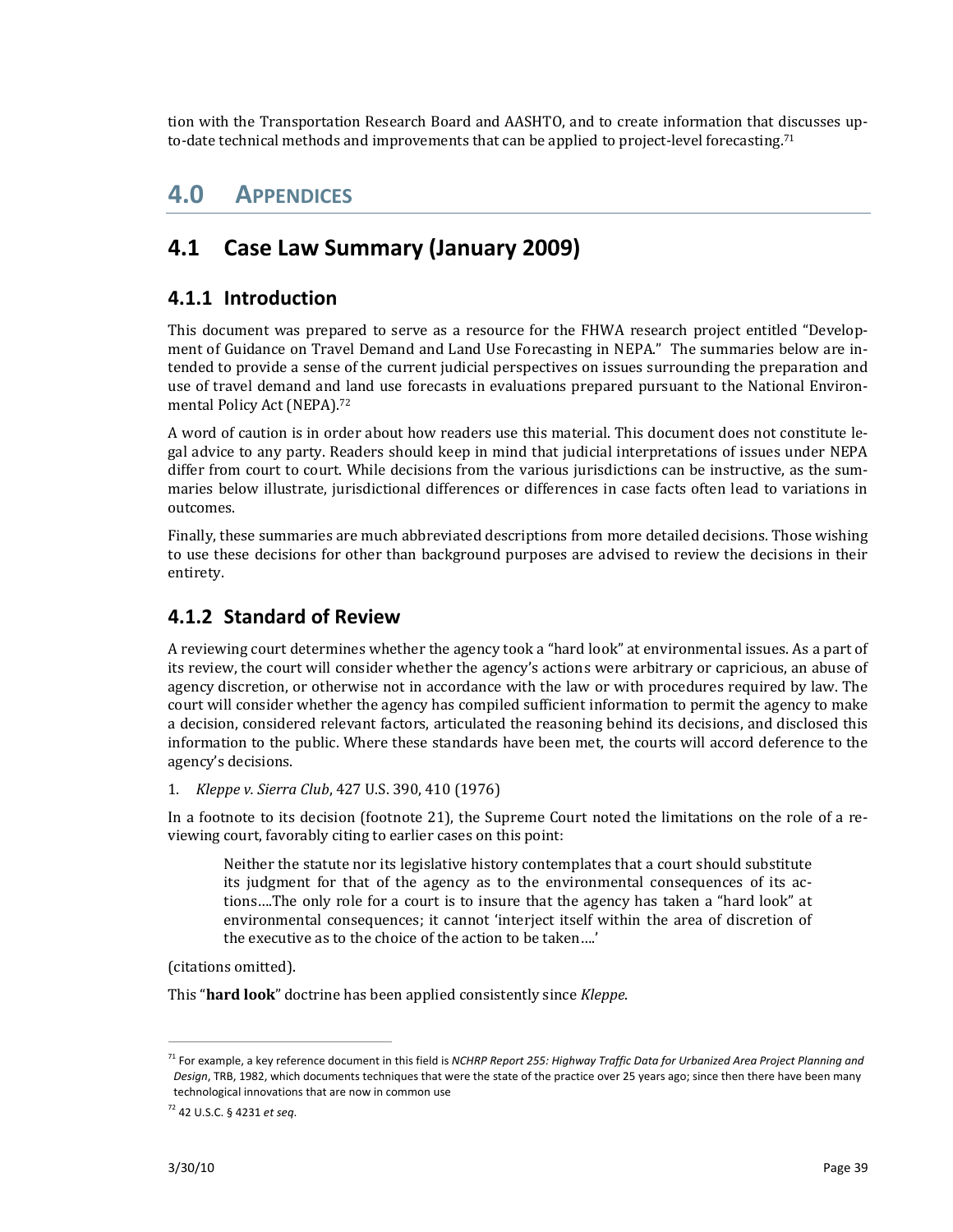#### 2. *Vermont Yankee Nuclear Power Corp. v. Natural Res. Def. Council Inc.*, 435 U.S. 519, 557‐58 (1978)

The Supreme Court considered the standard of review under NEPA and emphasized that judicial review under NEPA is primarily focused on procedural requirements of the statute:

NEPA does set forth significant substantive goals for the Nation, but its mandate to the agencies is essentially procedural.... It is to insure a fully informed and well-considered decision, not necessarily a decision the judges of the Court of Appeals or of this Court would have reached had they been members of the decision making unit of the agency. Administrative decisions should be set aside in this context … only for substantial pro‐ cedural or substantive reasons as mandated by statute … not simply because the court is unhappy with the result reached.

(citations omitted).

3. *Strycker's Bay Neighborhood Council v. Karlen*, 444 U.S. 223, 227 (1980)

The Supreme Court further clarified the standard of judicial review under NEPA, emphasizing again the procedural nature of NEPA and limiting the ability of the reviewing court to substitute its judgment on substantive issues.

… the Court of Appeals [concluded in its earlier decision in *Strycker*] that an agency, in selecting a course of action, must elevate environmental concerns over other appropriate considerations. On the contrary, once an agency has made a decision subject to NEPA's procedural requirements, the only role for a court is to insure that the agency has considered the environmental consequences; it cannot 'interject itself within the area of discretion of the executive as to the choice of the action to be taken.'

(citations omitted).

4. *Marsh v. Oregon Natural Res.*, 490 U.S. 360, 375‐78 (1989)

In examining the question whether there was significant new information that required preparation of a supplemental EIS, the Supreme Court held that the proper standard of review is found in the Administrative Procedure Act (APA) at 5 U.S.C. § 706(2)(A), which provides that a reviewing court shall "hold unlawful and set aside agency action, findings, and conclusions found to be arbitrary, capricious, an abuse of discretion, or otherwise not in accordance with law." The Court noted that the question presented for review was a 'classic example of a factual dispute the resolution of which implicates substantial agency expertise' and that the dispute involved primarily issues of fact that could be analyzed only by the application of a high level of technical expertise. The Court did note that, when determining whether an agency decision was 'arbitrary or capricious,' the reviewing court 'must consider whether the decision was based on a consideration of the relevant factors and whether there has been a clear error of judgment.' This inquiry must 'be searching and careful,' but 'the ultimate standard of review is a narrow one.'

(citations omitted).

5. *N. Buckhead Civic Ass'n v. Skinner*, 903 F.2d 1533, 1543 (11th Cir. 1990)

Where an EIS was challenged on the basis that the agencies' review of the available traffic and environmental information was incomplete or inaccurate, the Court held that

[r]esolution of this dispute requires analysis of the relevant environmental documents and traffic projections, so we cannot accept appellants' contentions that our review is of a legal question. The questions presented for review in this section are classic examples of 'a factual dispute the resolution of which implicates substantial agency expertise, so we must defer to the informed discretion of the responsible agencies.' Accordingly, as noted above, the agencies' decisions on the adequacy of the environmental and traffic data should not be set aside unless arbitrary and capricious.

(footnotes and citations omitted).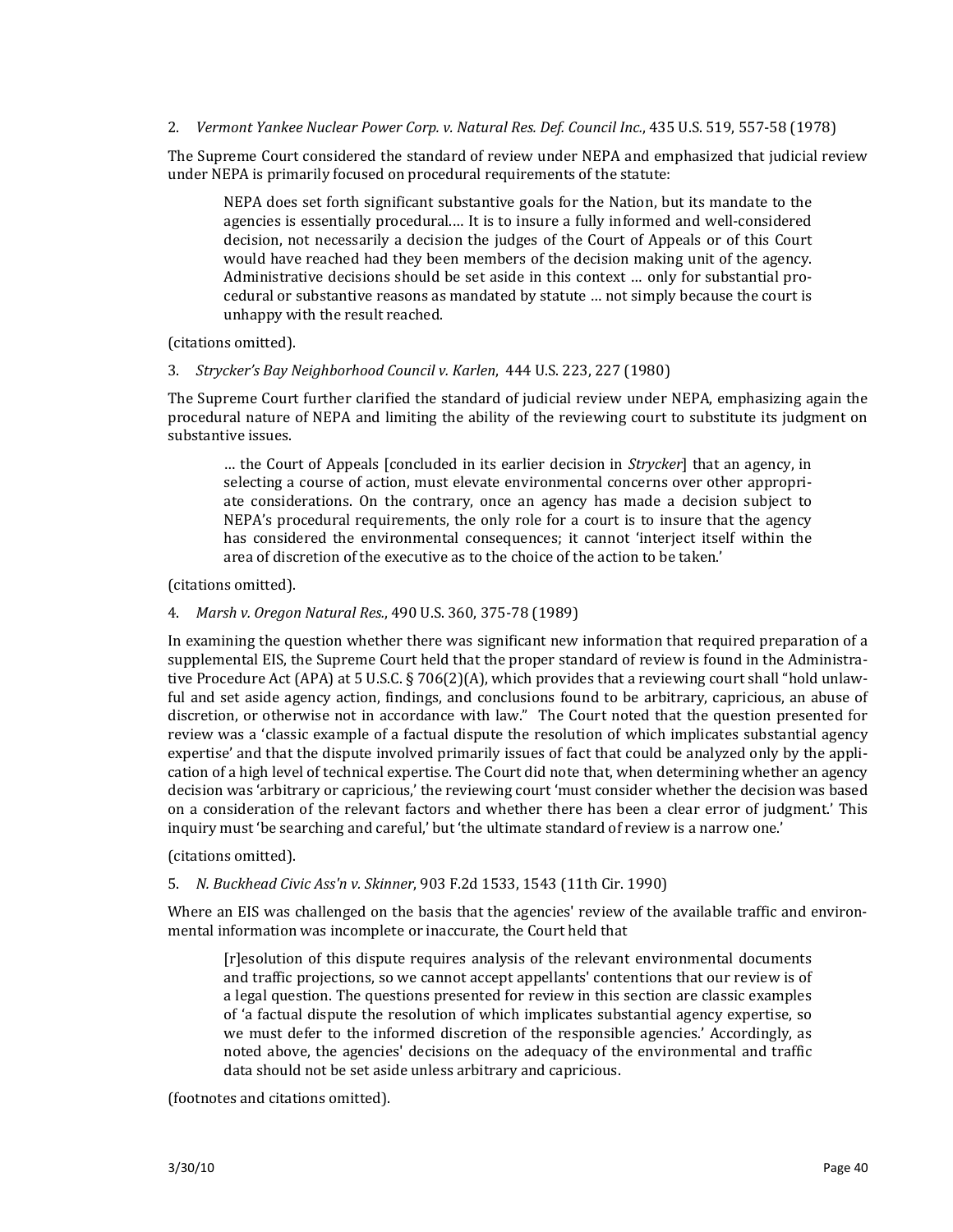6. *Senville v. Peters*, 327 F. Supp. 2d 335, 344‐45, 69 (D. Vt. 2004)

The Court summarized the provisions of the APA, which governs judicial review of a Federal agency's compliance with NEPA, and of its application in NEPA cases. The Court noted that under the relevant pro‐ visions of the APA, a reviewing court shall "hold unlawful and set aside agency action, findings, and con‐ clusions found to be...arbitrary, capricious, an abuse of discretion, or otherwise not in accordance with law, ... [or] without observance of procedure required by law."73 The *Senvill*e Court went on to state that a reviewing court may not substitute its judgment for that of the agency, but

an agency decision may be set aside where the agency 'has relied on factors which Con‐ gress has not intended it to consider, entirely failed to consider an important part of the problem, offered an explanation for its decision that runs counter to the evidence before the agency, or is so implausible that it could not be ascribed to a difference in view or the product of agency expertise.'… An EIS will be upheld as adequate if the agency has fol‐ lowed a 'rule of reason' in its preparation, and has compiled it in good faith, and set forth 'sufficient information to enable the decision‐maker to consider fully the environmental factors involved and to make a reasoned decision after balancing the risks of harm ... against the benefits to be derived from the proposed action, as well as to make a reasoned choice between alternatives.'

However, the Court went on to hold that where there had not been a "hard look" at cumulative impacts,

[t]his neglect of a statutory duty is not subject to the arbitrary and capricious standard afforded an agency determination of whether new information is likely to have a significant impact on the environment; the Court concludes that the failure to produce any environmental document that addresses the cumulative impacts of the [project] when con‐ sidered with other projects was 'not in accordance with law.' 5 U.S.C.  $\S 706(2)(A)$ .

(footnotes and citations omitted).

7. *Senville v Peters*, 2006 WL 2585130, at \*2 (D. Vt. July 20, 2006)

The Court denied a government motion to amend its judgment in the 2004 case (see above). With respect to the scope of review, the Court noted that

[i]n this Circuit a court must ascertain that 'the agency has made an adequate compila‐ tion of relevant information, has analyzed it reasonably, has not ignored pertinent data, and has made disclosures to the public.' This Court was able to perform this task with respect to a portion of the induced growth analysis, and concluded that FHWA took the requisite 'hard look.'

(footnotes and citations omitted).

8. *Laguna Greenbelt v. U.S. Dep't of Transp.*, 42 F.3d 517, 523 (9th Cir. 1994)

The Court, considering a challenge to a decision not to prepare a supplemental EIS, noted that "[we] may not substitute [our] judgment for that of the agency concerning the wisdom or prudence of a proposed action." Under our "rule of reason," we determine " 'whether the [EIS] contains a reasonably thorough discussion of the significant aspects of the probable environmental consequences' by making 'a pragmatic judgment whether the [EIS's] form, content and preparation foster both informed decision‐making and informed public participation.' "

(citations omitted).

 $^{73}$  5 U.S.C.A 706(2)(A), (D)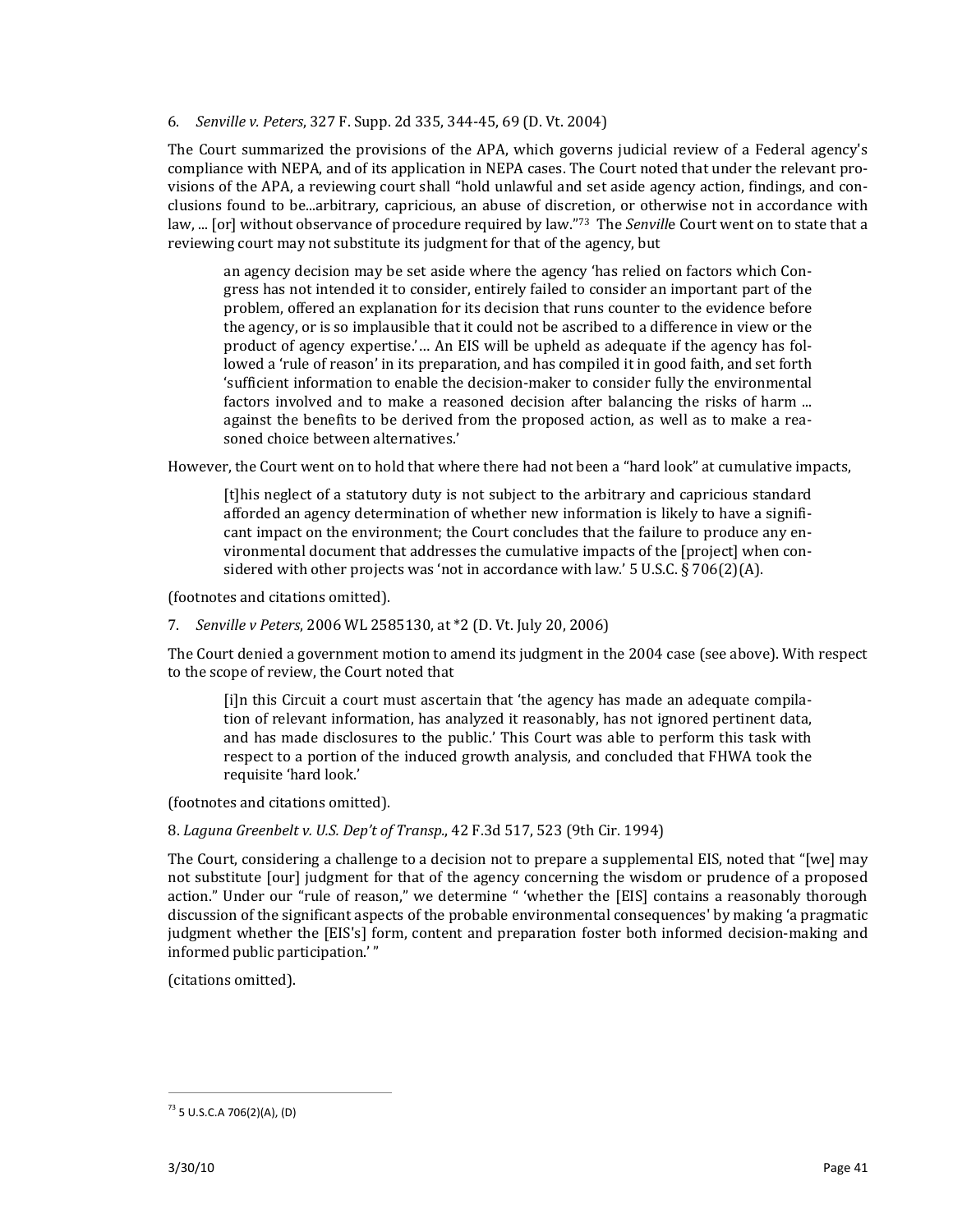## **4.1.3 Travel and Land Use Forecasts: When Are They Relevant?**

Forecasts relating to future travel demand and land use have relevance for defining project purpose and need, selecting project alternatives, and determining likely project impacts (direct, indirect, and cumulative).

#### *4.1.3.1 Purpose and Need*

Data‐driven determinations of purpose and need typically will be upheld so long as the data is valid and is interpreted in a reasonable and credible manner.

1. *North Carolina Alliance for Transp. Reform v. U.S. Dept. of Transp.*, 151 F. Supp. 2d 661, 686‐88 (N.D. N. C. 2001)

Although the parties settled the underlying case, the Court reviewed the NEPA issues in order to deter‐ mine whether the plaintiffs were entitled to attorneys fees. The Court recognized that traffic projections prepared for the project played a legitimate role in establishing purpose and need. With respect to pur‐ pose, the Court found that providing a continuous north-south connecting road that would link the existing radial farm-to-market roadways was not an overly narrow statement of purpose where traffic projections showed that only 10 percent of the projected traffic in the relevant area would be through traffic and that the vast majority of the traffic needed to travel within that local area. The Court also indicated that it would defer to the transportation agencies on whether the traffic projections for the proposed facility sufficiently established need, but that the agencies' intentional misstatement of traffic modeling data showing expected daily traffic volumes on the new facility was impermissible.

In this case, the traffic projections used in the [Final Environmental Impact Statement] FEIS were not only overstated, they were considerably higher than the updated figures that Defendants decided to omit. While a need for the proposed project might have ex‐ isted even under the lower traffic projections, the decision to purposefully include the higher, significantly overstated estimates of traffic projections in the FEIS conflicts with one of the major policy goals of NEPA and fails to accurately examine an important as‐ pect of the project. Defendants violated NEPA by purposefully including the inaccurate data in the FEIS. *See* 40 C.F.R. § 1500.1(b) ("Accurate scientific analysis, expert agency comments, and public scrutiny are essential to implementing NEPA.").

The Court concluded that the plaintiffs were entitled to attorneys' fees under the Equal Access to Justice Act, 28 U.S.C. § 2412.

2. *Burkholder v. Wykle*, 268 F. Supp.2d 835, 849‐50 (N.D. Ohio 2002)

Plaintiffs challenged a Finding of No Significant Impact issued for a project that would upgrade and/or relocate various highway segments in Ohio. Plaintiffs' claims included an attack on the project's purpose and need. Plaintiffs alleged that the purpose and need was overly narrow and based, in part, on faulty forecasting of the project's probable benefits to traffic volume, safety, and economic prosperity. The Dis‐ trict Court held that the purpose and need statement satisfied NEPA requirements. The Court found that

…the project's stated justification is supported by sufficient data. In fact, the record is clear that the data, upon which the defendants relied, showed that the level of service on the present U.S. 30 was seriously deficient… that traffic could be expected to increase as it had during the previous decade, that the safety of the route was a significant concern of both the public and highway officials, and that the improvement would be economi‐ cally beneficial. Moreover, in light of the foregoing, the Court finds a factual basis for the defendants' conclusion that a limited‐access, four‐lane freeway would best solve the road's problems. While it is clear that the plaintiffs' expert has reached a different con‐ clusion, the Court must be wary of interposing itself in such a technical or methodological dispute. This being so, the Court finds that the defendants' projection of the im‐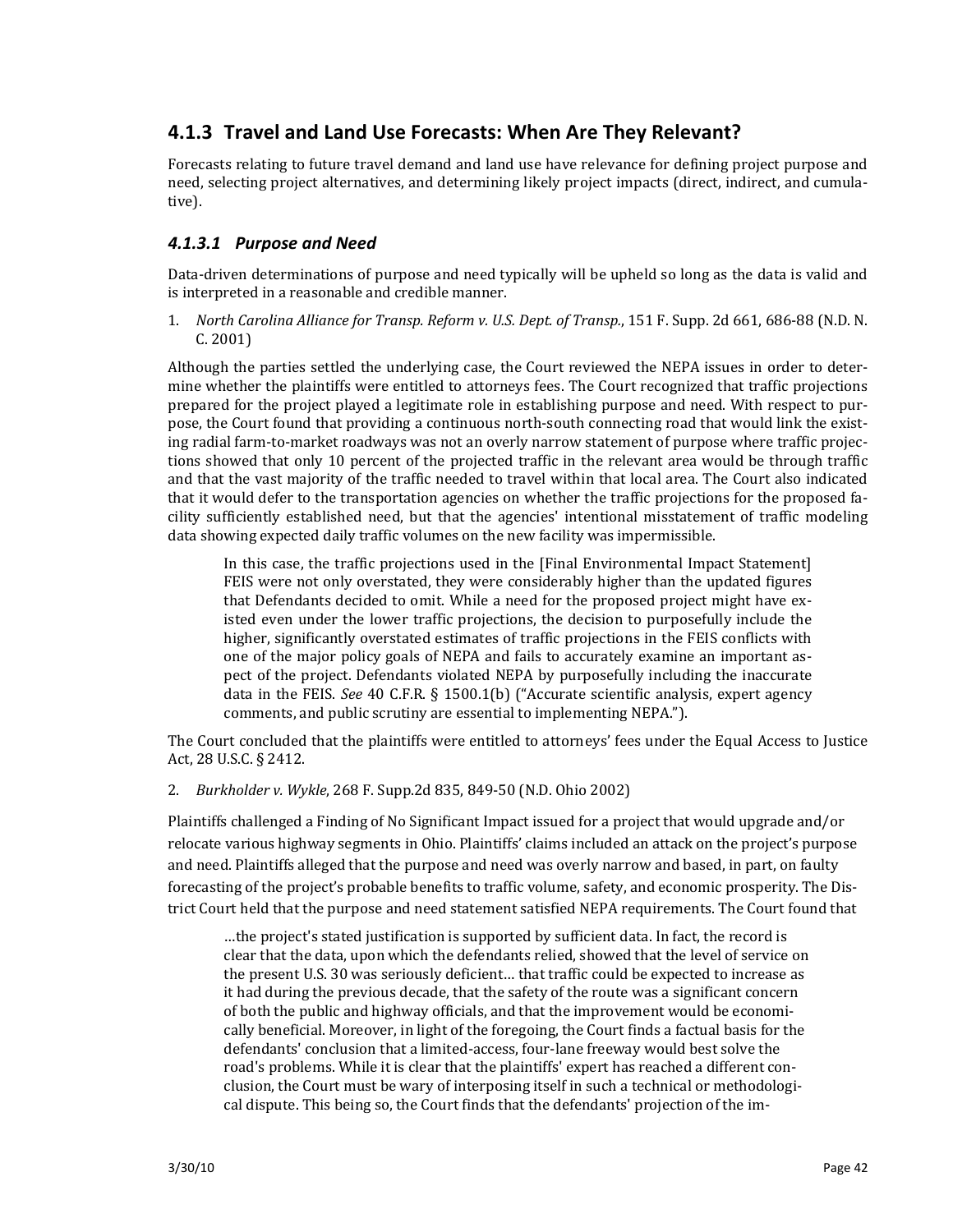provement's benefits was not arbitrary and capricious and rejects the plaintiffs' conten‐ tion in this regard.

(citations omitted).

3. *Sierra Club, Ill. Chapter v. U.S. Dep't of Transp.*, 962 F. Supp. 1037, 1043 (N.D. Ill. 1997)

The Court found that, while it is legally sufficient to rely on existing transportation needs to justify a pro‐ ject even if the future needs analysis is flawed, in this case the FEIS contained no analysis of how the project would improve travel times, enhance community linkages, or alleviate other existing transportation problems. The Court found the FEIS legally insufficient because of the absence of such information.

#### *4.1.3.2 Analysis of Alternatives*

NEPA documentation must demonstrate that forecasts have been used in a rational and supportable manner when they serve as part of the underpinning for project purpose, and where project alternatives are judged based on their ability to satisfy forecasted needs. Courts may, of course, come out with differ‐ ing views of what is adequate based on the particular facts of the case. *See also* section 4.1.4.4 below.

1. *Sierra Club, Ill. Chapter v. U.S. Dep't of Transp.*, 962 F. Supp. 1037, 1043 (N.D. Ill. 1997)

Challengers alleged that the use of the same land use forecast for the build and no build scenarios pre‐ vented a rational analysis of alternatives. The Court agreed, stating that

…the final impact statement in this case relies on the implausible assumption that the same level of transportation needs will exist whether or not the tollroad is constructed....The result is a forecast of future needs that only the proposed tollroad can satisfy. As a result, the final impact statement creates a self‐fulfilling prophecy that makes a reasoned analysis of how different alternatives satisfy future needs impossible.

(footnotes and citations omitted).

#### 2. *Laguna Greenbelt v. U.S. Dept. of Transp.,* 42 F.3d 517, 526‐27 (9th Cir. 1994)

The Appellate Court upheld the agencies' use of data for the build and no‐build alternatives where they relied on local planning documents. The challengers claimed that the EIS's analysis was flawed because it purported to reflect a comparison between the environment with and without the tollroad through the year 2010, but that the traffic projections used in the EIS failed to provide a true comparison because they were based on population and housing data that assumed existence of the tollroad. The Court agreed that the projections did assume the existence of the tollroad, but held that the incongruity was not fatal because "the need for the corridor is based on existing as well as future traffic congestion…and the county's population probably will grow in the coming years even without the corridor, AR 31:013173 (population increased by 2.1 million from 1950 to 1989 with little highway improvement…)."

(citations omitted).

#### 3. *Jones v. Peters,* 2007 WL 2783387, at \*10‐11, 23 (D. Utah September 21, 2007)

Plaintiffs challenged FHWA approval of two highway projects in Utah. Claims included the allegation that the traffic modeling used to screen alternatives was flawed and incorrectly calculated the ability of various alternatives to improve mobility. As a result, the plaintiffs claimed that the alternatives analysis failed to satisfy the NEPA requirement to "rigorously explore and objectively evaluate all reasonable alternatives...."40 C.F.R. § 1502.14(a) (2006). The Court rejected the claims, finding that

The traffic modeling relied upon by the agencies in ...evaluating alternatives comprehends nearly 40 current regional transportation plans, federal and state, as well as the projected traffic demand for the region within and beyond the study area boundaries. It takes into account the phasing of plans from now through 2030, including increased mass transit development that may affect the study area. Alternatives to the proposed action are thus evaluated using projections that take into account that larger context.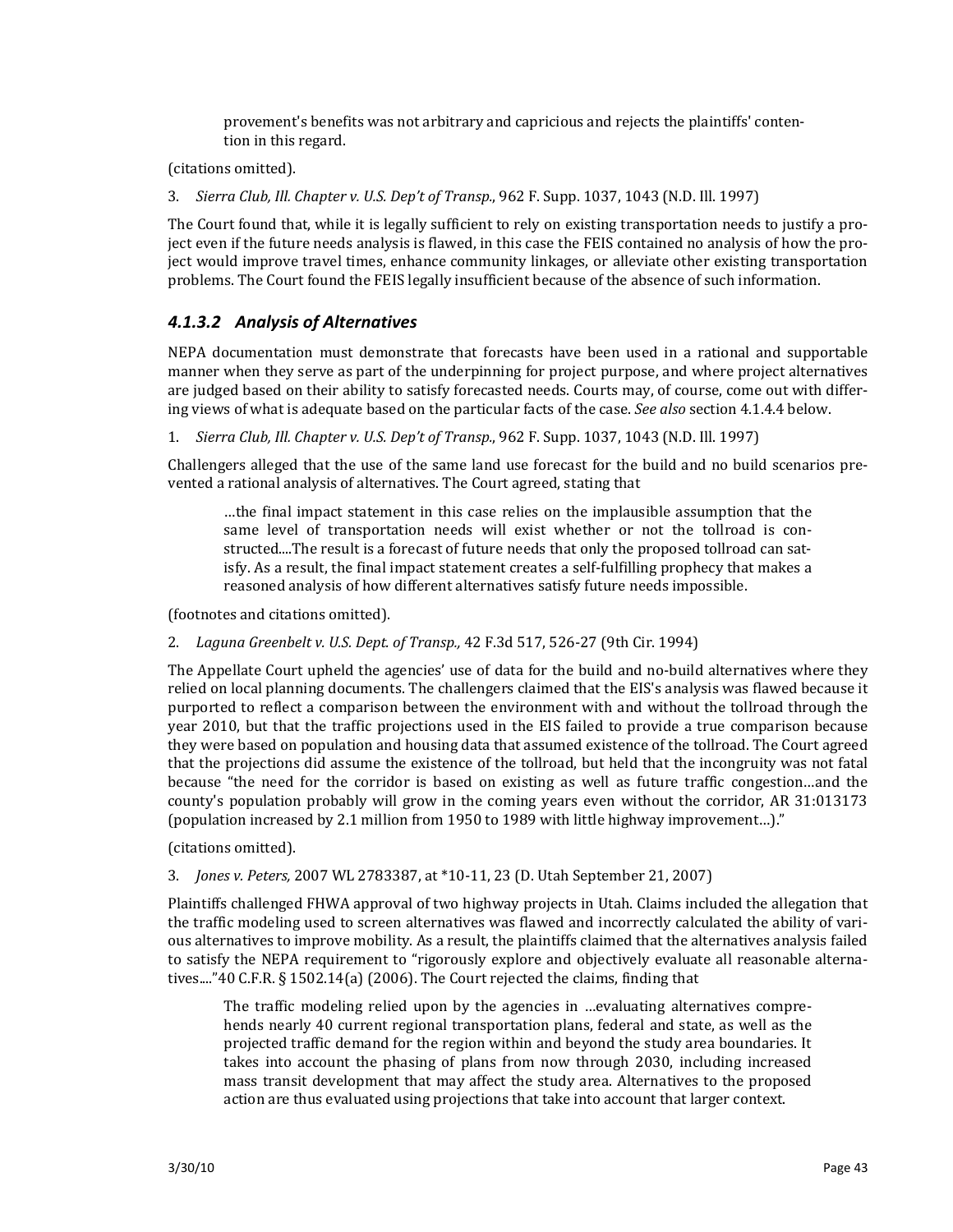While the plaintiffs dispute the methodology used and conclusions drawn from the agencies' traffic modeling, they have not persuaded this court that the agencies' traffic modeling and the analysis flowing from that modeling lacked a rational basis, lacked consistency, or failed to take relevant considerations into account. Expert opinions do clash over the efficacy of one approach to traffic flow analysis compared with another. But disagreement between experts often does not present an 'either-or' question, and each of the opinions may be footed upon its own rational basis.

Here, neither NEPA nor § 4(f) call upon this court to resolve those differences of expert opinion‐to make a *de novo* determination of the comparative accuracy of the experts' contrasting approaches to traffic modeling, or to choose between differing interpretations of the modeled data. Those choices are for the FHWA, not the court. Instead, this court must decide whether the agencies' choices of method and interpretation as to the modeling of traffic data had a rational footing. Based upon the record now before us, this court concludes that they did.

(footnotes and citations omitted).

#### *4.1.3.3 Direct, Indirect, and Cumulative Impacts Analyses*

Impacts must be addressed if they are "reasonably foreseeable." That standard has been interpreted as meaning that the impact is "sufficiently likely to occur that a person of ordinary prudence would take it into account in reaching a decision."74 The Supreme Court in *U.S. Dep't. of Transp. v Public Citizen*, 541 U.S. 752, 769, 124 S.Ct. 2204, 2216 (2004) rejected the "but for" test that had evolved to determine whether effects required NEPA analysis because they were causally linked to a Federal action. The Court held that that the correct test is whether the Federal action is the "legally relevant cause" of the effects. Application of the *Public Citizen* test is requires a more complex analysis than the earlier "but for" analy‐ sis and practitioners are encourage to consult with counsel if there is any question whether the effects they are considering meet the *Public Citizen* test.75

CEQ regulations explicitly recognize induced growth among the potential indirect effects of a project:

Indirect effects may include growth inducing effects and other effects related to induced changes in the pattern of land use, population density or growth rate, and related effects on air and water and other natural systems, including ecosystems. 40 CFR § 1508.8(b).

As with alternatives, care should be taken to ensure that information is developed and used in a rational and supportable way.

1. *City of Davis v. Coleman*, 521 F.2d 661, 675‐77 (9th Cir. 1975)

In an early case addressing the linkage between land use and transportation, the Court held that FHWA must prepare an EIS and must address the land use impacts of the proposed action. The Court found it particularly problematic that the environmental review performed by FHWA and the State had ignored such impacts even though the purpose of the project was to facilitate economic development in the project area. The Court stated that

… it is obvious that constructing a large interchange on a major interstate highway in an agricultural area where no connecting road currently exists will have a substantial im‐ pact on a number of environmental factors...The growth-inducing effects of the [interchange project] are its raison d' etre, and with growth will come growth's problems: in‐ creased population, increased traffic, increased pollution, and increased demand for services such as utilities, education, police and fire protection, and recreational facilities.

<sup>74</sup> *Dubois v. U.S. Dep't of Agric.,* 102 F.3d 1273, 1286 (1th Cir.1996) (quoting *Sierra Club v. Marsh,* 976 F.2d 763, 767 (1th Cir.1992)).

<sup>75</sup> For a helpful discussion of *Public Citizen* and its progeny, see *Humane Soc. of U.S. v Johanns*, 520 F.Supp.2d 8, 22‐28 (D.D.C. 2007).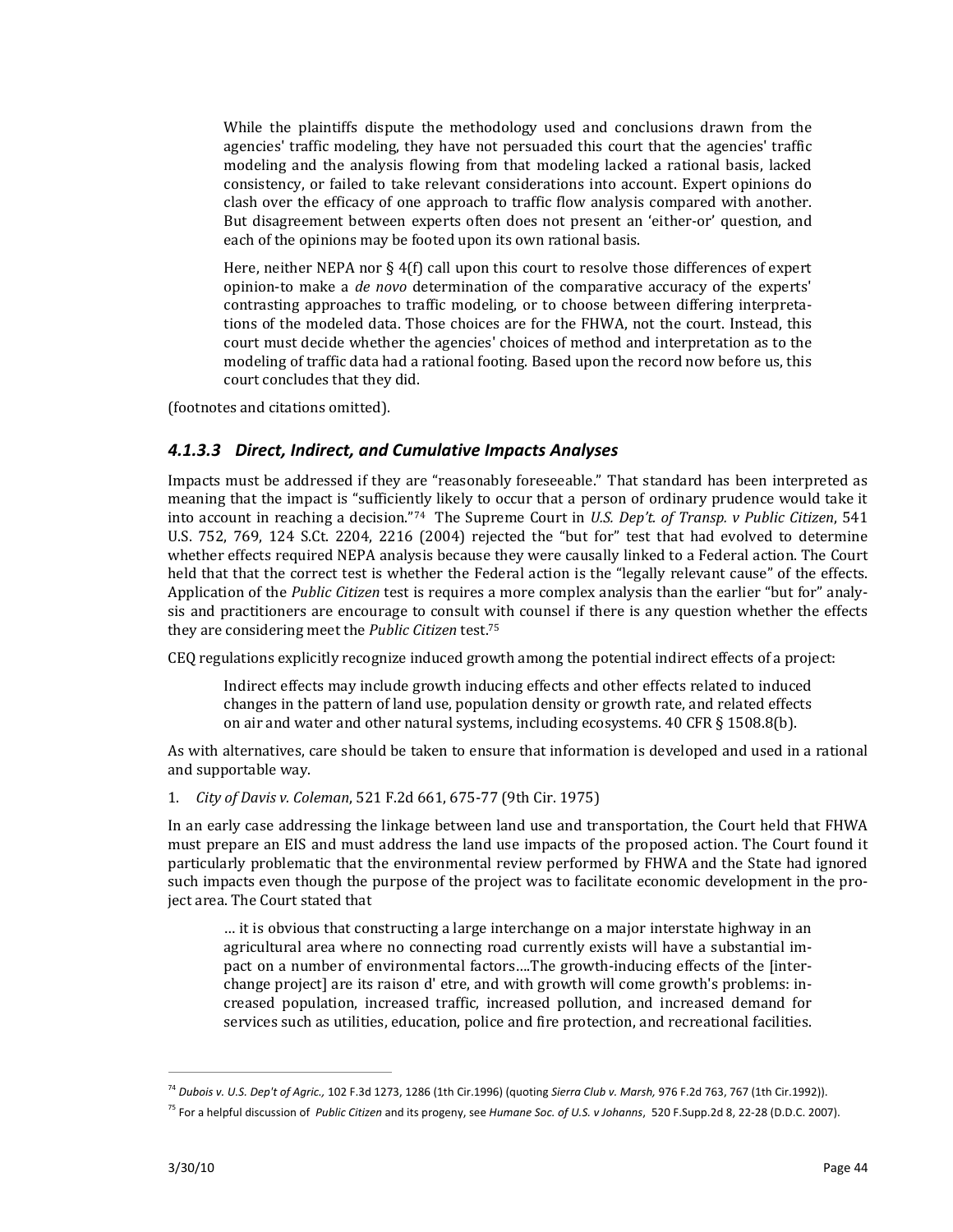The expert opinions and studies that [the plaintiff] has submitted during this litigation bolster the conclusion that [the State]…could not have known enough about the environmental effects of this project to 'reasonably conclude' that they would not be signifi‐ cant…. In this context the purpose of an EIS/EIR is to evaluate the possibilities in light of current and contemplated plans and to produce an informed estimate of the environmental consequences. That the exact type of development is not known is not an excuse for failing to file an impact statement at all. Uncertainty about the pace and direction of development merely suggests the need for exploring in the EIS/EIR alternative scenar‐ ios based on these external contingencies….It must be remembered that the basic thrust of an agency's responsibilities under NEPA is to predict the environmental effects of proposed action before the action is taken and those effects fully known. Reasonable forecasting and speculation is thus implicit in NEPA, and we must reject any attempt by agencies to shirk their responsibilities under NEPA by labeling any and all discussion of future environmental effects as 'crystal ball inquiry.'

#### 2. *Utahns for Better Transp. v. U.S. Dep't of Transp.*, 305 F.2d 1152, 1179‐80 (10th Cir. 2002)

The geographic scope of forecasted land use changes does not necessarily define the areas of evaluation for impact analysis. Where the Federal agencies considered impacts on wildlife habitat only within an "arbitrary" 1000 foot distance from the right of way, the Court held the FEIS was inadequate. The Court noted that while the FWS had submitted information to show that "roads can cause significant adverse effects to bird populations as far as 1.24 miles from roadways, especially in open terrain like that adjacent to the proposed Legacy Parkway," the agencies had decided to limit the analysis to the 1000-foot area because "the data …collected for land use (which extended to 1 mile from the edge of the wetland) did not result in any statistical difference from the data collected at 1000 feet." The Court concluded that the 1000‐foot limitation was overly restrictive and eliminated evaluation of species of concern to agen‐ cies and the public, including migratory birds. The failure to address migratory bird impacts rendered the FEIS inadequate.

#### 3. *Sierra Club v. U.S. Dep't of Transp.*, 310 F. Supp. 2d 1168, 1186‐88 (D. Nev. 2004)

Plaintiffs brought several challenges to the EIS for a proposed highway project. One of these challenges alleged that FHWA inadequately analyzed the indirect impacts of the project, including induced growth and induced travel. The Court upheld the sufficiency of the FEIS analysis of induced growth, finding that the FEIS discussed at length various land use and zoning issues including existing plans for master planned communities and other land uses in the area, city and county growth plans and zoning regula‐ tions and patterns, current and anticipated land use and zoning, and "induced" or "accelerated development impacts."

The Court was more troubled by the treatment of induced travel. After reciting the effect that failure to account for induced travel may have on decision-making ("...may lead agencies to select projects which provide no relief from congestion combined with increased adverse impacts to air quality…."), the Court discussed the degree to which the modeling accounted for the full range of induced travel impacts. The FHWA admitted that the model did not account for impacts from new trips made in direct response to a perceived reduction in congestion, but said that the portion of induced travel that the model did not ad‐ dress was a small and indeterminate part of induced travel effects and that current models cannot accurately capture the information. In the end, the Court upheld the sufficiency of the EIS on this point, finding that

…the FEIS's treatment of induced travel effects is a reasonably thorough analysis. The FEIS considered nearly all induced travel effects. The portion not considered is the subject of scientific debate, and current models vary in their calculations to quantify induced travel effects. … Consequently, FHWA included a reasonably thorough evaluation of induced travel effects based on the information and modeling techniques available to the agency at that time.

(citations omitted).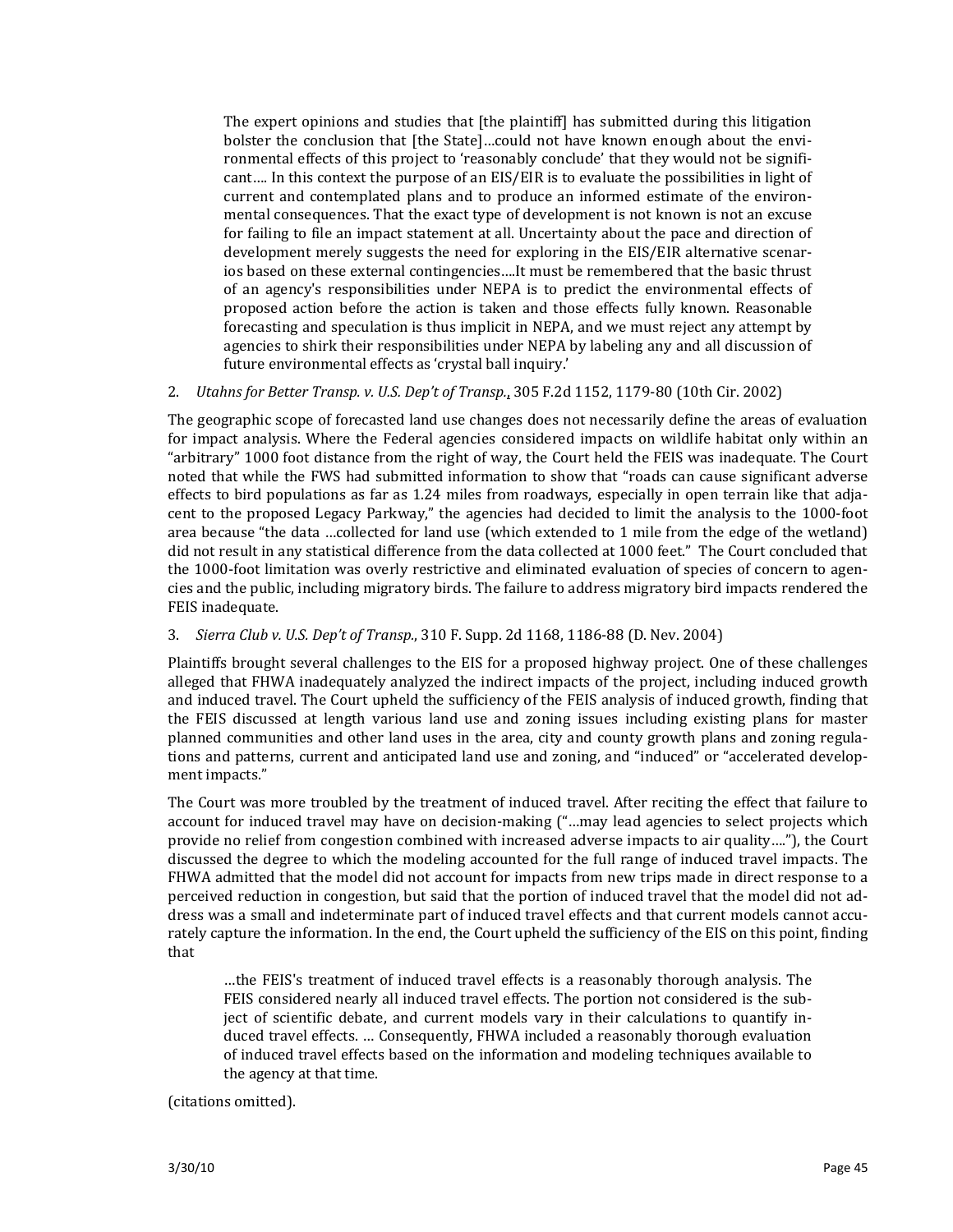## **4.1.4 Issues Affecting Sufficiency Under NEPA**

The NEPA document's discussion must be adequate to inform decision-makers and the public about the various ways in which induced growth and other effects may occur. The agency must examine the rele‐ vant data and articulate a reasoned basis for its choice of methodologies and its decisions. Conclusory statements are not enough. It is important to think through all of the "links in the chain" of potential ef‐ fects and to disclose and discuss information on all sides of an issue.

#### *4.1.4.1 Consideration of an Appropriate Range of Impacts*

When public or agency comments, or the transportation agencies' own evaluation, suggest that impacts may occur, the agencies should address those impacts in the NEPA documentation. The nature of the im‐ pact at issue will dictate the degree of evaluation and explanation required. The failure to provide *any* information on identified potential impacts often leads reviewing courts to find that the agencies have violated NEPA.

1. *Senville v. Peters*, 327 F. Supp. 2d 335, 368‐69 (D. Vt. 2004)

The Court held that, even though the FHWA had taken a "hard look" at whether an alternative would cause growth that would not have occurred without construction, the agency failed to consider other requisite aspects of the induced growth issue.

Induced growth consists not only of growth that would not have occurred absent the project, however, but of relocated or redirected growth due to changes in accessibility. The 1986 FEIS assumed that relocated development would occur generally in the vicin‐ ity of the new intersections and in high density zoning districts. There was no discussion of the potential detrimental impact upon areas from which population and resources would be drained....In response to comments pointing out this omission, FHWA noted that growth rates in the urban core cities have been declining for thirty years and are predicted to continue, and that the change attributable to the [project] is too small to be material….To the charge that FHWA underestimated the impact on communities that will experience increased development pressure due to increased accessibility, FHWA responded only that towns in the area will experience increased but insignificant development pressure. The dismissive treatment of relocated growth pressures on the outly‐ ing towns ... is inconsistent with a hard look at relocated or redirected growth, particularly when the issue was not part of the original EIS. Despite the massive number of pages devoted to attempting to quantify induced growth, the Court cannot conclude that the determination that relocated growth will have an insignificant impact upon the inner cities or outlying towns is based upon reason.

(citations omitted).

2. *Conservation Law Found. v. Fed. Highway Admin.*, 2007 WL 2492737, at \*24 (D.N.H. August 30, 2007)

The Court found that the agencies failed to consider appropriately the population growth and attendant traffic impacts on air quality.

Because Defendants based their air quality analysis on traffic counts derived from the use of an outdated OEP population forecast that did not account for induced population growth, they did not consider how air quality will be affected by the additional traffic that will result if the Delphi Panel's population growth forecasts are correct. Accordingly, they must revise their analysis to address the foreseeable air quality effects of the additional baseline and induced population growth forecast by the Delphi Panel.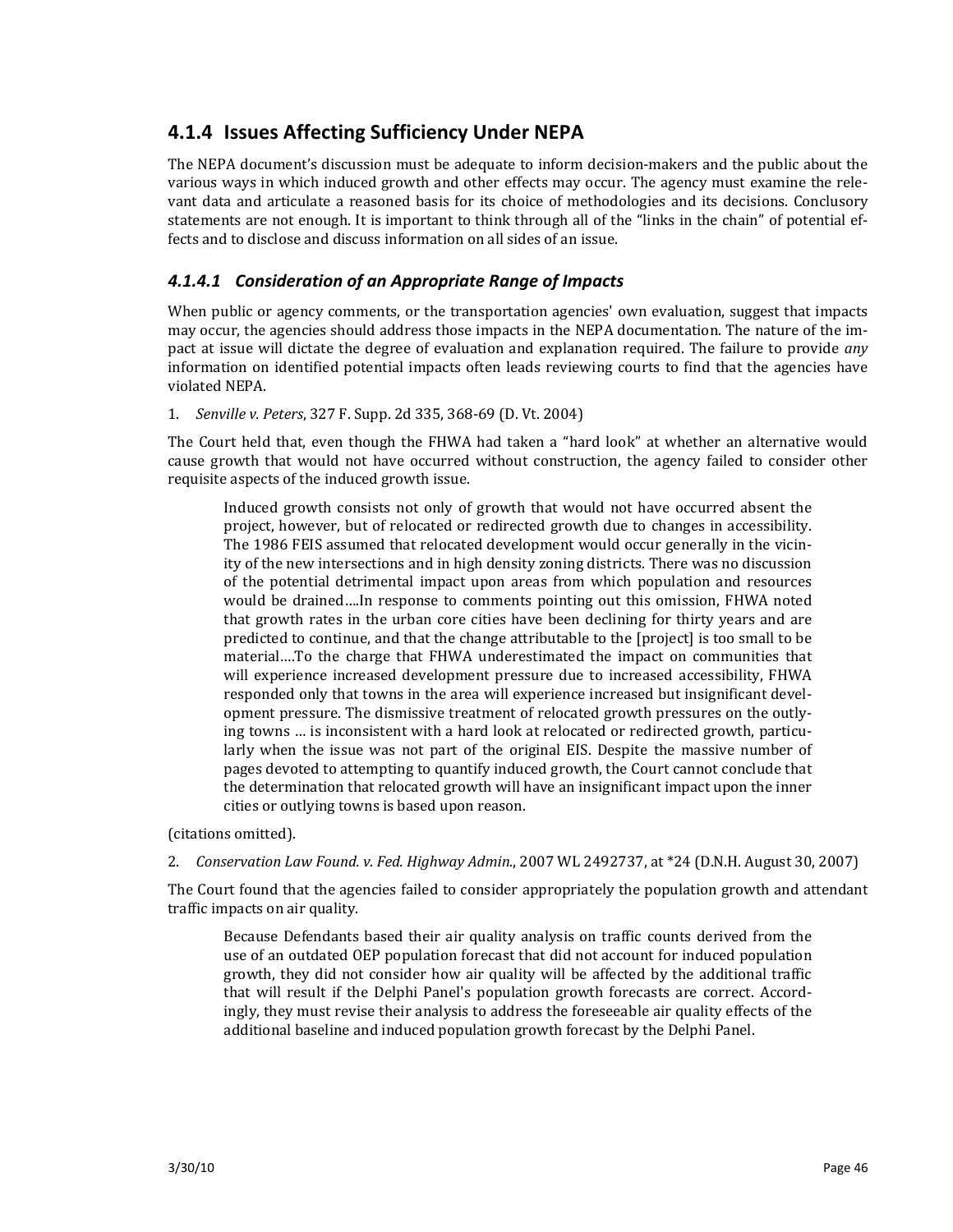#### *4.1.4.2 Sufficient Disclosure and Discussion*

Agencies have an obligation to disclose potential environmental impacts, including those identified by others (and especially those identified by agencies with relevant expertise). NEPA documentation should include at least a brief summary of potential impacts and the results of the evaluations of those impacts. Courts consistently reject documentation that contains a "mere conclusory statement" not accompanied by any rationale for the conclusion about the impact. With some regularity, courts find a NEPA violation where there is a failure to disclose new or conflicting data, or a failure to explain the rationale behind the agency's choice about which data to use. The level of detail required in the documentation's discussion depends upon the importance of the impact under consideration.

#### 1. *Davis v. Mineta,* 302 F.3d 1104, 1123 (10th Cir. 2002)

The Court held the EA inadequate where it failed to do more than make conclusory statements. For ex‐ ample, stand-alone statements like "growth would increase with or without the project," or "development is inevitable" are insufficient. The Court pointed out that the minimal and conflicting statements in the EA, which were the subject of an EPA comment calling for further analysis, failed to provide an adequate discussion of growth-inducing impacts. The Court also noted that the agencies apparently did not adequately address the EPA's comments in the EA.

The EPA's viewpoint on this issue is undeniably relevant. While it is true that NEPA 're‐ quires agencies preparing environmental impact statements to consider and respond to the comments of other agencies, not to agree with them,' it is also true that a reviewing court 'may properly be skeptical as to whether an EIS's conclusions have a substantial basis in fact if the responsible agency has apparently ignored the conflicting views of other agencies having pertinent expertise.'

(footnotes and citations omitted).

2. *Senville v. Peters,* 327 F. Supp. 2d 335, 369 (D. Vt. 2004)

In ruling that the FHWA has failed to comply with NEPA, the Court found that

[o]ther than the bald assertion in the introduction to the induced growth study that 'in‐ duced growth, as utilized in this study, includes both secondary and cumulative impacts'...the Court has been unable to find any discussion of cumulative impacts in the study or the [EA] overall.

NEPA requires a 'sponsoring agency to consider the impact on the environment result‐ ing from the *cumulative* effect of the contemplated action and other past, present, and 'reasonably foreseeable' future actions.' As noted above, there has been no environmental analysis whatsoever, in the entire life of this project, of the cumulative effect of the [project] considered in conjunction with other past, present and reasonably foresee‐ able future actions.

(citations omitted).

The Court also pointed to "the cursory treatment of induced growth impacts in the 1986 FEIS; its failure to recognize that there will be induced growth impacts on outlying towns and on the cities; its inadequate treatment of secondary impacts on agricultural lands; the [EA's] omission of analysis of the effects of re‐ located growth on the inner cities and outlying towns" and other factors as grounds for its determination.

3. *Laguna Greenbelt v. U.S. Dept. of Transp.*, 42 F.3d 517, 525‐26 (9th Cir. 1994).

The Court, reviewing a challenge to the sufficiency of an EIS discussion of growth-inducing impacts, up– held the adequacy of the EIS. The Court noted the distinction between cases where the EIS contained un‐ supported, conclusory statements and those cases where an EIS's discussion of growth-inducing impacts was reasonably thorough. The Court acknowledged that the EIS's analysis of growth-inducing impacts had weaknesses, including some data that could be interpreted as contradicting the EIS's conclusion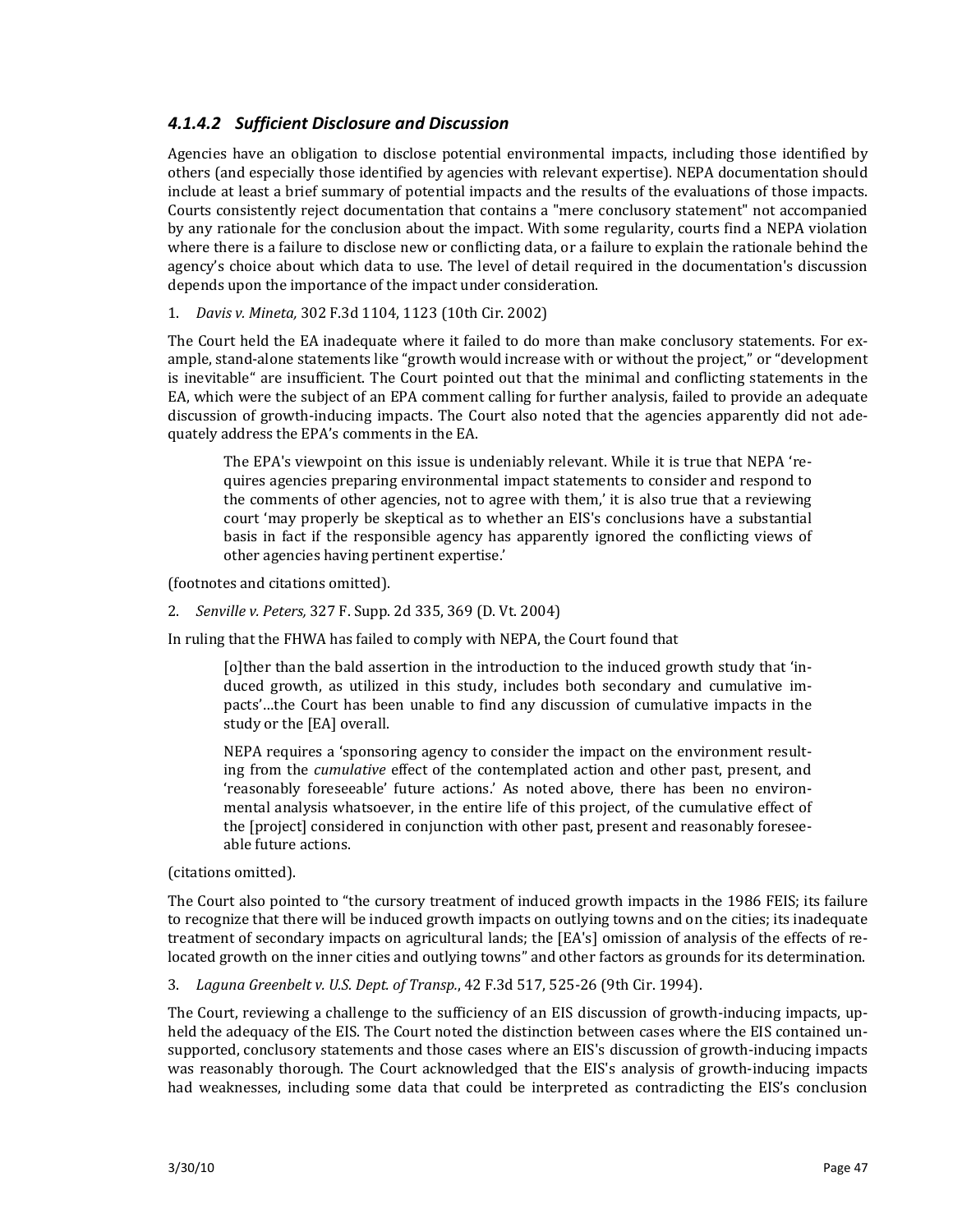about growth-inducing effects; but the Court determined that the weaknesses did not prevent a conclusion that the discussion of growth-inducing impacts in the EIS easily met the "rule of reason."

NEPA does not require us to decide whether an EIS is based on the best scientific meth‐ odology available or to resolve disagreements among various experts. While Laguna may disagree with the EIS's substantive conclusion regarding growth-inducing impacts, the EIS's discussion of those impacts was reasonably thorough.

(footnotes and citations omitted).

4. *Citizens Advocate Team v. U.S. Dep't of Transp.,* 2004 WL 725279, at \*5‐6 (N.D. Ill. March 31, 2004)

Reviewing an allegation that the FEIS failed to satisfy NEPA because it failed to provide a detailed assessment of growth and traffic inducing impacts, the Court found that the FEIS was adequate and noted that the extent of discussion required should be determined based on the "overall level of significance the agency places on the impacts." The Court looked to whether the agency had made a "reasonable, good faith, objective presentation of the impacts sufficient to foster public participation and informed decision making." It concluded that

…[a]lthough the Final EIS contains only a limited discussion of the projected traffic and population increases associated with the construction of the [project], the FHWA's decision to issue the ROD was not arbitrary and capricious in light of the minor role these growth‐inducing impacts were determined to have on the surrounding area….Where the growth‐inducing impacts or effects are determined to be minor, however, the agency is not required to quantify all possible effects provided it has reasonably explained why such a quantification is not necessary or feasible.

(footnotes and citations omitted).

5. *Conservation Law Found. v. Fed. Highway Admin.,* 2007 WL 2492737, at \*23 (D.N.H. August 30, 2007)

In addition to studies, the agencies used a Delphi Panel to estimate growth-inducing effects of the proposed project. The Court held that the agencies are obliged to disclose the effects of that panel's work on traffic projections for the project. The Court rejected the agencies' position that disclosure was not re‐ quired because the additional traffic that would result from the panel's forecast was not significant.

While this argument may well justify a decision to proceed with [the preferred alternative]…it cannot excuse a decision to withhold information from the public that leaves it with the mistaken impression that the selected alternative will be substantially more effective in achieving one of the project's two primary objectives than may actually be the case. Reliable information produced by the agency's own experts that casts doubt on the agency's statements concerning a selected alternative's effectiveness is not insignificant….The additional traffic projected … is also significant because it will produce fore‐ seeable indirect effects on secondary road traffic and air quality that Defendants failed to analyze in the FEIS.… This foreseeable effect of the [preferred alternative] must be as‐ sessed by the Defendants in a manner that allows for public comment.

The Court did uphold the agencies' use of challenged forecasts for vehicle operation and parking cost as‐ sumptions in their decision to eliminate rail from further consideration as an alternative. The Court cited the fact that the agencies gave a rational explanation in the FEIS for why they relied on the assumptions, and performed an additional sensitivity test in response to DEIS comments.

(footnotes and citations omitted).

#### *4.1.4.3 Choice of Methodology*

Agencies generally are entitled to select the methodologies they will use for NEPA analyses. Courts typically will not substitute their judgment for the agencies' expertise if the agencies have explained in the NEPA documentation their reasons for choosing one method over another, including the reasons for re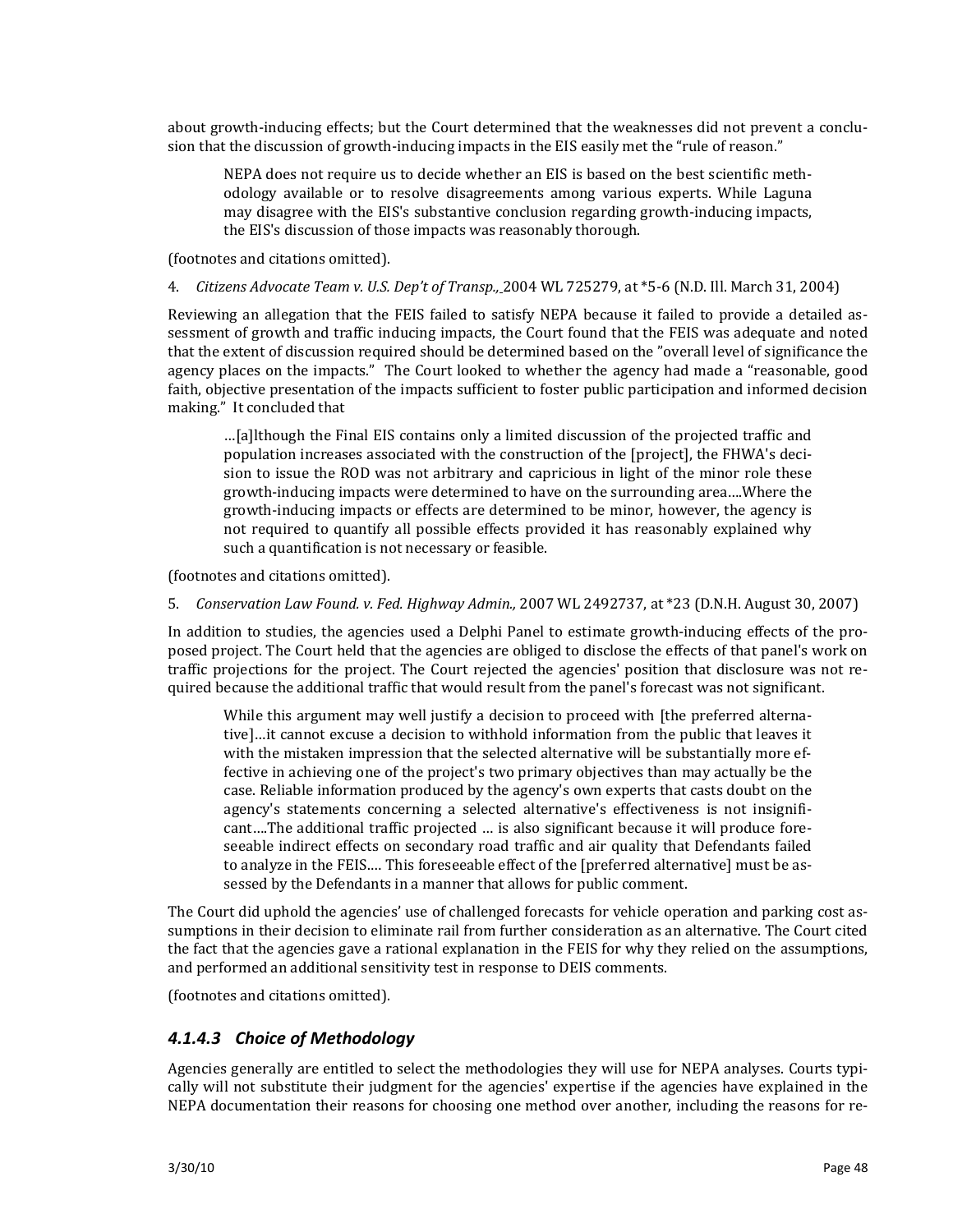jecting other methodologies. There are limitations on this deference. If the chosen methodology lacks a rational basis, lacks consistency, or fails to take relevant considerations into account, or if the transporta‐ tion agencies' choice of methodology ignores the comments of agencies with particular expertise and fails to explain why those comments were ignored, courts will take a harder look and may overturn the transportation agencies' decision.

#### 1. *N. Buckhead Civic Ass'n v. Skinner,* 903 F.2d 1533, 1543‐ 44 (11th Cir. 1990).

Appeal of a case that attacked the validity of traffic modeling used to generate projections used in evalu‐ ating alternatives. The challengers argued that the estimates failed to take into account the possible bene‐ ficial effect of mass transit on traffic in the corridor. The traffic projections came from the State DOT's analysis of present traffic amounts and projected future amounts, which in turn relied on system‐wide projections calculated using the MPO's computer model. The State DOT projected highway use statistics for the year 2010 by assuming that the calculated growth trend for 1990 to 2000 would continue into the next century and by incorporating planned improvements from the regional plan. The FHWA accepted the techniques, and it was used on several important highway projects. The MPO had agreed with the State's traffic estimates as "consistent with 1990 and 2000 system traffic assignments and with 2010 [regional] socio‐economic and land use forecasts." The Court noted that the challengers had neither offered any alternate method of computation, nor identified specific errors in the calculations. The Court upheld the agencies' action, referring to an earlier case where

this court was called on to determine the propriety of competing traffic projection methodologies. The court recognized that it could not expect the district court to desig‐ nate itself as a 'super professional transportation analyst' to determine the proper traffic planning technique. The same result must obtain here. After reviewing all the evidence, the district court concluded in this case that the plaintiffs failed to show that the traffic computations were unreasonable. The choice of methodology was determined to have a rational basis and was consistently applied in an objective manner. Our review of the re‐ cord convinces us that this finding [by the lower court] is not clearly erroneous.

(footnotes and citations omitted).

2. *Senville v. Peters,* 327 F. Supp 2d 335, 354, 365‐67 (D. Vt. 2004)

The Court rejected several challenges to the agencies' choice of methodologies for traffic and land use forecasts, even though it found the induced growth impacts analysis inadequate on other grounds. The plaintiffs alleged that the traffic methodology was flawed because it inflated the traffic levels under the no-build scenario, and failed to consider the impact of induced travel (increased road capacity that encourages additional travel) or peak‐hour shifting (off‐peak trips that shift into peak‐hour due to per‐ ceived decreases in congestion). They also alleged that the traffic model was flawed because the demographic and economic forecasts that were used in the model assumed that sufficient infrastructure will be available to support the population and economic growth trends that they predicted, and therefore the same socioeconomic estimates were used to model both the build and no‐build scenarios. As a result, the plaintiffs alleged, the build and no‐build scenarios were bound to show no significant difference in the overall amount of growth in the area. The Court found that

[w]hile the Plaintiffs' objection may prove to be well-taken, a dispute over the inputs to a computer model is the kind of technical determination that requires deference to the agency from the Court, which is constrained to determine whether or not FHWA made a 'reasoned decision,' even if its conclusion is debatable. Given the wealth of opinion that supports the assumption of no significant increase in overall regional growth from construction of a circumferential highway, and the outcome of the ... modeling, the Court cannot say that FHWA's conclusion was not a reasoned decision.

(footnotes and citations omitted).

3. *Jones v. Peters,* 2007 WL 2783387, at \*23 (D. Utah September 21, 2007)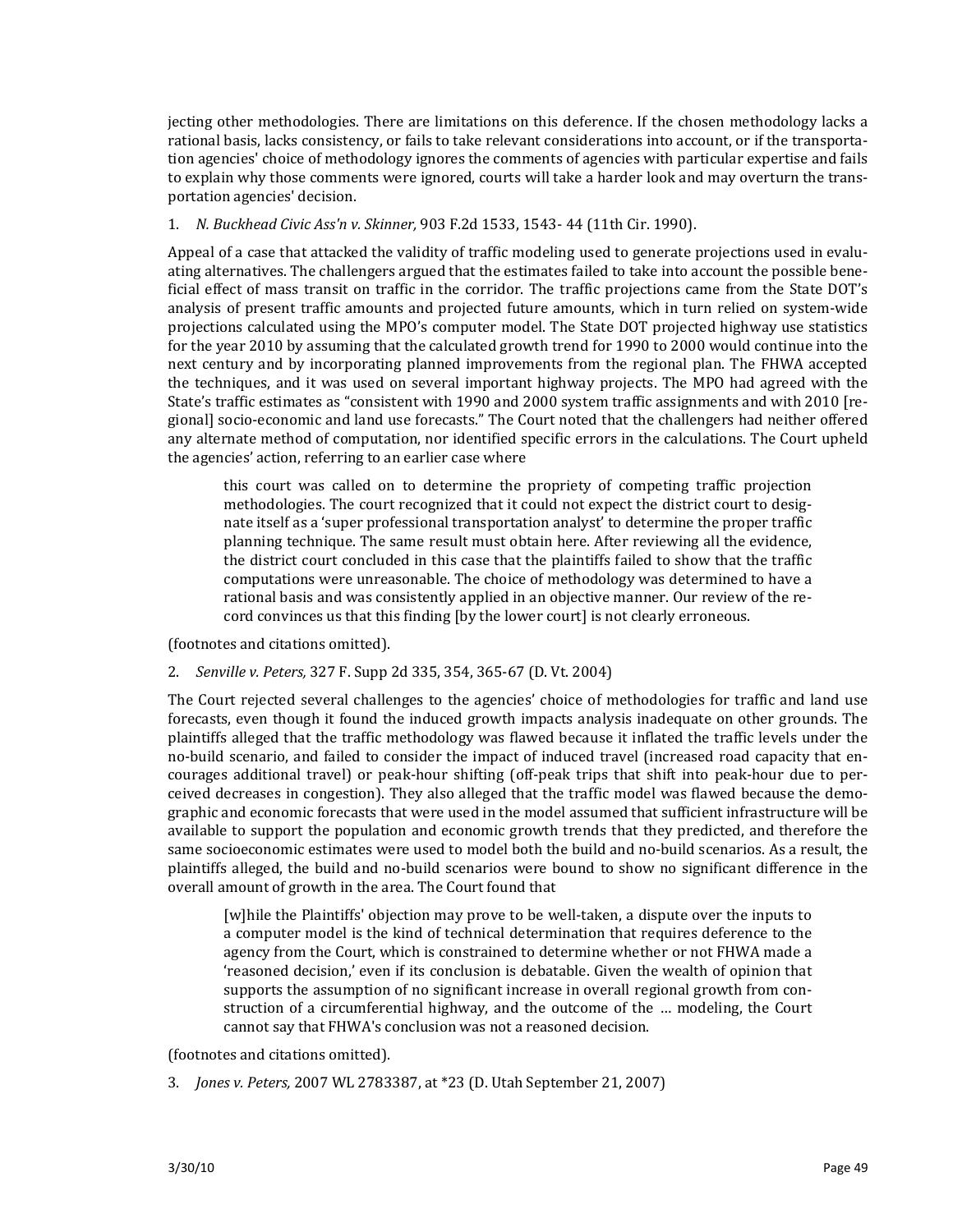Plaintiffs alleged that the traffic modeling used in the screening of alternatives already included the future traffic flows both inside and outside of the FEIS study area. The Court found that the traffic modeling relied upon by the agencies considered

…nearly 40 current regional transportation plans, federal and state, as well as the pro‐ jected traffic demand for the region within and beyond the study area boundaries. It takes into account the phasing of plans from now through 2030, including increased mass transit development that may affect the study area. Alternatives to the proposed action are thus evaluated using projections that take into account that larger context.

#### The Court concluded that

[w]hile the plaintiffs dispute the methodology used and conclusions drawn from the agencies' traffic modeling, they have not persuaded this court that the agencies' traffic modeling and the analysis flowing from that modeling lacked a rational basis, lacked consistency, or failed to take relevant considerations into account. Expert opinions do clash over the efficacy of one approach to traffic flow analysis compared with another. But disagreement between experts often does not present an 'either-or' question, and each of the opinions may be footed upon its own rational basis….Here, neither NEPA nor § 4(f) call upon this court to resolve those differences of expert opinion-to make a *de novo* determination of the comparative accuracy of the experts' contrasting approaches to traffic modeling, or to choose between differing interpretations of the modeled data. Those choices are for the FHWA, not the court. Instead, this court must decide whether the agencies' choices of method and interpretation as to the modeling of traffic data had a rational footing. Based upon the record now before us, this court concludes that they did.

#### 4. *Sierra Club v. Marita,* 46 F.3d 606, 621‐23 (7th Cir. 1995)

In a case challenging the U.S. Forest Service's adoption of a forest management plan, the Court upheld the agency's choice of methodology, stating that agencies are entitled to use their own methodology "unless it is irrational." The record demonstrated that the agency developed its own method of analysis, and that it had considered (i.e., had taken a "hard look" at) the conservation biology principles put forth by the plaintiffs but rejected them based on the scientific uncertainty about the actual application of those prin‐ ciples. The Court upheld the agency's application of the "uncertainty" provision in CEQ regulation.

[The challengers] misapprehend the 'uncertainty' of which the Service and the district court spoke. We agree that an agency decision to avoid a science should not escape re‐ view merely because a theory is not certain. But, however valid a general theory may be, it does not translate into a management tool unless one can apply it to a concrete situa‐ tion....Nor did [the CEQ regulation on uncertainty at 40 CFR § 1502.22] require the Service to use a methodology it reasonably found lacking in certainty of application. 'NEPA does not require that we decide whether an [EIS] is based on the best scientific method‐ ology available, nor does NEPA require us to resolve disagreements among various sci‐ entists as to methodology.'

The Court also rejected the argument that the agency's choice of science ought to be tested against evidentiary rules governing the admissibility of scientific expert testimony.

An EIS is designed to ensure open and honest debate of the environmental consequences of an agency action, not to prove admissibility of testimony in a court of law. *Cf.*40 CFR §  $1500.1(c)$  ('Ultimately, of course, it is not better documents but better decisions that count. NEPA's purpose is not to generate paperwork‐even excellent paperwork‐but to foster excellent action.').

The Court went on to conclude that, to the extent that the CEQ regulation on uncertainty requires a discussion of the issue, the agency had complied by describing the alternate approach and stating its reasons for rejecting it.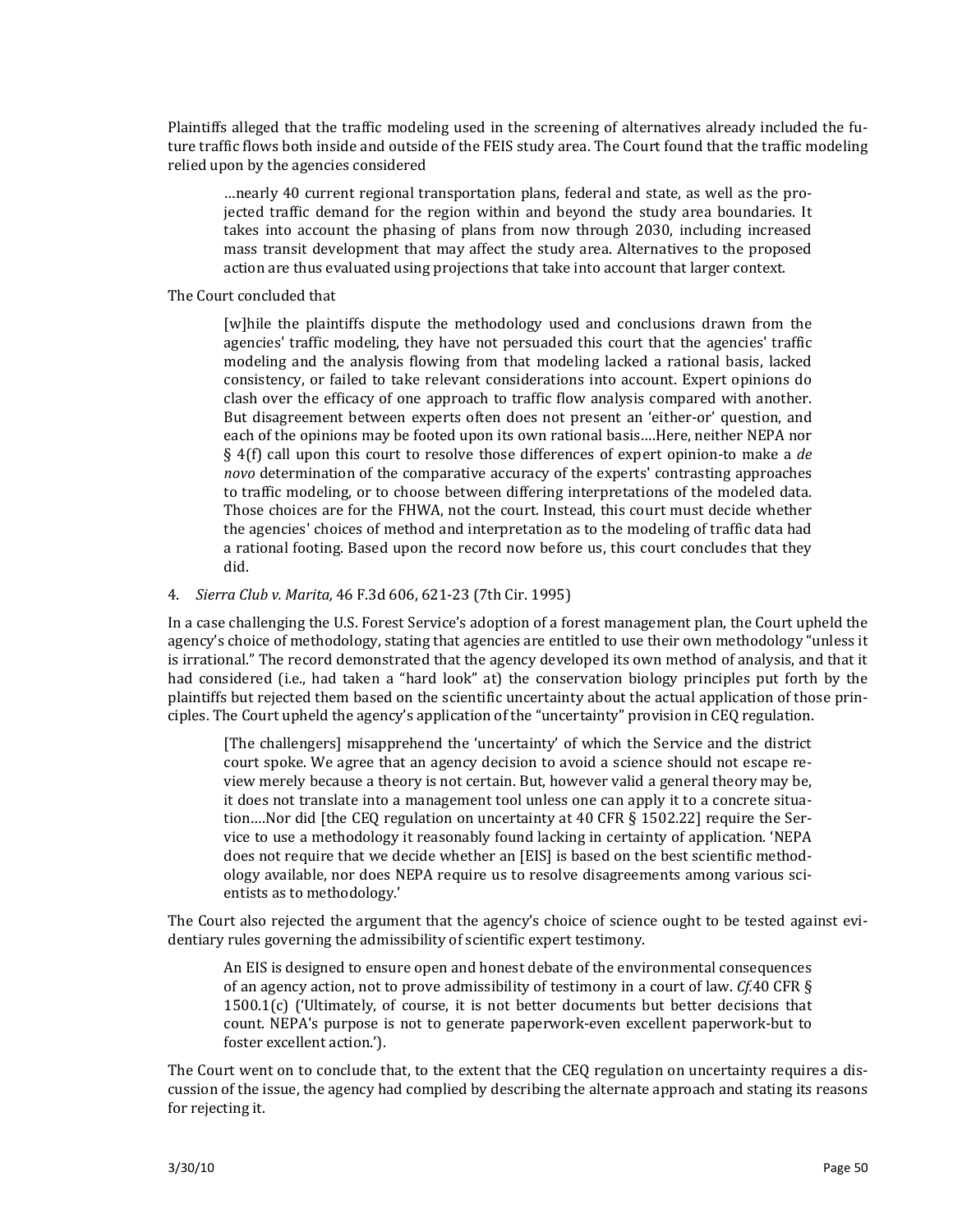(footnotes and citations omitted).

5. *Natural Res. Def. Council v. Herrington,* 768 F.2d 1355, 1385 (D.C. Cir. 1985)

Where a Department of Energy final rule was challenged based, in part, on its choice of modeling, the Court upheld the agency's action, stating that

As we have recently reaffirmed, '[a]n agency may utilize a predictive model so long as it explains the assumptions and methodology it used in preparing the model. If the model is challenged, the agency must provide a full analytical defense.' However, we will defer to an agency's judgment to use a particular model if the agency examines the relevant data and articulates a reasoned basis for its decision.

(footnotes and citations omitted).

#### *4.1.4.4 Conflicts, Inconsistencies, and Validity Issues in Modeling or Data*

Consistency and integrity in the selection and use of data is important. Courts often fault agencies for ap‐ pearing to "pick and choose" which data or assumptions to use in different parts of the NEPA analysis. Courts also sometimes find that agencies are overly eager to determine that there is "uncertainty" that excuses analysis. Agencies should disclose and resolve data conflicts (including "old" *versus* "new" data), inconsistencies, and validity problems. The agencies must ensure that the record contains an explanation of the problem and how it was resolved. If such problem is not cured, the agencies bear the burden of providing a full and credible explanation in the NEPA documentation.

#### 1. *Laguna Greenbelt v. U.S. Dep't of Transp.,* 42 F.3d 517, 526‐27 (9th Cir. 1994)

Appellate court, in reviewing a lower court decision that EIS satisfied NEPA, upheld the adequacy of the EIS. The Court upheld the agencies' use of data for the build and no‐build alternatives where they relied on local planning documents. The challengers had claimed that the EIS contained insufficient data and analysis regarding the need for the proposed tollroad, its air quality and traffic impacts, and alternatives to the project. Among the allegations was that the EIS's analysis was flawed because it purported to re‐ flect a comparison between the environment with and without the tollroad through the year 2010, but that the traffic projections used in the EIS failed to provide a true comparison because they were based on population and housing data that assumed existence of the tollroad. The Court agreed that the projec‐ tions did assume the existence of the tollroad, but held that the incongruity was not fatal because "the need for the corridor is based on existing as well as future traffic congestion…and the county's population probably will grow in the coming years even without the corridor, *see* AR 31:013173 (population in‐ creased by 2.1 million from 1950 to 1989 with little highway improvement…)."

(citations omitted).

2. *Utahns for Better Trans. v. U.S. Dep't of Transp.*, 305 F. 3d 1152, 1182 (10th Cir. 2002)

The Court of Appeals upheld a district court decision relating to alleged flaws in modeling and data analy‐ sis used for a FEIS. The challengers alleged that the agencies failed to meet their obligation to "insure the professional integrity, including scientific integrity, of the discussions and analyses in the environmental impact statements" (citing  $40$  CFR  $\S$  1502.24). The agencies, among other things, adjusted parameters used in the travel demand model, and used different estimates of vehicle miles traveled in future years. Describing its review as "applying the rule of reason and overlooking minor technical deficiencies," the Court upheld the agencies' decisions on these points. The Court also referenced earlier portions of its opinion, where it discussed the ability of agencies to depart from their normal protocols if a rational ex‐ planation is given for doing so.

The plaintiffs also had alleged that the agencies relied on outdated and questionable "household survey" results to determine the public's interest in using mass transit. The agencies argued that the Travel De‐ mand Model Peer Review found the household survey to be adequate. The Court rejected the challenge, finding that the agencies were entitled to rely on their own experts and noting that the FEIS relied on the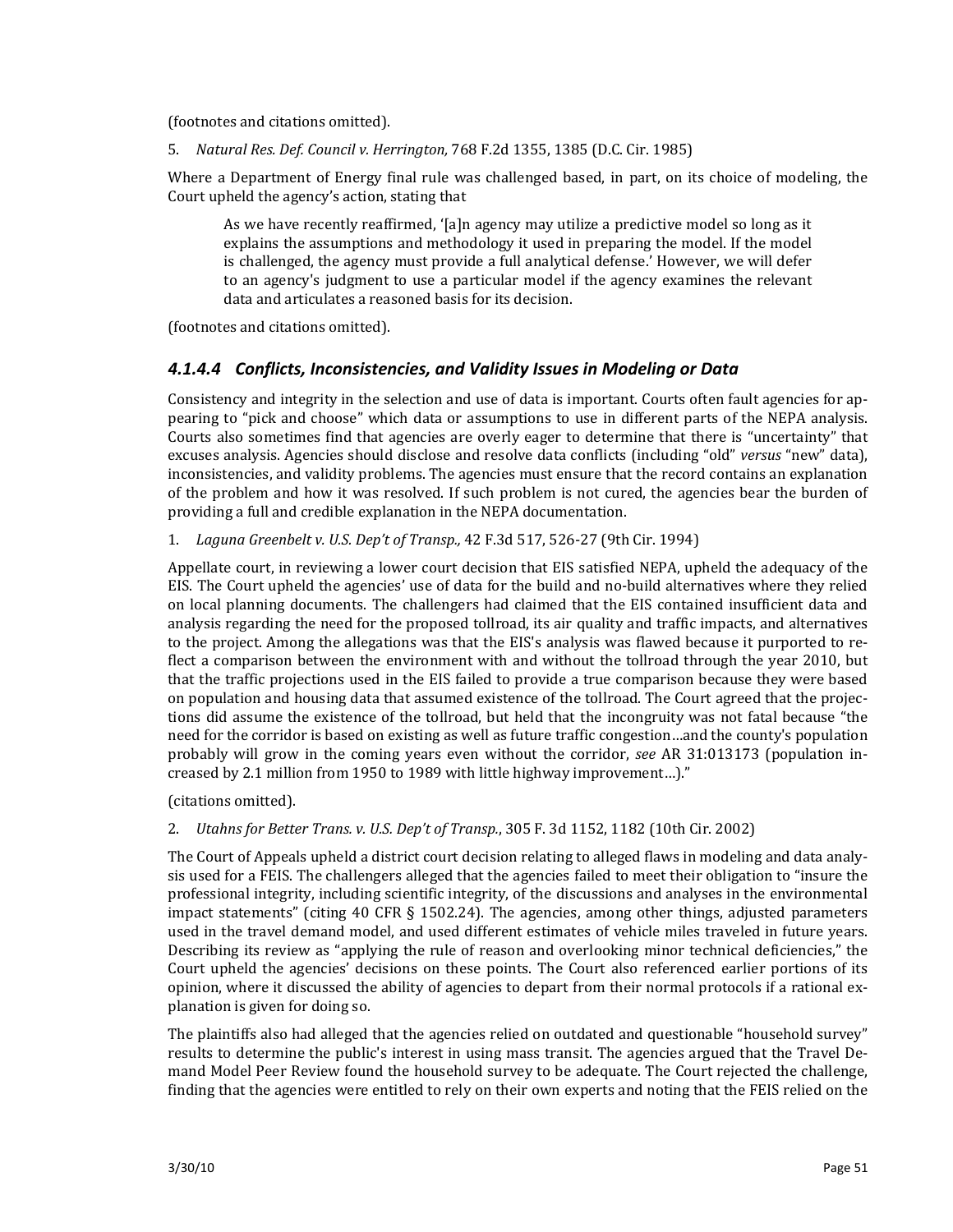higher transit demand projection that was generated by an independent method that did not use survey results.

#### (citations omitted).

#### 3. *Conservation Law Found. v. Fed. Highway Admin.,* 2007 WL 2492737, at \*22 (D.N.H. August 30, 2007)

Agencies used a Delphi panel and more recent state planning data to create an updated induced popula‐ tion growth forecast for the EIS, then used that updated information to evaluate the indirect effects of induced population growth on land use, water quality, and wildlife. However, the agencies chose not to use the forecast to evaluate the traffic‐generating effects of induced population growth on the affected interstate or secondary roads, or for air quality issues. The Court concluded that the agencies had erred, stating that the agencies

…used the same outdated [state planning] population growth forecast in their traffic projections for both the No Action Alternative and the Four Lane Alternative even though commentators on the DEIS faulted [the agencies] for failing to modify their traffic projections to account for induced population growth forecast by the Delphi Panel. The traffic‐generating effects of population changes were well understood by the Defendants as such effects can be projected through the use of the Statewide Model. Accordingly, such effects are among the least speculative effects of population growth. [The agencies'] willingness to consider the effects of induced population growth in other areas such as land use, water quality, and wildlife, where the effects of population growth are less well understood, belies [their] contention that the traffic-generating effects of induced population changes are too speculative to be considered in this case. Thus, having convened the Delphi Panel for the purpose of forecasting induced population growth, and having decided to rely upon the panel's induced growth forecast for certain purposes, [the agencies] were not free, at least without substantial additional explanation, to treat in‐ duced population growth as a non-existent factor in their traffic projections. Instead, [they] should have performed the [traffic sensitivity analysis], disclosed its results in the FEIS, and explained why the analysis did not affect their decision to proceed with the Four Lane Alternative. Their failure to do so was error.

The Court emphasized that the agencies possessed the updated information before the issuance of the DEIS. The Court determined that the agencies needed to account for both forecasts and went on to hold that

[w]hile NEPA does not require an agency to update its population forecasts whenever new forecasts become available, it ordinarily may not rely on outdated forecasts when it sets out to prepare an EIS even though more recent forecasts from the agency's own experts are readily available. Defendants' decision to do so here was error….Defendants cannot rely on the fact that they discussed the issue in the [post‐FEIS] traffic sensitivity analysis] to excuse their failure to directly address it in the FEIS because the TSA was not subject to public comment.

The Court did uphold the agencies' use of challenged forecasts for vehicle operation and parking cost as‐ sumptions in their decision to eliminate rail from further consideration as an alternative. The Court cited the fact that the agencies gave a rational explanation in the FEIS for why they relied on the assumptions, and performed an additional sensitivity test in response to DEIS comments.

(footnotes and citations omitted).

4. *Sierra Club, Ill. Chapter v. U.S. Dept. of Transp.,* 962 F. Supp. 1037, 1043‐ 46 (N.D. Ill. 1997)

The Court held that the EIS failed to satisfy NEPA where the agencies relied on a single population forecast for analyzing impacts with and without the proposed project. The forecast used assumed the construction of a highway like the one proposed. In particular, the Court found that the resulting analyses of alternatives and ozone impacts were flawed.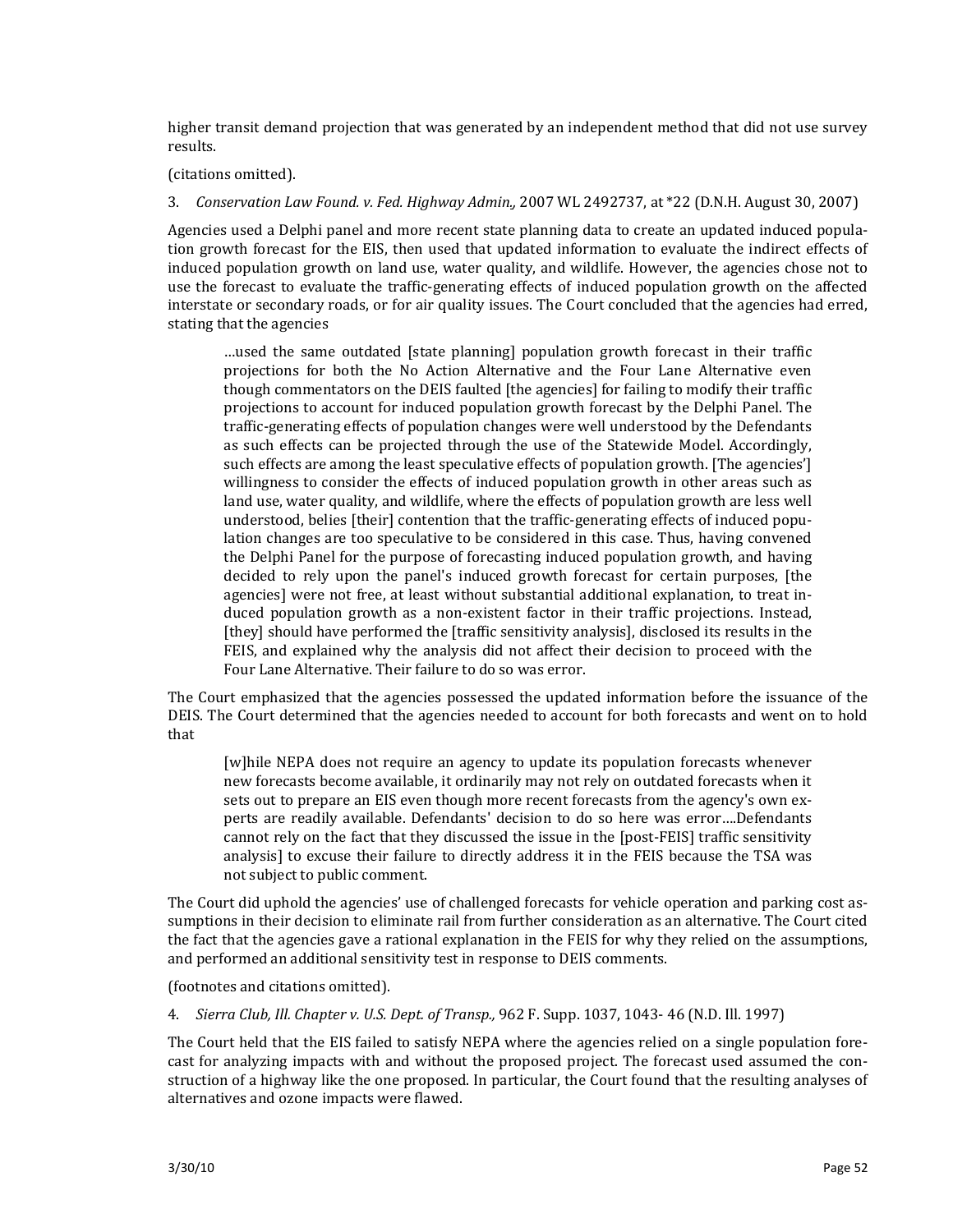The agencies argued that they had unsuccessfully attempted a study to provide the 'with and without" data, but had found it impossible. The Court rejected that position, and cit‐ ing 40 CFR § 1502.22, concluded that that NEPA, of course, does not require an agency to use the best scientific methodology available. Thus, this court cannot conclude, as plaintiffs urge, that the final impact statement must contain a socioeconomic forecast that re‐ flects the growth inducing effect of the tollroad. Rather, this court merely holds that information about the growth inducing impact of tollroad construction is crucial to a reasoned conclusion as to alternatives and that the final impact statement was at least required to explain in some meaningful way why such a study was not possible….Second, the study relies on only one socioeconomic forecast in examining the effect construction would have on ozone production. As a result, the study does not accurately depict the true ozone‐producing effect construction of the tollroad would have. Accord‐ ingly, defendants must either prepare a study that explicitly compares ozone production with and without the tollroad or explain why a study is not possible.

The Court also cited the agencies' failure to address new information that had appeared in a regional planning agency's draft report on cumulative impacts of the proposed project corridor. That report indi‐ cated that the population forecast used in the FEIS underestimated the development that would occur in the corridor as a result of construction of the tollroad. The Court ruled that further analysis was needed on ozone production and the purpose and need for the project, and that such analysis had to address the kind of information that was in the planning report even if the agencies did not use the planning report itself.

(footnotes and citations omitted)

5. *Piedmont Heights Civic Club v. Moreland,* 637 F. 2d 430, 442 (5th Cir. 1981)

The Court of Appeals rejected challenges to the validity of data used to justify the need for the project. The EIS relied on the MPO's regional development plan estimates of population in the Atlanta metro region by the year 2000. The plaintiffs offered evidence in the lower court hearings that the Federal and state projections for the year 2000 were substantially lower than those in the regional plan. The Court stated that

[p]roof on an issue such as the inaccuracy of population projections is inherently diffi‐ cult because of the uncertainty in population projections; however, citing a conflicting projection does not prove the invalidity of another projection. Furthermore, although population growth is important to the issue of whether highway improvements are needed in Atlanta, the record indicates and the district judge found that the need for the highway projects was based on current need as well as future need. Regardless of the amount of growth, all parties agree that Atlanta will grow by the year 2000. Evidence of growth in the record along with evidence of the current need for the highway improvements justifies the district judge's finding in the case.

#### 6. *Stop H3 Ass'n v. Dole*, 740 F.2d 1442, 1464‐65 (9th Cir. 1984)

Appellate court held that EIS can rely on official demographic projections for the region at issue, even where projections subsequently were revised downward. The City and County of Honolulu had adopted a revised Oahu General Plan that altered significantly the planning objectives for Windward Oahu, changing from a large growth and development scheme to a limited one. The parties challenging the project alleged that the project was inconsistent with the population objectives and policies of the newer general plan and that the inconsistencies were not resolved in the EIS, therefore making the EIS inadequate. The Court acknowledged that the EIS analysis of the newer general plan was troubling because of a number of "old versus new" data issues, such as the EIS's use of outdated population projections (based on the older plan) to justify project need, at the same time that the agencies relied on the newer plan's population goals for the premise that induced growth would be controlled. Despite such inconsistencies in the agencies' use of the old and new general plans, the Court upheld the agencies' use of the data, stating that "…our role is not that of a 'super‐planner,' and, under NEPA, we are not allowed to substitute our judg‐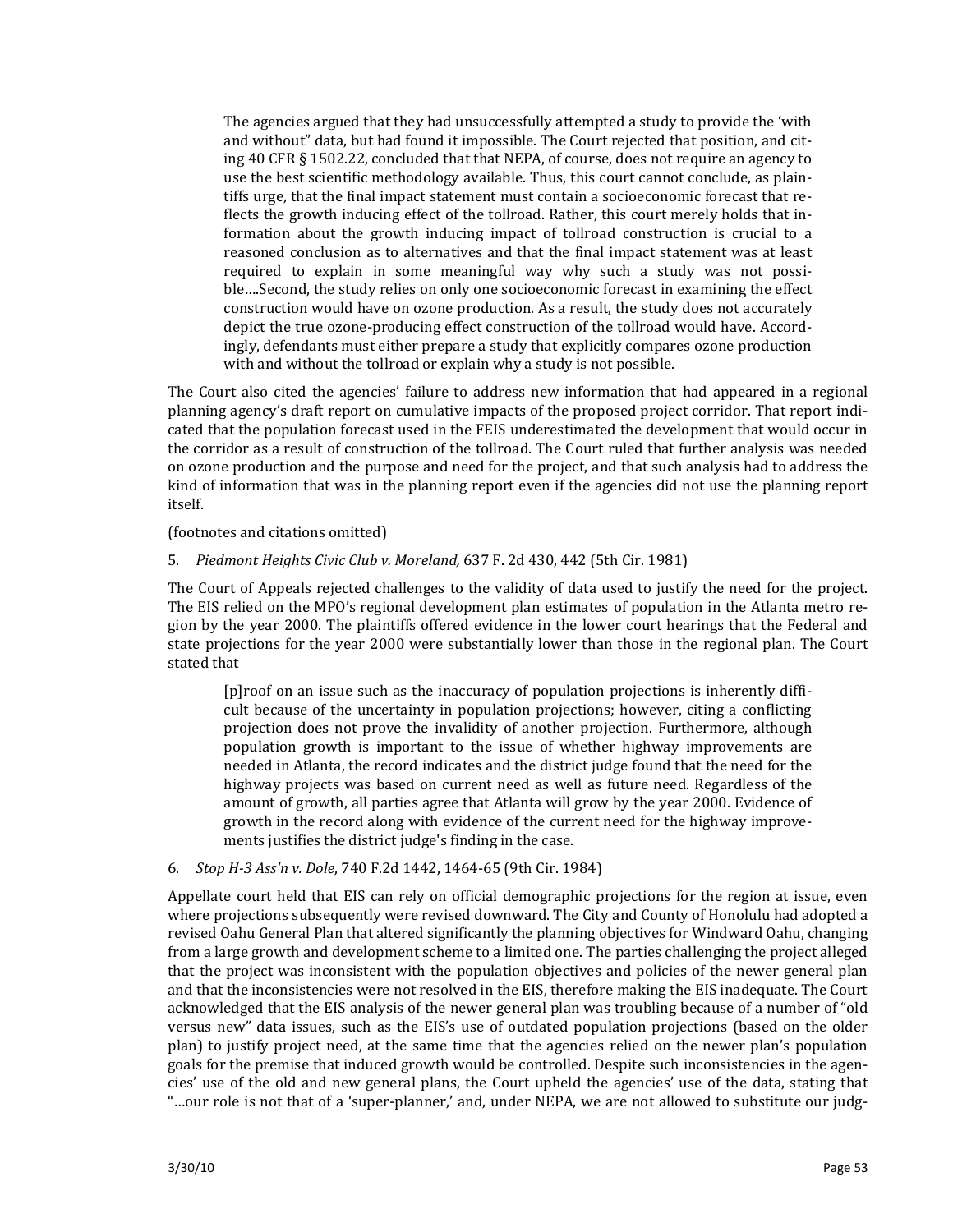ment for that of the agency concerning the wisdom of a proposed action. Our role is limited to insuring that the [agencies] have taken a "hard look" at [the project's] environmental consequences. The [EIS] contains a fairly detailed discussion of [the project's] relationship to state and city land use plans, policies, controls, goals, and objectives. Furthermore, the relationship between [the project] and the 1977 Plan specifically is discussed." The Court also noted that one of the terms of the Secretary's concurrence in the EIS was that the State DOT would work with the local city and county to monitor land use and develop‐ ment trends, including the project's impact on such trends, with the goal of achieving the current general plan objectives for the area.

The decision upheld the sufficiency under NEPA of a socio-economic analysis that used arguably "obsolete" data that had been superseded by a new general plan. The Court found that the EIS adequately updated the pre-plan study, relied on conclusions and data derived from that later general plan, and displayed "a reasonably thorough discussion of [the project's] secondary impacts in light of the planning changes that have occurred."

The Court addressed allegedly contradictory assertions in the EIS with respect to the ability of the general plan to control growth induced by the project. The Court noted that such contradictions might indicate a "less than complete evaluation of [the project's] secondary impacts," but upheld the lower court's determination that the analysis was sufficient. "…NEPA only requires a "reasonably thorough discussion" that "fosters informed decision making," not a "complete evaluation." Therefore, it is our view that the District Court was not "clearly erroneous" in finding that the EIS assesses and discusses adequately [the project's] socio‐economic impacts."

(footnotes and citations omitted).

7. *Audubon Naturalist Soc'y of the Cent. Atl. States v. U.S. Dep't of Transp.*, 524 F. Supp. 2d 642, 673 (D. Md. 2007)

Plaintiffs alleged that the FEIS was inadequate because it failed to use an updated growth forecast that became available shortly before the issuance of the DEIS and that included secondary and induced growth impacts (unlike the forecasts used in the DEIS). The earlier forecast was used to model all of the traffic and air impacts of the no‐build alternative and the build alternatives. The Court examined the steps taken by the agencies to address the updated forecast, including a sensitivity analysis, and found the efforts satisfied NEPA requirements.

Federal agencies are not obligated to restart the NEPA process every time new information becomes available. Given the fact that the [updated] land use forecast became effec‐ tive only a week before Defendants released its DEIS and given the sensitive analysis conducted, the Court believes that Defendants' refusal to re‐calculate the traffic model did not preclude informed decision‐making and informed public participation in this in‐ stance. Therefore, the Court finds that Defendants complied with NEPA and did not act arbitrarily and capriciously by not relying on the [updated] forecast.

(footnotes and citations omitted).

8. *Town of Winthrop v. Federal Aviation Admin.*, 535 F.3d 1, 9‐12 (1st Cir. 2008)

This case provides useful insight on the effect of more recent data on the data used for earlier parts of the NEPA process. The core issue was whether the Federal Aviation Administration (FAA) violated NEPA by not preparing a Supplemental EIS (SEIS) in connection with approval of expansion facilities for Boston's Logan Airport. In issuing its original ROD for the project in 2002 (a revised ROD was issued after reevaluation in 2007), the FAA committed to further study of the potential effects of additional operational measures on the taxiway component of the project. The plaintiffs' alleged, among other things, that the new data gathered for the resulting study constituted significant new information triggering the need for a SEIS. The Court rejected the claim:

…data [in the EIS] remain 'current' [within the meaning of a FAA regulation] if there has been no major change that would cause one to expect contemporaneous conditions to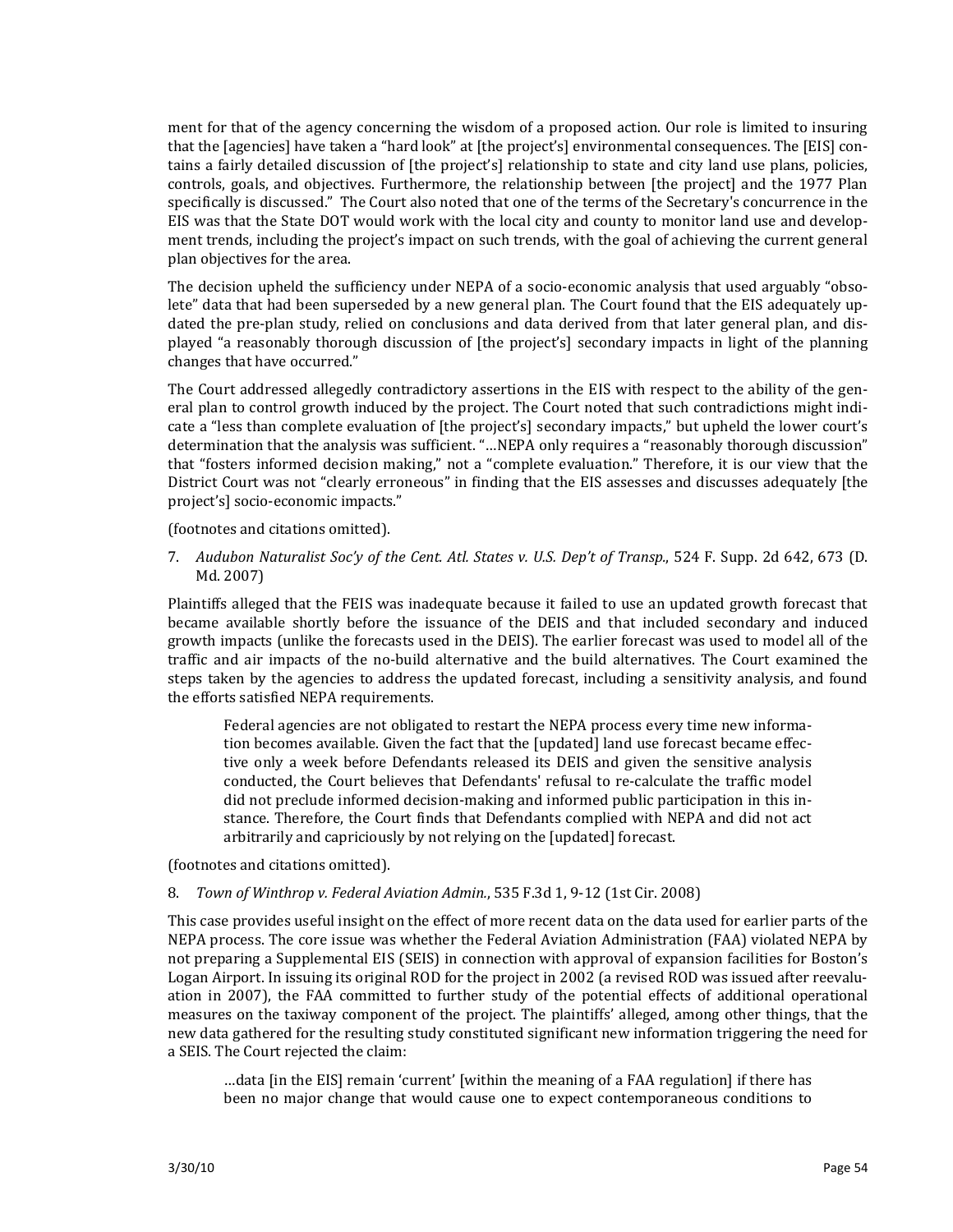vary significantly from conditions at the time the data were gathered. By validating through the [post‐ROD study] that more recent conditions generate similar data as the data used in the EIS, the FAA could reasonably conclude that all the data still reflected current conditions.

The Court went on to quote from *Vill. of Bensenville v. FAA,* 457 F.3d 52, 71 (D.C. Cir. 2006), which decided a similar issue relating to whether more recent data invalidates modeling performed with earlier data:

However desirable it may be for agencies to use the most current and comprehensive data available when making decisions, the FAA has expressed its professional judgment that the later data would not alter its conclusions in the EIS ..., and it is reasonably concerned that an unyielding avalanche of information might overwhelm an agency's ability to reach a final decision.... The method the FAA chose, creating its models with the best information available when it began its analysis and then checking the assumptions of those models as new information became available, was a reasonable means of balanc‐ ing those competing considerations, particularly given the many months required to conduct full modeling with new data.

9. *Rivers Unlimited v. U.S. Dep't of Transp.*, 533 F. Supp. 2d 1, 6‐7 (D.D.C. 2008)

Claims challenging a tier 1 EIS included the allegation that the gasoline price used in economic modeling (\$1.13/gallon) was unrealistically low and violated the "accurate data" requirement under NEPA. The Court rejected the claim, but did so with words of warning:

The price of gasoline used did not inflate the economic benefits of the project, however, nor did its use give insufficient weight to environmental factors. The price of gasoline was used in the modeling to calculate the benefits of the project based on vehicle hours saved from shorter routes, decreased congestion, and improved mass transit. The use of a more realistic gasoline price would likely have raised the calculated benefits associated with the project. It is distressing that FHWA bases *many* of its calculations on unre‐ alistic estimations of the cost of driving, but, in this particular instance, lack of realism does not appear to have skewed the analysis in the agencies' favor.

(citation omitted).

#### *4.1.4.5 Use of Local, Regional, or State Land Use Plans and Decisions*

Agencies may point to local, regional, and/or statewide land use and transportation plans as a basis for defining project needs and the range of alternatives for detailed evaluation. Caution is needed to ensure that such use of planning products and outcomes is credible and that the material used is adequately ex‐ plained in the NEPA documentation or in planning materials incorporated by reference into the NEPA documentation.

1. *City of CarmelByTheSea v. U. S. Dep't of Transp.*, 123 F.3d 1142, 1160‐ 63 (9th Cir. 1997)

The Court held that the agencies' analysis of the project's growth-inducing impacts was adequate where the FEIS acknowledged the possibility of growth inducing impacts but concluded that the development constraints imposed by local authorities would prevent such development from occurring. The Court pointed to FEIS statements that any impacts associated with the project already had been addressed in local land use plans, which meant that there was no potential for project-induced growth beyond what was in those plans. The Court also noted that the project area already was well developed. The Court stated that

[the project] will not spur on any unintended or, more importantly, unaccounted for, development because local officials have already planned for the future use of the land, under the assumption that the [the project] would be completed…. This development is nonetheless planned for…it has been accounted for and properly analyzed. No further analysis is warranted.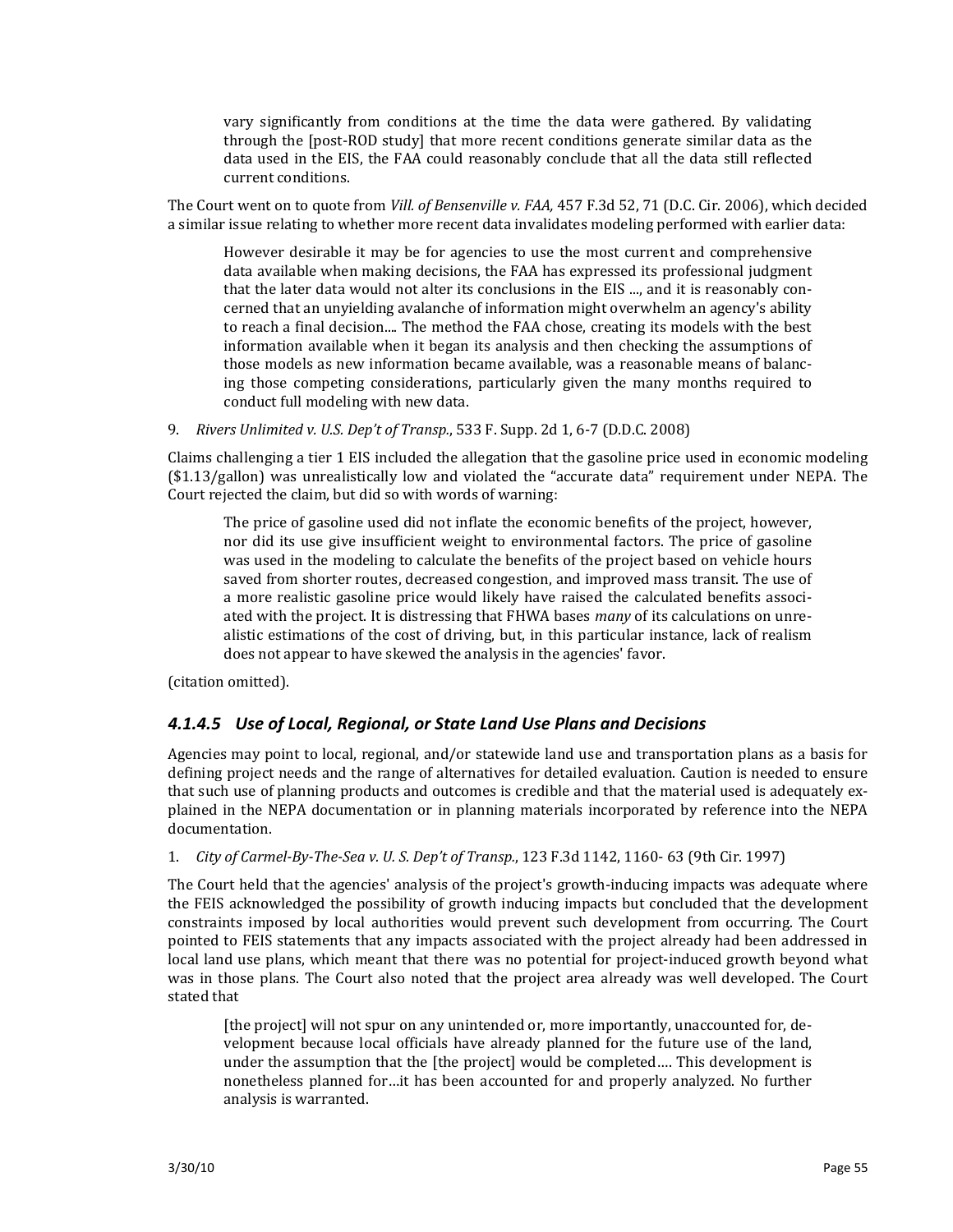(footnotes and citations omitted).

2. *N. Buckhead Civic Ass'n v. Skinner,* 903 F.2d 1533, 1541‐42 (11th Cir. 1990)

The Court upheld the action of the agencies in relying on local plans for definition of the project's "need and purpose." The Court stated that

…NEPA does not confer the power or responsibility for long range local planning on fed‐ eral or state agencies. 'An obvious and indeed central aspect of this relationship must be respect for the sovereignty of local authorities....' In the present case, the record is replete with documents indicating that the agencies consulted with and cooperated with local authorities. The district court found that '[t]he transportation demand in the corridor and the goals of the project were developed by the [MPO] and are set out in the Need and Purpose section of the FEIS ... The Georgia DOT took the goals as developed by [MPO] and did a feasibility study to try and fulfill them.' There is no evidence in the record to indicate that FHWA officials acted arbitrarily in certifying the project. The district court correctly found that federal, state and local officials complied with federally mandated regional planning procedures in developing the need and purpose section of the EIS.

(footnotes and citations omitted).

3. *Citizens Advocate Team v. U.S. Dep't of Transp.,* 2004 WL 725279, at \*9 (N.D. Ill. March 31, 2004)

The Court upheld the agencies where the FEIS deemed a no-build alternative inconsistent with the project purpose and needs, which was based on a regional need "to provide transportation improvements which would increase access across the Fox River in the North Region of Kane County ... [and] to provide access to proposed land uses in the Northern region which are compatible with Kane County's 2020 Land Resource Management Plan and local land use plans." The Court noted that "[b]y its very nature, the No‐ Build Alternative cannot satisfy these objectives. Finding that this is adequately explained in the Final EIS, the Court concludes that no further analysis is needed."

(footnotes and citations omitted).

4. *Stop H3 Ass'n v. Dole*, 740 F.2d 1442, 1464‐65 (9th Cir. 1984)

Appellate court held that EIS can rely on official demographic projections for the region at issue, even where projections subsequently revised downward. The City and County of Honolulu had adopted a revised Oahu General Plan that altered significantly the planning objectives for Windward Oahu, changing from a large growth and development scheme to a limited one. The parties challenging the project alleged that the project was inconsistent with the population objectives and policies of the newer general plan and that the inconsistencies were not resolved in the EIS, therefore making the EIS inadequate. The Court acknowledged that the EIS analysis of the newer general plan was troubling because of a number of "old versus new" data issues, but the Court upheld the agencies' use of the data, stating that "[t]he [EIS] con‐ tains a fairly detailed discussion of [the project's] relationship to state and city land use plans, policies, controls, goals, and objectives. Furthermore, the relationship between [the project] and the 1977 Plan specifically is discussed."

(footnotes and citations omitted).

5. *Jones v. Peters*, 2007 WL 2783387, at \*19‐20 (D. Utah Sept. 21, 2007)

The Court looked at the question whether the agencies had adopted too narrow a statement of purpose and need, thus predetermining the outcome of the alternatives analysis. The plaintiffs alleged that the agencies had included consistency with local and regional transportation plans as a part of purpose and need, then used it to eliminate alternatives from consideration. The Court stated that the purpose and need must be broad enough to encompass analysis of alternatives other than the specific project produced by the planning process, but observed that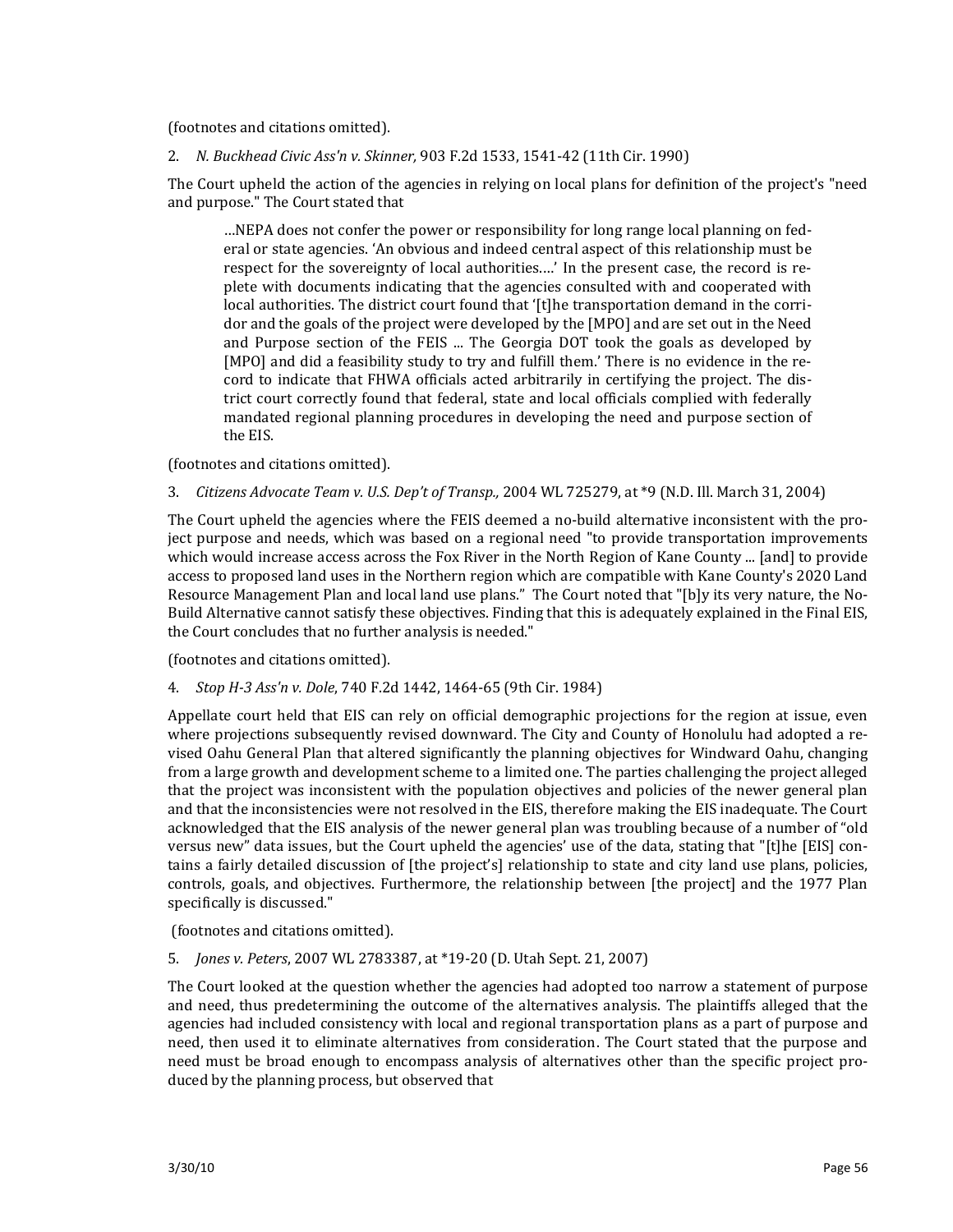[o]n the other hand, the project's purpose and need cannot be divorced completely from the planning process that generated the proposed project in the first place. Pursuant to Congressional mandate, *see* 23 U.S.C. § 134, the ... long-range planning process identifies the specific existing and future needs that transportation projects are designed to meet. If 'purpose and need' were to be defined for NEPA purposes in total isolation from the existing regional and local transportation plans, the federal environmental assessment process would soon supplant the regional and local planning process envisioned by Congress, and the evaluation of alternatives would soon become transportation planning *de novo* on the part of the FHWA. Neither NEPA nor § 4(f) may fairly be read to mandate that….Applying a rule of reason and practicality, this court is not persuaded that the FHWA's consideration of alternatives to the 10400 South Project as delineated in the EA/4(f) was arbitrary, capricious, 'reverse-engineered,' or pre-determined.

(footnotes and citations omitted).

6. *Sierra Club v. U.S. Dept. of Transp.*, 310 F. Supp. 2d 1168, 1189‐90 (D. Nev. 2004)

Plaintiffs made several challenges to the EIS for a proposed highway project. One of these challenges al‐ leged that FHWA relied on population and traffic forecasts generated by the metropolitan planning organizations modeling system. The Court upheld FHWA's reliance on the forecasts and modeling efforts of the designated metropolitan planning organization responsible for developing transportation plans and programs for the area, noting that

[the metropolitan planning organization] is a government entity charged with develop‐ ing transportation plans based on forecasted needs in the area. Although some citizen and agency comments suggested RTC historically underestimates growth, FHWA's reli‐ ance on figures produced by a state governmental entity statutorily charged with developing state transportation plans based on projected need is not arbitrary or capricious.

(citations omitted).

#### *4.1.4.6 Resolution of Inconsistencies Between Project and State, Regional, or Local Plans*

CEQ regulation (40 CFR  $\S$  1506.2(d)) requires that NEPA documentation discuss inconsistencies with state or local plans and laws, and describe the extent to which the differences will be reconciled (although reconciliation of differences is not required). Courts tend to apply this requirement strictly only where there is a direct and explicit conflict between the project and the plan(s). Courts may provide agencies some deference where the inconsistencies are not well-addressed, but reliance on such deference creates an unnecessary risk.

1. *Utahns for Better Transp. v. U.S. Dept. of Transp.*, 305 F. 2d 1152, 1172‐76 (10th Cir. 2002)

The lawsuit challenged the agencies' alternatives analysis because of its alleged failure to consider travel demand management through a combination of alternative land use scenarios and mass transit. The Court noted that land use is a local and regional matter and cited the number of communities that would be affected if alternative scenarios were pursued.

There are, therefore, a number of local and regional governmental entities whose cooperation would be necessary to make an alternative land use scenario a reality. The [agencies] replied to comments made after the FEIS that '[t]o date, [the state, regional and local entities with responsibility for land use planning] have resoundingly declined to alter their plans based upon such comments.' We, therefore, conclude that the Agencies' treatment of the alternative land use was adequate.

The Court also concluded that the FEIS was not inadequate for failure to discuss alleged inconsistencies between the local transportation master plan and the proposed action. The master plan reflected a shift in priorities "to mass transit and multiple forms of transportation and away from increasing road capac‐ ity and meeting the needs of the single-occupant automobile." The Court pointed to the existence of sev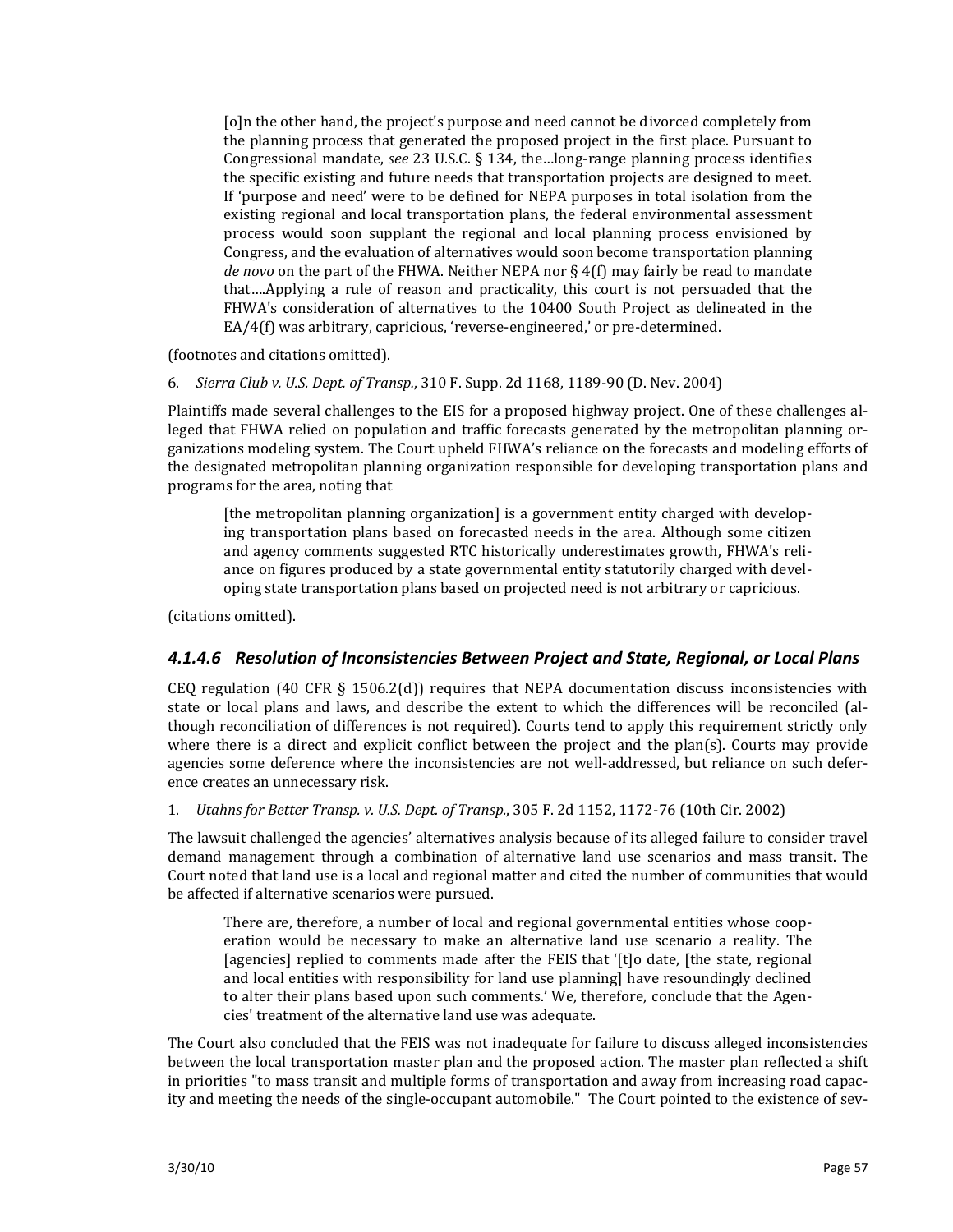eral local transportation plans, including some that referenced a project similar to the one at issue. The Court concluded that a shift in priorities was not the same as a rejection of all new highway construction and that 40 CFR § 1506.2(d) had not been violated.

(footnotes and citations omitted).

*2. Audubon Naturalist Soc'y of the Cent. Atl. States, Inc. v U.S. Dept. of Transp.*, 524 F. Supp. 2d 642, 714‐ 15 (D. Md. 2007)

The plaintiffs alleged that the proposed project was inconsistent with the land use general plans in one of the counties that the project would traverse, and that the agencies failed to reconcile those conflicts as required by 40 CFR § 1506.2(d). The Court rejected both claims, finding that

[t]he difference between a preference and an inconsistency is significant. An inconsistency is a point of controversy, whereas a preference is choosing one option over an‐ other. Even though the [project] is not a specific project on the General Plan, the Plan does not completely exclude the building of new roads in the county. Simply because a proposed highway is not preferred or is not specifically mentioned in a General Plan does not constitute an 'inconsistency' that NEPA requires to be explained in an EIS. Neither Plaintiffs nor *amici* provide support for such a rigid reading of the NEPA regulations.… [the county] has stressed mass transit in its General Plan, but has not abandoned the building of new highways or roads. The [project] remained a part of the General Plans for the County up until 2002, and it is currently a part of the proposed plan for 2007. Furthermore, the Record shows that the FHWA consulted with all agencies with jurisdictions for planning in the study area, reviewed more than fifty local and regional plans, and documented its considerations of national, State, and local environmental protection goals.

Another challenge rested on the alleged failure to duly consider the objections of local officials to the proposed project. The Court rejected that allegation as well, stating that the FEIS demonstrated both that the FHWA had not ignored the political opposition in the county and that views about the project among elected officials clearly varied. The Court noted that

[a]n environmental impact statement is to discuss any inconsistency between a proposed action, but the federal regulation 'does not require that [an agency] bow to local law‐only that it consider it.'

(footnotes and citations omitted)

<u> Andreas Andreas Andreas Andreas Andreas Andreas Andreas Andreas Andreas Andreas Andreas Andreas Andreas Andr</u>

### **4.1.5 Linking Planning and NEPA**

Any reader contemplating the use of products from the transportation planning process in the NEPA process, should consult the FHWA and the FTA joint planning regulation at 23 CFR Part 450. Sections 450.212 and 450.318 of the regulation outline the procedures and considerations for incorporating plan‐ ning products into the analysis and documentation required under NEPA. The regulation cites the rele‐ vant provisions in the NEPA statute (42 U.S.C. § 4321 *et seq*.) and implementing regulations (23 CFR Part 771 and 40 CFR Parts 1500‐1508) that support the use of planning products in NEPA (23 CFR §§ 450.212 and 450.318.76 More detailed non‐binding guidance appears in Appendix A to 23 CFR 450.

The regulation envisions that material produced by or in support of the planning process may be incorporated directly or by reference if the requirements specified in 23 CFR § 450.308(b) are satisfied. This material would include any travel demand or other modeling performed in connection with the project. *See, i.e..,* 23 CFR Part 450, Section II, Questions 13-14. However, prior to using such material, it is important to consider the questions outlined in Section II, Questions 7 and 14 of 23 CFR 450 Appendix A. For

<sup>76</sup> *See* 23 CFR §§ 771.105(a)‐(b), 771.111(a)(2), 771.123(b); 40 CFR §§ 1501.1(a)‐(b), (d), and § 1501.2.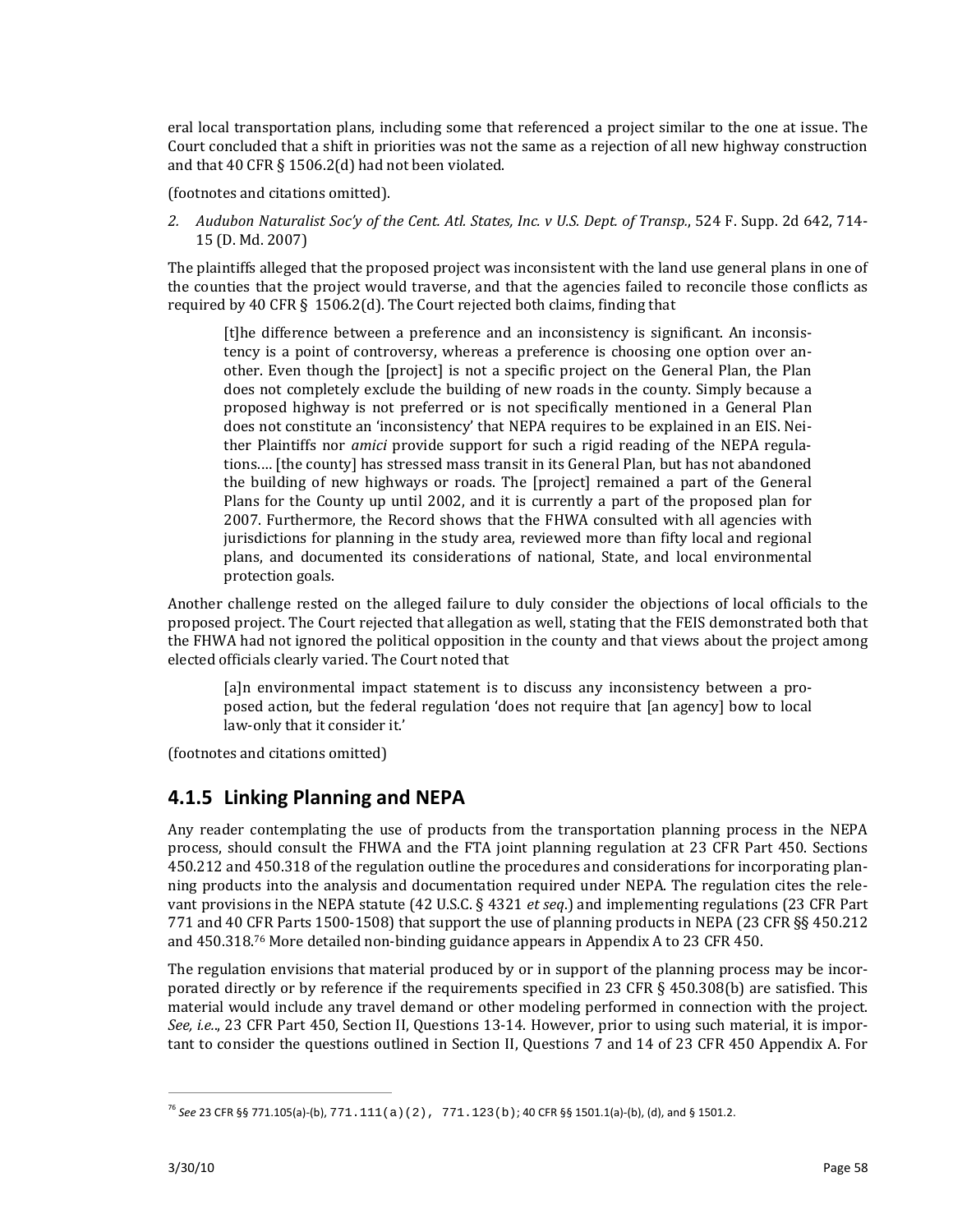land use and travel demand modeling, those questions include the key issues discussed in the preceding sections of this summary:

- How much time has passed since the modeling was performed?
- Were the assumptions used in the modeling reasonable and clearly stated, and are they consistent with those to be used for other aspects of the NEPA process?
- Is the information (including the assumptions) still relevant and valid, or does it need to be updated?
- What changes have occurred in the area since the modeling was completed?
- Are the data, analytical methods, and modeling techniques reliable, defensible, reasonably current, and consistent with those used in other regional transportation studies and project development activities?

If all of the above questions are answered favorably, the decision whether to use modeling results from the planning phase still must take into consideration other factors. For example, it is important to consider whether the FHWA and other relevant agencies were involved in the planning process, whether the material was available to those agencies and the public during both the planning process and during NEPA scoping, and whether the proposed use of the modeling results was discussed and agreed to during NEPA scoping. *See* 23 CFR Part 450, Appendix A, Section II, Question 7.

Where the material is carried forward into the NEPA process, it is important to continue to monitor the need for updates in data, assumptions, and modeling techniques. This monitoring should be done to minimize the possibility of successful challenges after the NEPA process is complete.

The cases on the use of planning products in the NEPA process are not numerous, but do provide a sufficient body of law to validate this "linking planning and NEPA" approach. Most of the cases focus on the question of whether planning actions may be used to define purpose and need under NEPA. The courts have pointed to the long-standing regime under which community planning is the province of the States and local communities, not Federal agencies, and upheld the Federal agencies reliance on such planning decisions. Examples of such cases appear below, excerpted from a FHWA/FTA Chief Counsel joint memorandum on "Integration of Planning and NEPA Processes," dated February 22, 2005 (available at http://environment.fhwa.dot.gov/strmlng/integmemo.asp).

#### 1. *N. Buckhead Civic Ass'n v. Skinner*, 903 F.2d 1533, 1541‐42. (11th Cir. 1990)

The Plaintiffs challenged the purpose and need articulated in the EIS for a multi-lane limited access highway connecting two existing highways. The purpose and need was derived from a series of planning studies conducted by the Atlanta Regional Commission. Plaintiffs argued that the purpose and need was crafted in a way that the proposed highway was "conclusively presumed to be required" and a rail alter‐ native perfunctorily dismissed for its failure to fully satisfy the objectives of the project. The Court of Ap‐ peals disagreed with the Plaintiffs, stating that their objections reflected "a fundamental misapprehension of the role of federal and state agencies in the community planning process established by the Federal‐Aid Highway Act." The Court went on to explain that the Federal‐Aid Highway Act contemplated "a relationship of cooperation between federal and local authorities; each governmental entity plays a specific role in the development and execution of a local transportation project." The Court emphasized that Federal agencies did not have responsibility for long range local planning, and found that the "fed‐ eral, state and local officials complied with federally mandated regional planning procedures in developing the need and purpose section of the EIS." Although the Court in *Buckhead* acknowledged the validity of a purpose and need based on the results of the planning study, it did not in any way scale back the holdings of other cases relating to purpose and need which caution agencies not to write purpose and need statements so narrowly as to "define competing 'reasonable alternatives' out of consideration (and even out of existence)."

2. *CarmelbytheSea v. U.S. Dep't of Transp.*, 123 F.3d 1142 (9th Cir. 1997)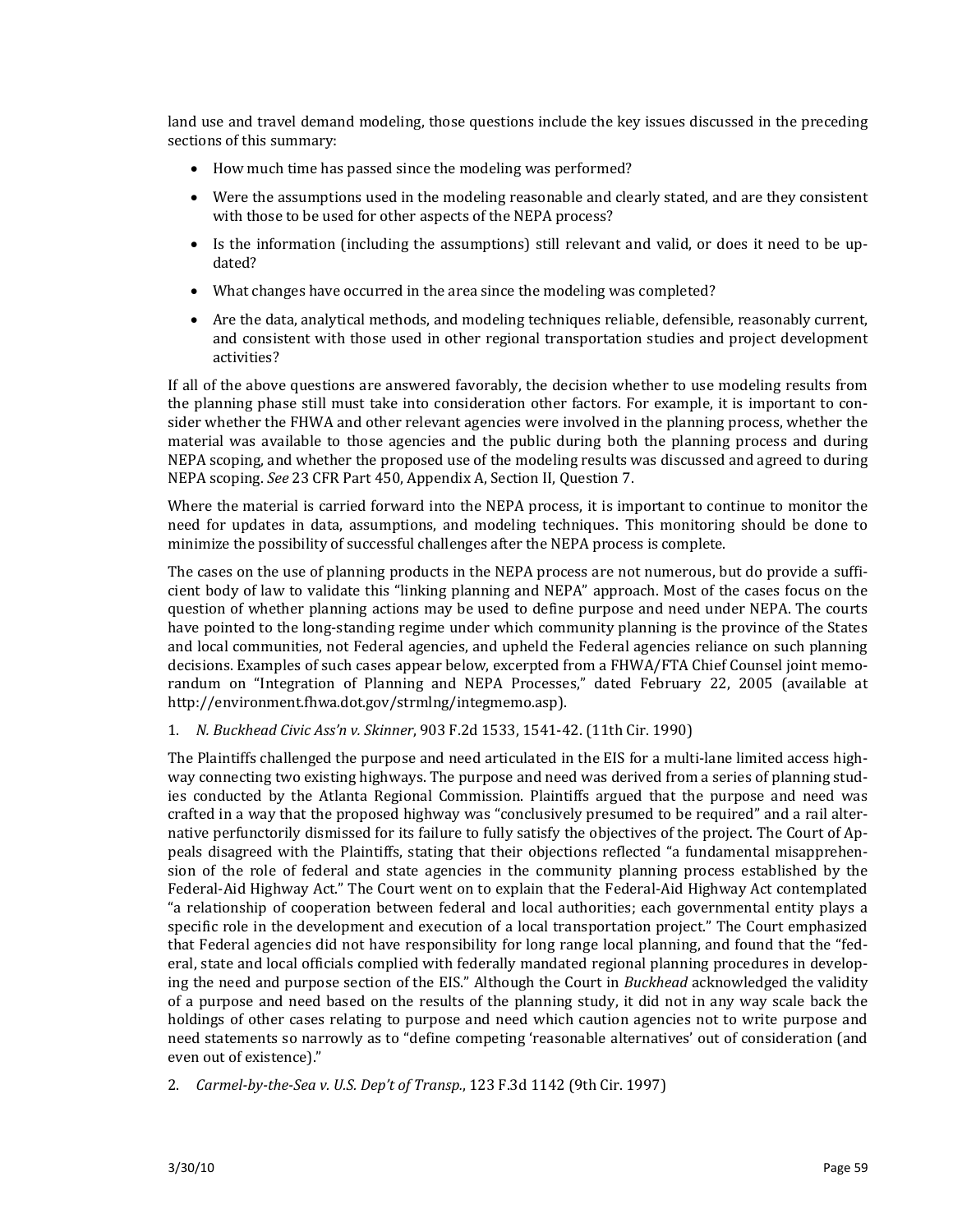The Plaintiffs challenged the sufficiency of an EIS for failing to adequately consider the proposed project's growth-inducing effects. The Ninth Circuit disagreed, finding that the EIS satisfied this requirement by referencing several local planning documents that specifically included construction of the highway in their growth plans and which discussed overall growth targets and limits. In addition, the Court found that achieving "Level of Service C," an objective derived from the local congestion management plan, was an appropriate part of the purpose and need statement (although ultimately the EIS was found inadequate on cumulative impact grounds).

3. *Laguna Greenbelt, Inc. v. U.S. Dep't of Transp.*, 42 F.3d 517 (9th Cir. 1994)

The court held that the absence of a more thorough discussion in an EIS of induced growth, an issue that was sufficiently analyzed in referenced state materials, does not violate NEPA. However, regardless of the source, the analysis of induced growth must be in sufficient detail and must provide an analytical basis for its assumptions in order to be adequate under NEPA.

4. *Utahns for Better Transp. v. U.S. Dep't of Transp.*, 305 F.3d 1152, 1172 (10th Cir. 2002), *as modified on rehearing*, 319 F.3d 1207 (10th Cir. 2003)

Plaintiffs contended that the FEIS was inadequate because it failed to consider reducing travel demand through alternative land use scenarios in combination with mass transit. Noting that "reasonable alternatives" must be non‐speculative, the Tenth Circuit found that Plaintiffs had not demonstrated a deficiency in the FEIS on this basis (although it was ultimately found inadequate on other grounds). The Court stated that "Land use is a local and regional matter," and that, in this case, the corridor at issue would in‐ volve the jurisdiction of several local and regional governmental entities whose cooperation would be necessary to make an alternative land use scenario a reality. The fact that these entities had clearly de‐ clined to alter their land use plans in such a way was justification for not considering their alternative.

5. *Sierra Club v. U.S. Dep't of Transp.*, 310 F. Supp. 2d 1168, 1193 (D. Nev. 2004)

Plaintiffs made several challenges to the EIS for a proposed highway project. One of these challenges al‐ leged that the EIS had improperly rejected a fixed guideway as a reasonable alternative under NEPA. The Court disagreed, finding that FHWA reasonably relied on a "major investment study" conducted as part of its planning process to establish that such an alternative (1) would not meet the project's purpose and need, even when considered as part of a transportation strategy, (2) was too costly and (3) depended on connections to other portions of such a system for which construction was uncertain. The Court stated that

CEQ regulations mandate federal and state cooperation 'to the fullest extent possible to reduce duplication between NEPA and State and local requirements, including joint planning, environmental research and studies, public hearings, and environmental as‐ sessments.' 40 C.F.R. § 1506.2(b). Accordingly, a federal agency does not violate NEPA by relying on prior studies and analyses performed by local and state agencies.

(citations omitted).

## **4.2 Definitions**

The following are definitions for terms hyperlinked in the text of the guidance:

*Annual Average Daily Traffic (AADT):* AADT is the total volume of traffic recorded on a road during one year divided by 365 to give the traffic volume on an average day.

*Automatic Traffic Recorders (ATR):* ATRs are permanent traffic recorders that are placed at locations across the road network to continuously count traffic, and possibly also traffic speeds, vehicle classification data and other attributes of the traffic on the road.

*Base Model Year:* an analysis year that is the calibration year for the travel model.